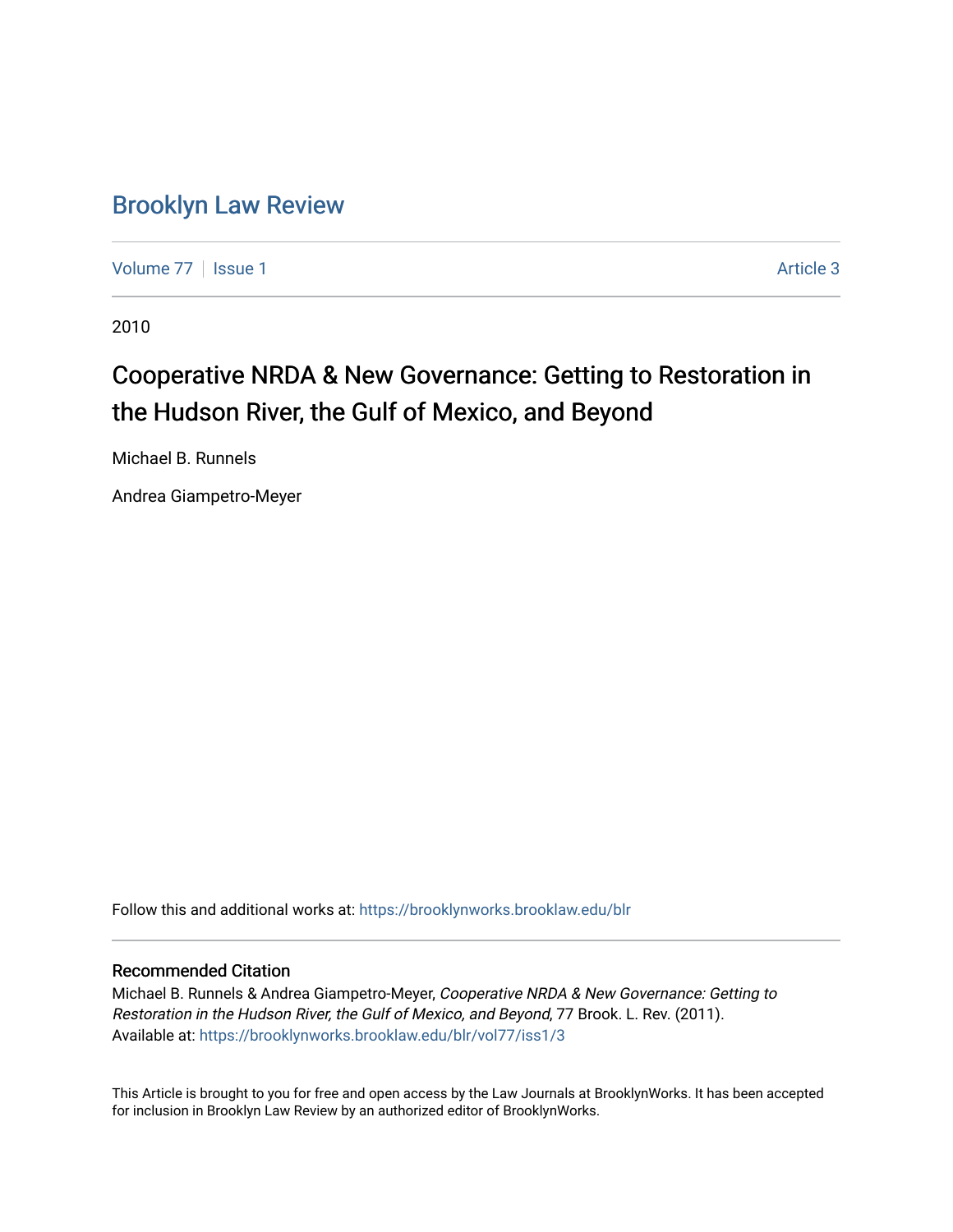# Cooperative NRDA & New Governance

# GETTING TO RESTORATION IN THE HUDSON RIVER, THE GULF OF MEXICO, AND BEYOND

*Michael B. Runnels*† *Andrea Giampetro-Meyer*‡

#### **INTRODUCTION**

In December 2010, General Electric Company (GE) announced that it would proceed to Phase Two of a two-part plan to remove toxic polychlorinated biphenyls, or PCBs, from the Hudson River. The company had released the toxins into a forty-mile stretch of the river over thirty years earlier.<sup>1</sup> After decades of fighting, GE finally decided to use its innovative drive, technical expertise, and economic resources to clean and restore the pollution's damage.<sup>2</sup>

Less than a year earlier, and fifteen hundred miles away, British Petroleum (BP) was making initial preparations to respond to a massive oil spill. Starting in April 2010, the spill yielded eighty-six days of nearly uncontrolled gushing.<sup>3</sup>  $\overline{a}$ 

 <sup>†</sup> Assistant Professor, Law & Social Responsibility Department, Sellinger School of Business and Management, Loyola University, Maryland.

 <sup>‡</sup> Professor and Chair, Law & Social Responsibility Department, Sellinger

Editorial, A Great Day for the River, N.Y. TIMES, Dec. 27, 2010, at A22, *available at* http://www.nytimes.com/2010/12/28/opinion/28tue2.html [hereinafter *Great Day*]. 2 *Id.*

<sup>&</sup>lt;sup>3</sup> For recent law review articles that analyze the Deepwater Horizon disaster, see, for example, Oliver A. Houck, *Worst Case and the Deepwater Horizon Blowout: There Ought to Be a Law*, 24 TUL. ENVTL. L.J. 1 (2010) (considering why three laws—the National Environmental Policy Act (NEPA), the Outer Continental Shelf Leasing Act (OCSLA), and the Oil Pollution Act (OPA)—failed "to prevent and cope with the explosion of the drilling rig, Deepwater Horizon"). Houck highlights "the power of negative thinking," or worst-case analysis. *Id.* at 17-18; *see also* Sam Kalen et al., *Lingering Relevance of the Coastal Zone Management Act to Energy Development in Our Nation's Coastal Waters?*, 24 TUL. ENVTL. L.J. 73 (2010) (considering the role of the states "to influence energy development occurring off their coasts" under the Coastal Zone Management Act); Stanley A. Millan, *Escaping the "Black Hole" in the Gulf*, 24 TUL. ENVTL. L.J. 41 (2010) ("explor[ing] the reaches of the Oil Pollution Act of 1990," and how this law and state analogues address oil disasters and consequent damages).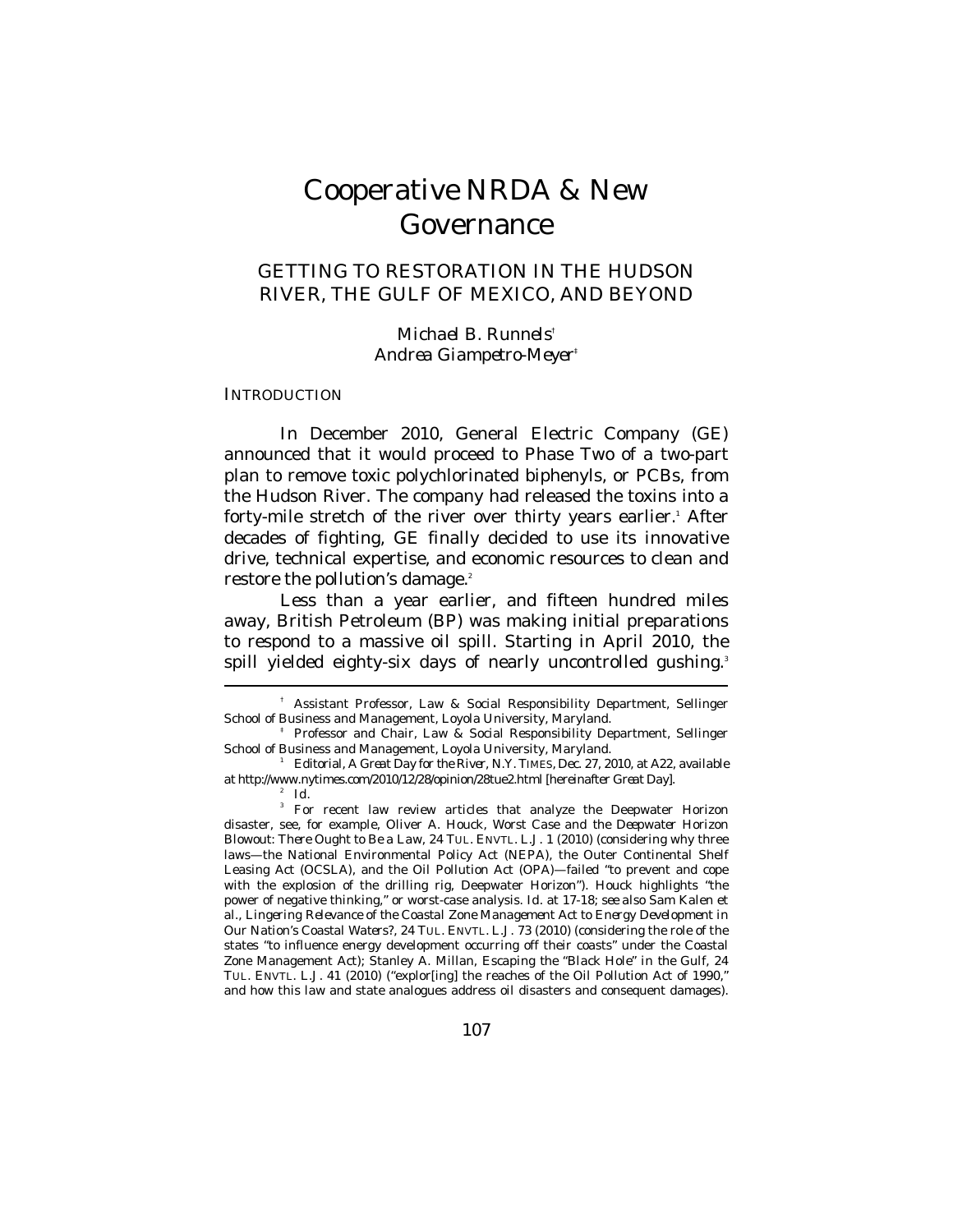This disaster in the Gulf of Mexico made clear that while BP had invested billions into sophisticated drilling technologies,<sup>4</sup> it had failed to invest in the technologies necessary to deal with what ultimately became the largest oil spill in U.S. history—a spill that continues to threaten marine life and adjacent wetlands in the Gulf. $^{\mathrm{5}}$ 

Federal laws strive to hold polluters accountable. In particular, Congress has enacted laws that make polluters liable for the injury, destruction, or loss of natural resources resulting from hazardous substances' release into the environment. For instance, the Comprehensive Environmental Response, Compensation, and Liability  $Act^6$  (CERCLA, or Superfund<sup>7</sup>) concerns waste sites, and the 1990 Oil Pollution Act<sup>®</sup> (OPA)

6 CERCLA provides for the cleanup of sites contaminated by hazardous substances. It: (1) authorizes the federal government to clean up sites using the Hazardous Substance Superfund, (2) imposes liability for cleanup on responsible parties, (3) requires responsible parties to perform the cleanup and reimburse others or the fund for the costs of cleanup, and (4) requires responsible parties to pay damages to state and federal governments for injury to natural resources, including compensation for destruction or loss. Comprehensive Environmental Response, Compensation, and Liability Act, 42 U.S.C. §§ 9601-9675 (2006). 7

 For more information on the Superfund, see Kathleen Chandler Schmid, *The Depletion of the Superfund and Natural Resource Damages*, 16 N.Y.U. ENVTL. L.J. 483 (2008) (explaining how the depletion of the Superfund has impacted CERCLA remediation and describing how some states have created programs to recover natural resource damages)

 OPA imposes liability for removal costs and damages resulting from an incident in which "oil is discharged . . . into . . . navigable waters or adjoining shorelines or the exclusive economic zone." 33 U.S.C. § 2701 (2006). Like CERCLA, OPA establishes liability for damages for injuries, or loss of, natural resources, and outlines liability limits in specific circumstances. *Id.* §§ 2701-2761.

 For an article that explores some of the history of OPA, see Lawrence I. Kiern, *Liability, Compensation, and Financial Responsibility Under the Oil Pollution Act of 1990: A Review of the First Decade*, 24 TUL. MAR. L.J. 481 (2000) (critiquing OPA, while recognizing the statute's contribution to modern oil pollution law in the

For recent, more journalistic articles that anticipate the legal fallout from the Deepwater Horizon spill, see, for example, Allison Torres Burtka, *Ripple Effect*, TRIAL, Aug. 2010, at 42; Stephen Gidiere, Mike Freeman & Mary Samuels, *The Coming Wave of Gulf Coast Oil Spill Litigation*, 71 ALA. LAW. 374 (2010). 4

Katie Howell, *Oil Spill Containment, Cleanup Technology Has Failed to Keep the Pace*, N.Y. TIMES (Apr. 30, 2010), http://www.nytimes.com/gwire/2010/04/30/ 30greenwire-oil-spill-containment-cleanup-technology-has-f-95687.html. 5

*See generally* Carrie Presnall, Laura López-Hoffman & Marc L. Miller, *Can the Deepwater Horizon Trust Take Account of Ecosystem Services and Fund Restoration of the Gulf?*, 40 ENVTL. L. REP. NEWS & ANALYSIS 11,129 (2010). Presnall, López-Hoffman, and Miller encourage Mr. Feinberg, administrator of the Deepwater Horizon Oil Spill Trust and the Gulf Coast Claims Facility (GCCF), "to account for ecosystem services when assessing . . . harms," and they describe strategies and mechanisms for assessing harms. *Id.* at 11,130-31. "Ecosystem services are the benefits humans receive from functioning ecosystems and the species that comprise them." *Id.* at 11,130. These services include "seafood, flood control, carbon sequestration, habitat for resident and migrating wildlife, hunting, sport fishing, wildlife watching and other outdoor recreation, a rich local culture, and more." *Id.*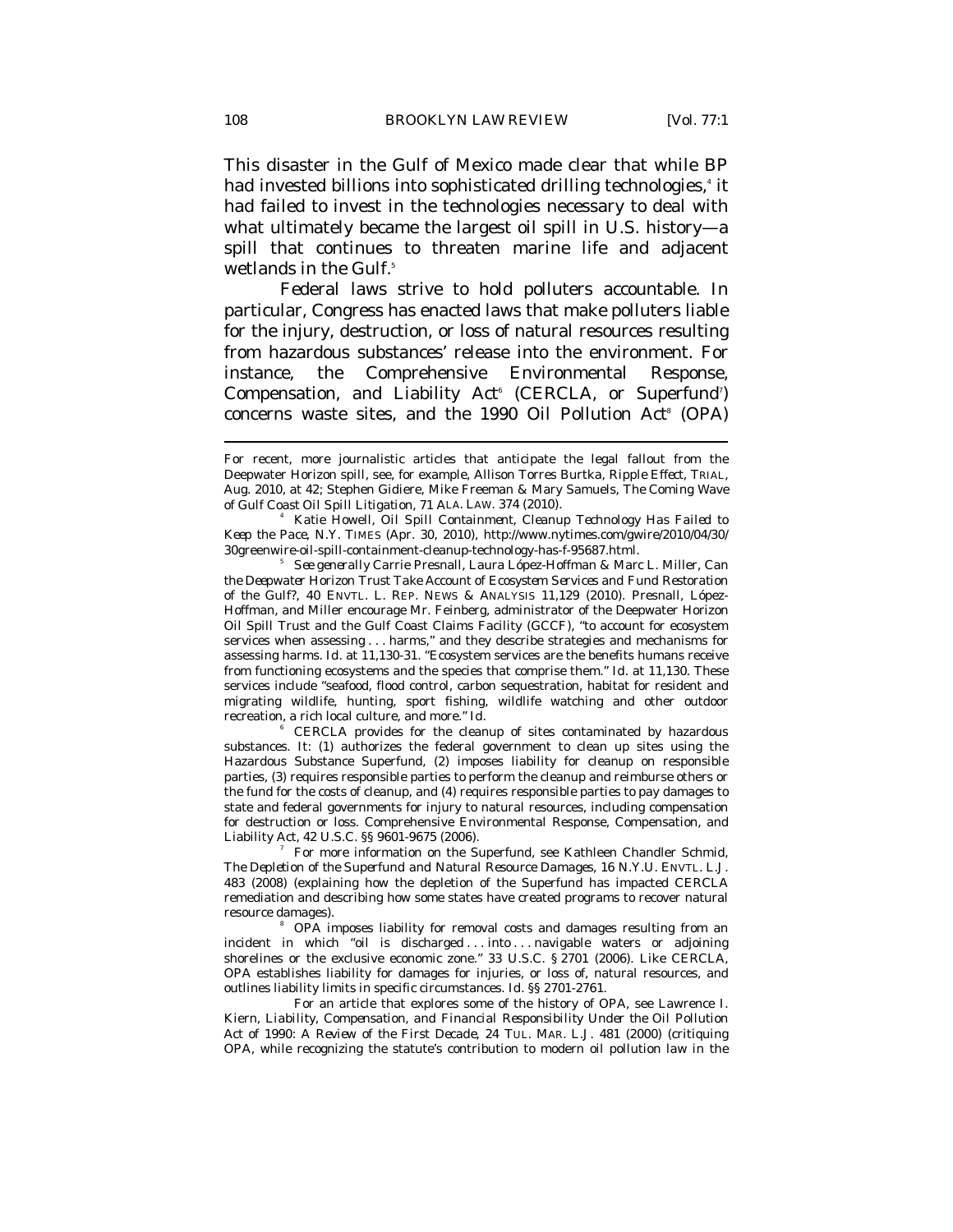concerns oil spills. Both acts authorize a form of environmental cleanup and restoration called natural resource damage assessment (NRDA).<sup>9</sup> NRDA is a legal process that determines the type and degree of restoration in which a polluter must engage to compensate the public for environmental pollution's harm to natural resources.<sup>10</sup>

The NRDA process is inherently adversarial. Companies often called Responsible Parties (RPs) or Potentially Responsible Parties (PRPs)—represent the interests of their shareholders; Natural Resource Trustees (Trustees) act on behalf of the public. But each of these parties engages in NRDA with an eye toward litigation under the assumption that the courts will ultimately decide on required remedial action and compensation.

Neither CERCLA nor OPA requires *cooperative* NRDA, a particular approach to NRDA that emphasizes the RPs' and Trustees' need to join together and work toward the common goal of restoring natural resources quickly and efficiently $-$ to *get to restoration*. 12 Three decades of adversarial Hudson River cleanup and restoration efforts evidence a need for cooperative NRDA approaches, the necessity of which is further underscored by the work awaiting BP in the Gulf of Mexico.

 $\overline{a}$ 

Companies are liable for restoring natural resource injuries beyond normal cleanups under Superfund and the Oil Pollution Act. But they can cause their financial exposure to skyrocket by instinctively using legal and scientific defenses to avoid liability. Instead, industry can reduce costs and government trustees can achieve restoration more quickly by joining together in a cooperative natural resource damage assessment.

United States); *see also* J. Terence Ryan, *The Evolution of Natural Resource Damage Assessments Under the Oil Pollution Act and the Comprehensive Environmental Response, Compensation, and Liability Act*, 6 FORDHAM ENVTL. L.J. 29 (1994) (providing a synopsis of CERCLA and OPA, description of methodologies used to calculate penalties, and summary of judicial decision-making in the context of NRDA). 9

The federal Clean Water Act (CWA) and common law principles also authorize NRDA. *NRDA 101: FAQ's*, MISS. DEP'T OF ENVTL. QUALITY, NAT. RESOURCE DAMAGE ASSESSMENT, http://www.mdeqnrda.com/faqs.html (last visited Aug. 21, 2011).<br><sup>10</sup> *Id.* 

<sup>&</sup>lt;sup>11</sup> Bill Conner & Ron Gouguet, *Getting to Restoration*, ENVTL. F., May-June 2004, at 18, 22.<br><sup>12</sup> *Id.* at 19.

*Id.*; *see also* Carol A. Jones, Theodore D. Tomasi & Stephanie W. Fluke, *Public and Private Claims in Natural Resource Damage Assessments*, 20 HARV. ENVTL. L. REV. 111 (1996) (promoting increased understanding of legal and economic principles that underlie public and private NRDA claims under CERCLA and OPA); Jason R. Bentley, Note, *Examining the Role of Potentially Responsible Parties in Assessing Natural Resource Damages*, 23 VT. L. REV. 431 (1998) (urging potentially responsible parties—PRPs under CERCLA to be active participants in the NRDA process in an attempt to expedite the process, reduce overall costs, and contribute to fair, equitable settlements).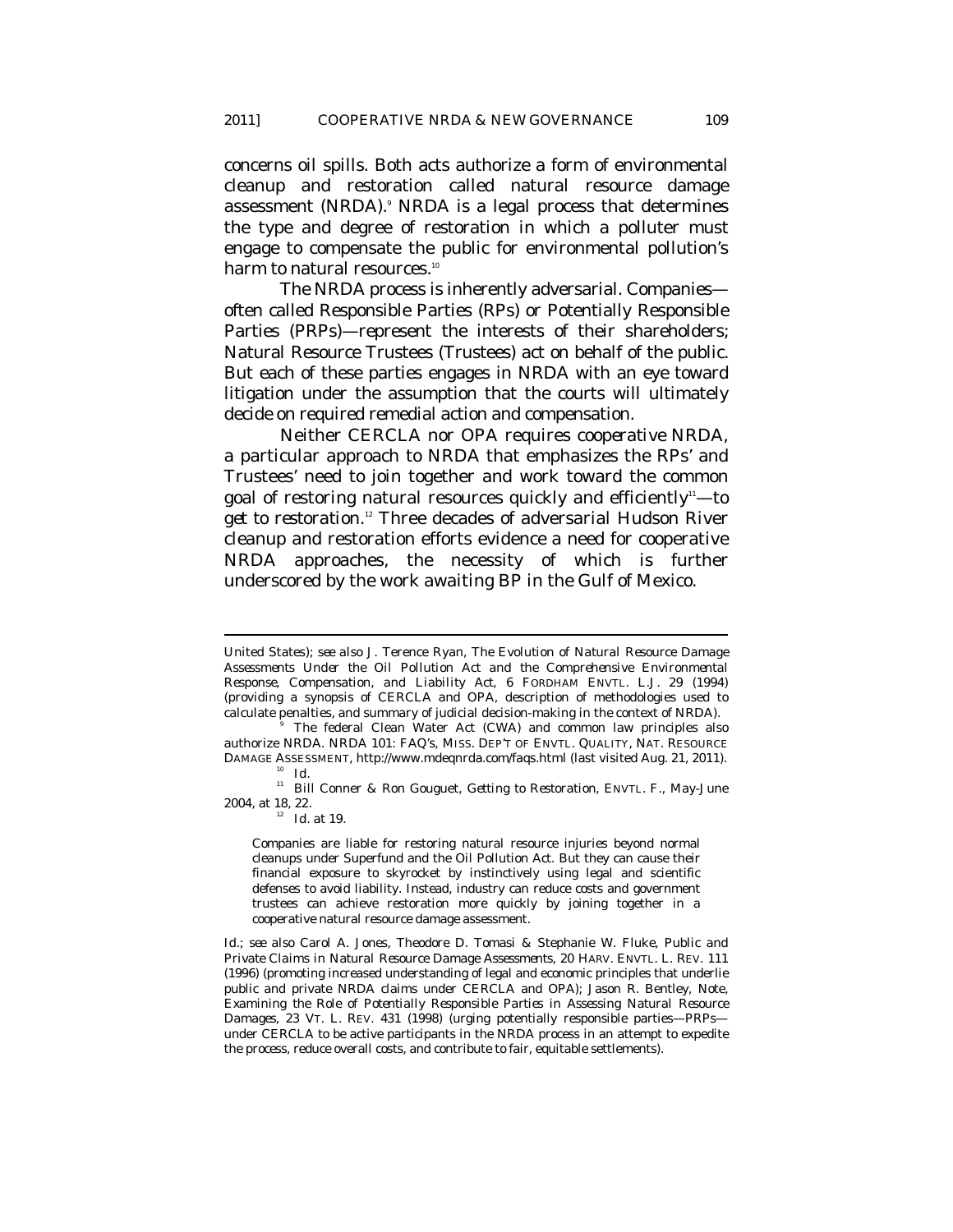The purpose of this article is to examine NRDA's current shortcomings and recommend reforms to incentivize cooperative NRDA and broader New Governance principles in the future. This article proceeds in four parts. Part I delineates the article's theoretical underpinnings by placing cooperative NRDA in the context of New Governance. New Governance is a concept that encompasses various contemporary techniques of law and regulation that foster cooperation among public and private actors, including industries, corporate social responsibility (CSR) advocates, and shareholders.13 Part II considers the facts and relevant NRDA processes of two distinct cases: GE's release of PCBs into the Hudson River and the BP oil spill in the Gulf of Mexico. Part III applies a particular New Governance theory, Professor Edward M. Epstein's model of New Governance, to the GE and BP cases. Epstein's model highlights six modes of social control—law, affinity group regulation, self-regulation, ethical precepts, the media, and an

<sup>&</sup>lt;sup>13</sup> *New Governance*, UNIV. WIS.-MADISON: CTR. FOR WORLD AFF. & GLOBAL ECON., http://wage.wisc.edu/research/collaboratives/governance (last visited Aug. 21, 2011); Orly Lobel, *The Renew Deal: The Fall of Regulation and the Rise of Governance in Contemporary Legal Thought*, 89 MINN. L. REV. 342 (2004). Characterizing the inclusive and dynamic nature of New Governance approaches, Lobel explains:

Rather than oppositional, [this approach] aims for an appreciative positive stance, pulling together disparate ingredients and synthesizing elements from opposing schools of thought. Through new governance approaches, contemporary thinkers can bring together in their research unlikely pairs, such as privatization and democratic theory. The theory itself is thus reflexive, in the sense that it calls for integration in legal practice and correspondingly exemplifies hybridization in the academic field. Indeed, the theoretical basis for [this] vision mirrors its practical application in its inclusive spirit.

*Id.* at 449; *see also* Susan Sturm, *Gender Equity Regimes and the Architecture of Learning*, *in* LAW AND NEW GOVERNANCE IN THE EU AND THE US 323, 328 (Gráinne de Búrca & Joanne Scott eds., 2006); Cristie L. Ford, *New Governance, Compliance, and Principles-Based Securities Regulation*, 45 AM. BUS. L.J. 1, 5 (2008); Helen Hershkoff & Benedict Kingsbury, *Crisis, Community, and Courts in Network Governance: A Response to Liebman and Sabel's Approach to Reform of Public Education*, 28 N.Y.U. REV. L. & SOC. CHANGE 319, 321-24 (2003); David Hess, *Social Reporting and New Governance Regulation: The Prospects of Achieving Corporate Accountability Through Transparency*, 17 BUS. ETHICS Q. 453, 455 (2007); Michael B. Runnels, *Dispute Resolution & New Governance: Role of the Corporate Apology*, 34 SEATTLE U. L. REV. 481, 486-87 (2011); William H. Simon, *Solving Problems vs. Claiming Rights: The Pragmatist Challenge to Legal Liberalism*, 46 WM. & MARY L. REV. 127, 173-75 (2004). *See generally* THE TOOLS OF GOVERNMENT: A GUIDE TO THE NEW GOVERNANCE (Lester M. Salamon ed., 2002); Michael C. Dorf & Charles F. Sabel, *A Constitution of Democratic Experimentalism*, 98 COLUM. L. REV. 267, 345-56 (1998); Bradley C. Karkkainen, *"New Governance" in Legal Thought and in the World: Some Splitting as Antidote to Overzealous Lumping*, 89 MINN. L. REV. 471 (2004); James S. Liebman & Charles F. Sabel, *A Public Laboratory Dewey Barely Imagined: The Emerging Model of School Governance and Legal Reform*, 28 N.Y.U. REV. L. & SOC. CHANGE 183 (2003); Orly Lobel, *Setting the Agenda for New Governance Research*, 89 MINN. L. REV. 498 (2004).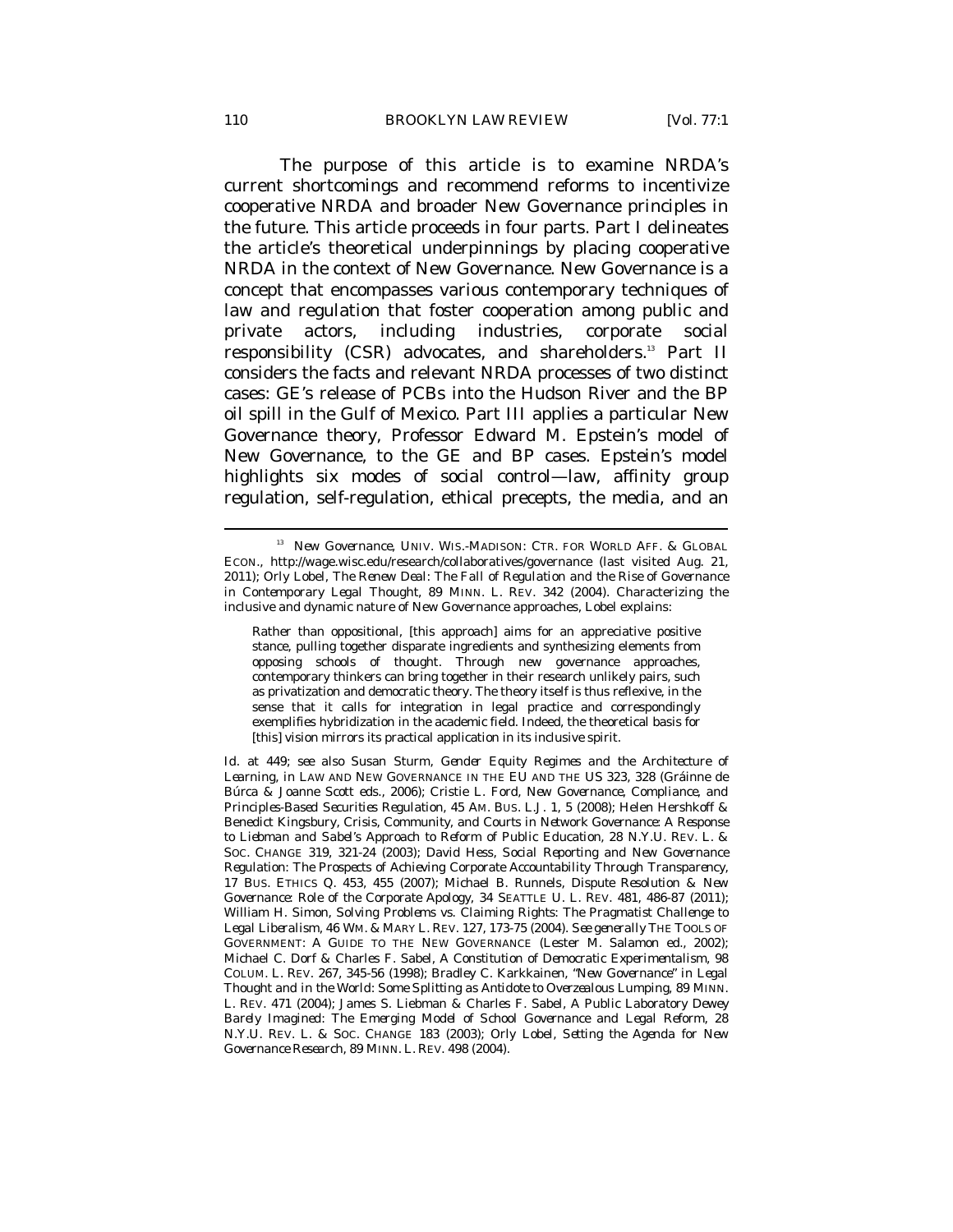engaged civil society—that encourage corporations to engage in socially responsible behavior.<sup>14</sup> Applying and analyzing Epstein's New Governance model yields three recommendations that advance cooperative NRDA and improve corporate behavior beyond the GE and BP cases. In Part IV, this article therefore recommends the following: (1) reforming CERCLA and OPA, (2) reframing Epstein's model to include science as a mode of social control, and (3) increasing corporate disclosure requirements. In addition to incentivizing more cooperative NRDA, these reforms will contribute to the transparency and accountability<sup>15</sup> the public has come to expect in the post-Enron era.

### I. COOPERATIVE NATURAL RESOURCE RESTORATION, IN **CONTEXT**

This section integrates New Governance theory with cooperative NRDA. Part A considers business reform, in general, and ways to encourage positive corporate behavior. Highlighting Epstein's theory of New Governance, this section explains movements that advocate CSR and New Governance principles. Part B explains trends in environmental policymaking that mirror business reform, especially those that embody collaborative rather than adversarial approaches to environmental protection. This section then considers NRDA and ultimately integrates the policy of cooperative NRDA with New Governance principles, highlighting trends toward collaboration among stakeholders.

## *A. Business Reform and New Governance*

 $\overline{a}$ 

New Governance has emerged in response to CSR's inadequacies in incentivizing ethical corporate behavior. Scholars often focus on the CSR movement and how its maxims may be incorporated into the business-decision-making process.<sup>16</sup> CSR advocates encourage corporations to broaden

<sup>14</sup> Edwin M. Epstein, *The Good Company: Rhetoric or Reality? Corporate Social Responsibility and Business Ethics Redux*, 44 AM. BUS. L.J. 207, 212-16 (2007) (arguing that CSR is inherently insufficient in achieving the Good Company). Epstein provides his own framework and describes corporations, by virtue of their economic and political power, as the most efficient proxies through which his framework can encourage the actualization of the Good Company. *Id.* at 210-12.<br><sup>15</sup> See generally Amiram Gill, *Corporate Governance as Social Responsibility:* 

*A Research Agenda*, 26 BERKELEY J. INT'L L. 452, 465 (2008).

<sup>16</sup> *Id.* at 463-66; *see also* George Cheney, Juliet Roper & Steve May, *Overview*, *in* THE DEBATE OVER CORPORATE SOCIAL RESPONSIBILITY 3, 4 (Steve May, George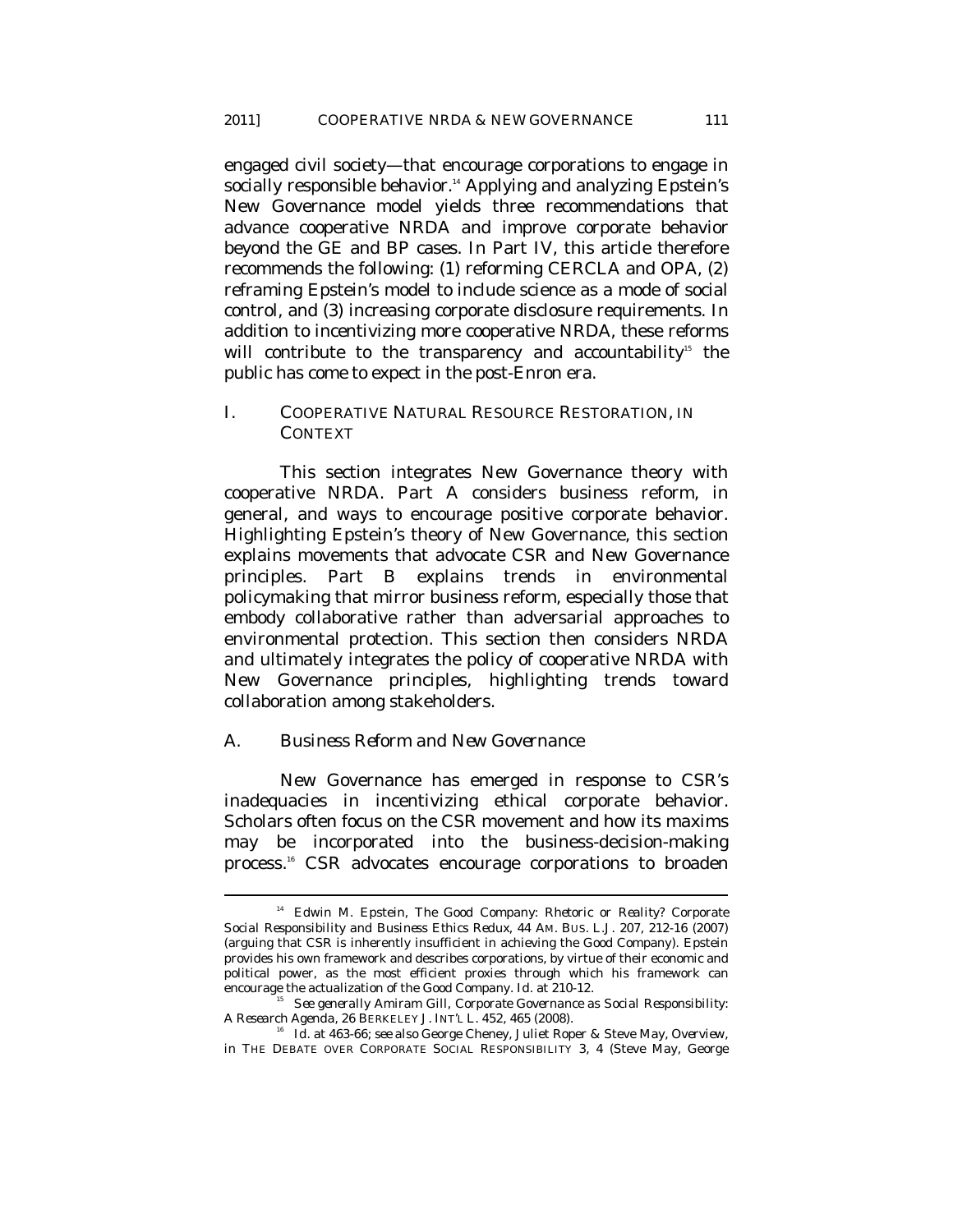relationships with multiple stakeholders, engage in meaningful and sustained efforts to improve communities,<sup>17</sup> and conform to society's laws and ethical customs.<sup>18</sup> Increasingly, however, scholars recognize that the CSR movement's goals are fundamentally flawed. Though some argue that corporations ought to do good for goodness's sake,<sup>19</sup> several view such duties, if not tethered to the corporate bottom line, as hopelessly naïve.<sup>20</sup> Moreover, critics argue that corporate marketing

environmental issues and then tell the world what they did and why").<br><sup>17</sup> Cheney, Roper & May, *supra* note 16, at 3.<br><sup>18</sup> Milton Friedman, *The Social Responsibility of Business Is to Increase Its Profits*, N.Y. TIMES, (Magazine), Sept. 13, 1970, at 33, *reprinted in* BUSINESS ETHICS 17 (Tamara L. Roleff ed., 1996) (describing the responsibility of the corporate executive). Friedman argues that this responsibility "is to conduct business in accordance with [the shareholder's] desires, which generally will be to make as much money as possible while conforming to the basic rules of the society, both those embodied in law and those embodied in ethical custom." *Id.* While Friedman articulates this point as a response to the CSR movement, he fails to consider how ethical custom and the law interact. Indeed, he fails to consider that ethical custom and the law are, in fact, interdependent. *See* Cyrus Mehri, Andrea Giampetro-Meyer & Michael B. Runnels, *One Nation, Indivisible: The Use of Diversity Report Cards to Promote Transparency, Accountability and Workplace Fairness*, 9 FORDHAM J. CORP. & FIN. L. 395, 407 (2004). 19 *See, e.g.*, M. Todd Henderson & Anup Malani, *Corporate Philanthropy and* 

*the Market for Altruism*, 109 COLUM. L. REV. 571, 581 (2009) (characterizing the philosophical underpinnings of the CSR movement as based on the view that corporations have a moral duty to do good for others, even at the expense of the bottom line); *see also* David P. Baron, *The Positive Theory of Moral Management, Social Pressure, and Corporate Social Performance* 5 (Rock Ctr. for Corporate Governance, Working Paper No. 36, 2006), *available at* http://ssrn.com/abstract=913808 (arguing that one of the principles underlying the CSR movement is that corporations have an abstract "moral duty" to do good). 20 *See* Elizabeth F. Brown, *No Good Deed Goes Unpunished: Is There a Need* 

*for a Safe Harbor for Aspirational Corporate Codes of Conduct?*, 26 YALE L. & POL'Y REV. 367, 399 (2008) (explaining the reason why certain corporations do not engage in CSR). Brown argues corporate reluctance is partly due to the fact that following CSR principles is more expensive than not, and corporations cannot always pass the costs to the consumer. *Id.* Moreover, Brown argues that "[p]art of those added costs are the costs associated with increased risk of litigation that corporations adopting codes that embody CSR principles face." *Id.*; *see also* Janet E. Kerr, *The Creative Capitalism Spectrum: Evaluating Corporate Social Responsibility Through a Legal Lens*, 81 TEMP. L. REV. 831, 839 (2008) (characterizing CSR as profit-centric). Kerr explains that since the effects of CSR on the bottom line have become quantifiable, the law supports, if not requires, corporate managers to "investigate and consider whether CSR can impact the bottom line." *Id.* Kerr further argues that a corporate manager who does not consider such linkages—who does not weigh profits as a consideration—could be considered derelict in her duty. *Id.*

Cheney & Juliet Roper eds., 2007) (explaining that conversations about unchecked corporate power are central to conversations about how to "probe in an informed and systematic way the potentials for positive social change in, through, and around the modern corporation"); John M. Conley & Cynthia A. Williams, *Engage, Embed, and Embellish: Theory Versus Practice in the Corporate Social Responsibility Movement*, 31 J. CORP. L. 1, 37-38 (2005) (describing CSR as "a complex communication network among public and private actors," which, "[a]t its best, promises a corporate decision making process in which managers think and talk openly about social and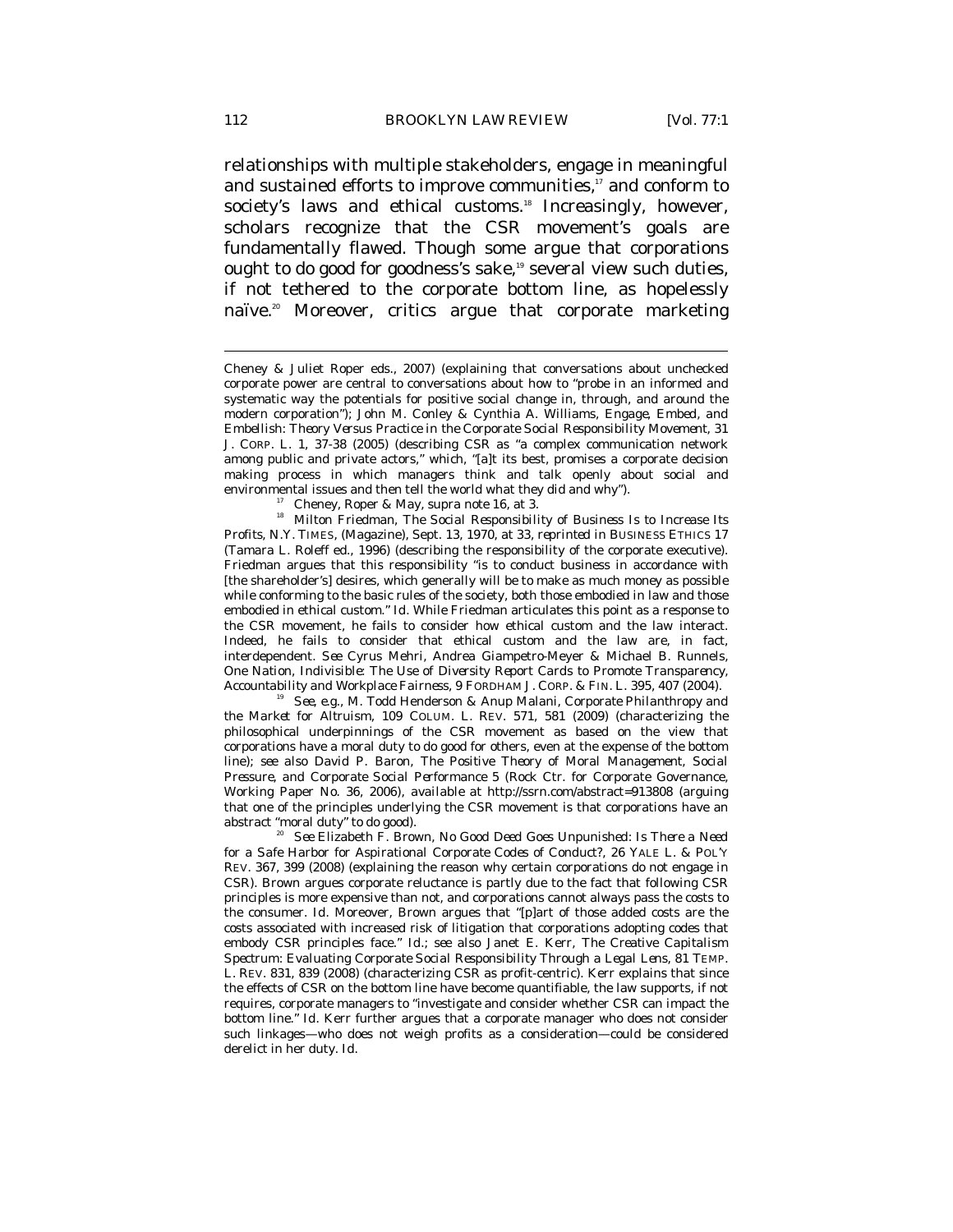strategists have effectively co-opted the CSR movement as a tool to preserve branding and public image.<sup>21</sup>

Principles of New Governance can incentivize the responsible behavior society expects. There is no single model of New Governance; rather, several evolving models have been developed and tried in various industries around the globe. $22$ The underlying premise of New Governance is that corporategovernance mechanisms, if they are to be responsive to public expectations of responsible corporate behavior, must have greater flexibilities. Furthermore, those flexibilities ought to be animated by outcomes—not processes.<sup>23</sup>

New Governance promotes systems that "use innovative, pragmatic, information-based, iterative, and dialogic mechanisms to gather, distill, and leverage industry learning in the service of a still-robust but better designed that is, more effective and less burdensome—public regulatory mandate."24 In every respect, deliberation among stakeholder

<sup>&</sup>lt;sup>21</sup> See, e.g., S. PRAKASH SETHI, SETTING GLOBAL STANDARDS: GUIDELINES FOR CREATING CODES OF CONDUCT IN MULTINATIONAL CORPORATIONS 45-63 (2003) (regarding the marketing benefits from CSR and the widespread practice of insufficient or inconsistent implementation); Ruth V. Aguilera et al., *Putting the S Back in Corporate Social Responsibility: A Multilevel Theory of Social Change in Organizations*, 32 ACAD. MGMT. REV. 836, 838 (2007) (arguing that "some companies introduce CSR practices at a superficial level for window-dressing purposes"); Joe W. (Chip) Pitts, III, *Corporate Social Responsibility: Current Status and Future Evolution*, 6 RUTGERS J.L. & PUB. POL'Y 334, 373-82 (2009) (finding credible the critiques that consider "CSR as, at best, toothless and marketing-oriented, and at worst a malevolent strategy to co-opt or render powerless the critical forces hoping to tame corporations with the more meaningful constraints of law"); Betsy Atkins, *Is Corporate Social Responsibility Responsible*?, FORBES (Nov. 28, 2006, 12:00 PM), http://www.forbes.com/corporatecitizenship/2006/11/16/leadership-philanthropycharity-lead-citizen-cx\_ba\_1128directorship.html (detailing the disingenuousness of corporate CSR campaigns). Atkins writes that "[t]here are practical reasons why corporations should cloak themselves in the politically correct rhetoric of social responsibility. But marketing should not be confused with significant deployments of corporate assets." *Id.*; *see also* Gill, *supra* note 15, at 462 (arguing that "CSR has become a business-sensitive, if not business-driven practice"). Gill notes that many critics consider the CSR's original motive to have been effectively subordinated to corporate marketing strategies. *Id.*

<sup>&</sup>lt;sup>22</sup> *See New Governance, supra* note 13.<br><sup>23</sup> *See supra* note 13 and accompanying text. *See generally* Epstein, *supra* note 14.<br><sup>24</sup> *See Ford, supra* note 13, at 5 (describing the B.C. (British Columbia, Canada) model as an example of the New Governance). Ford defines the linchpin of this model as a "substantially [altered] relationship between regulators and industry"—a relationship not defined by inflexible regulators mandating rules that are often incompatible with fast-paced business environments, but a relationship defined by a shared responsibility and a pragmatic responsiveness to "complex real-life social systems." *Id.* at 27. Ford goes on to describe this New Governance as the "most effective mechanism for making decisions in complex organizational structures." *Id.* at 27-28. This, Ford argues, is an "opportunity for dialogic and transparent securities regulation," viewed from the perspective of industry, regulators, shareholders, stakeholders, and CSR advocates. *Id*. at 27-28, 60.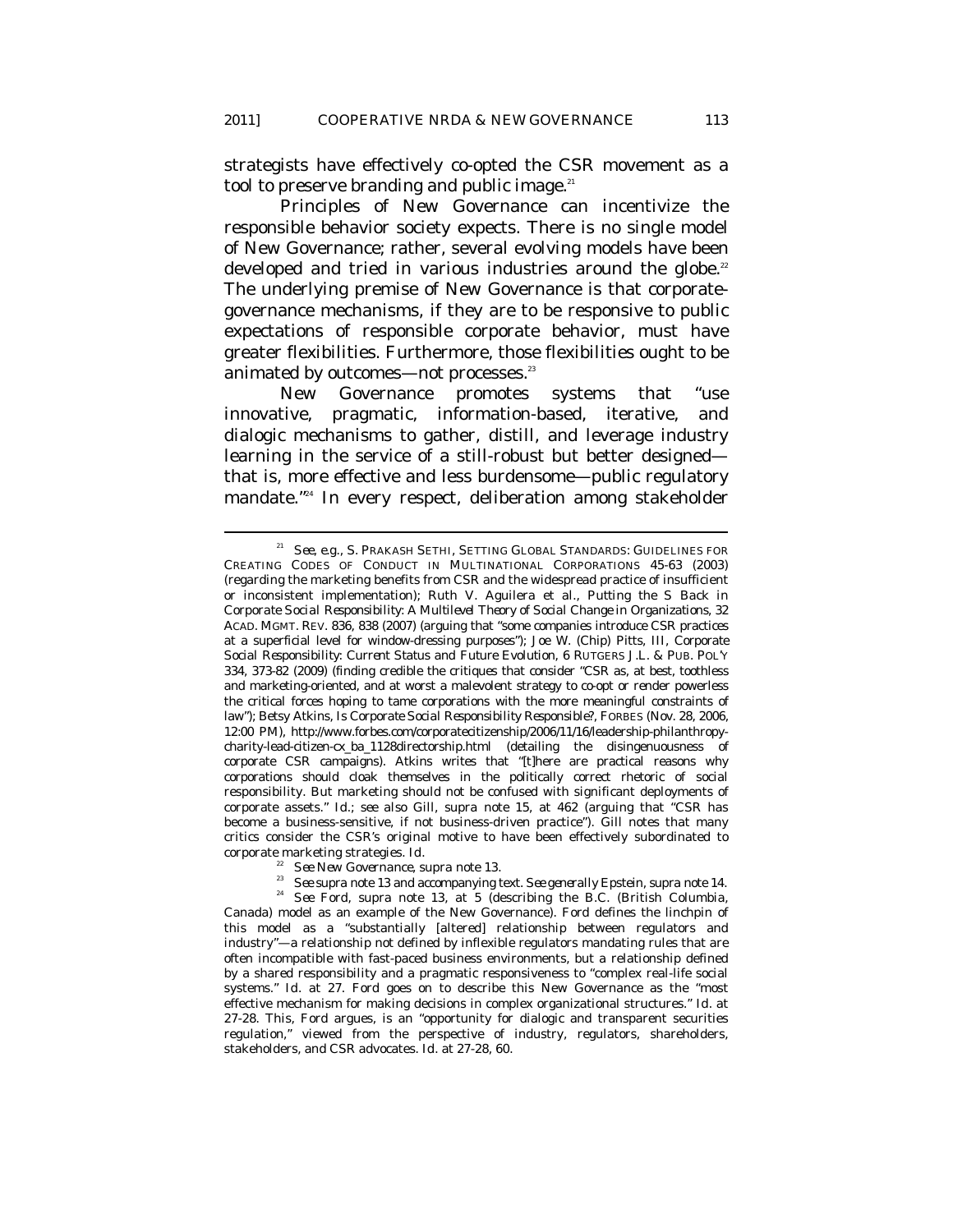groups is central to New Governance approaches.<sup>25</sup> Rather than emphasize checklist-style compliance with prescriptive legal rules—which often incentivizes corporate actors to discover and abuse loopholes<sup>26</sup>—New Governance principles encourage groups to orient themselves in the underlying policy priorities of those rules. In turn, New Governance approaches continually revise both means and ends to solve problems as they arise.<sup>27</sup> New Governance approaches also strive to foster transparency and accountability; envision corporate decision making as a collaborative, rather than an adversarial, process; and "provide[] a rational, systemic alternative to draconian rule-making and [its] often adverse effects on business."28

Statute and policy reform (in the environmental arena and elsewhere) have emerged as a result of New Governance principles. For example, British Columbia's Bill 38 offers a principle-based and outcome-oriented approach to securities regulation.29 One part of Bill 38 replaces detailed, compliancebased rules governing dealers and advisors with rules arranged under broader standards.<sup>30</sup> These broader standards motivate dealers and advisors to exercise sound judgment, whereas the compliance approach motivated mere adherence to rules that might have been misconstrued.<sup>31</sup>

Political scientists Christopher McGrory Klyza and David Sousa, in their review of American environmental policy, recounted two further examples of collaborative approaches in environmental protection.<sup>32</sup> Quincy Library Group in Northern California brought a variety of participants together—local politicians, environmentalists, and members of the timber industry—to create a logging plan that better supports the

<sup>25</sup> *See supra* note 13 and accompanying text. 26 *See* Ford, *supra* note 13, at 29 (arguing that while corporations strictly adhering to the letter of the law may appear ideal, such strict adherence, paradoxically, may generate the very moral hazards that undermine corporate governance objectives-<br>through incentivizing the corporate discovery and abuse of regulatory loopholes).

<sup>&</sup>lt;sup>27</sup> Id. at 29-30.<br><sup>28</sup> Michael B. Runnels, Elizabeth J. Kennedy & Timothy B. Brown, *Corporate Social Responsibility and the New Governance: In Search of Epstein's Good Company in the Employment Context*, 43 AKRON L. REV. 501, 534 (2010).<br><sup>29</sup> Ford, *supra* note 13. British Columbia passed Bill 38, and is currently

implementing principles-based securities regulation. *History of the 2004 BC Securities Legislation*, BRIT. COLUM. SEC. COMMISSION, http://www.bcsc.bc.ca/instruments.aspx?id=

<sup>1894 (</sup>last visited Aug. 21, 2011).<br><sup>30</sup> Ford, *supra* note 13, at 17-18.<br><sup>31</sup> *Id.* at 19.<br><sup>32</sup> CHRISTOPHER MCGRORY KLYZA & DAVID SOUSA, AMERICAN ENVIRONMENTAL POLICY, 1990-2006: BEYOND GRIDLOCK 244 (2008).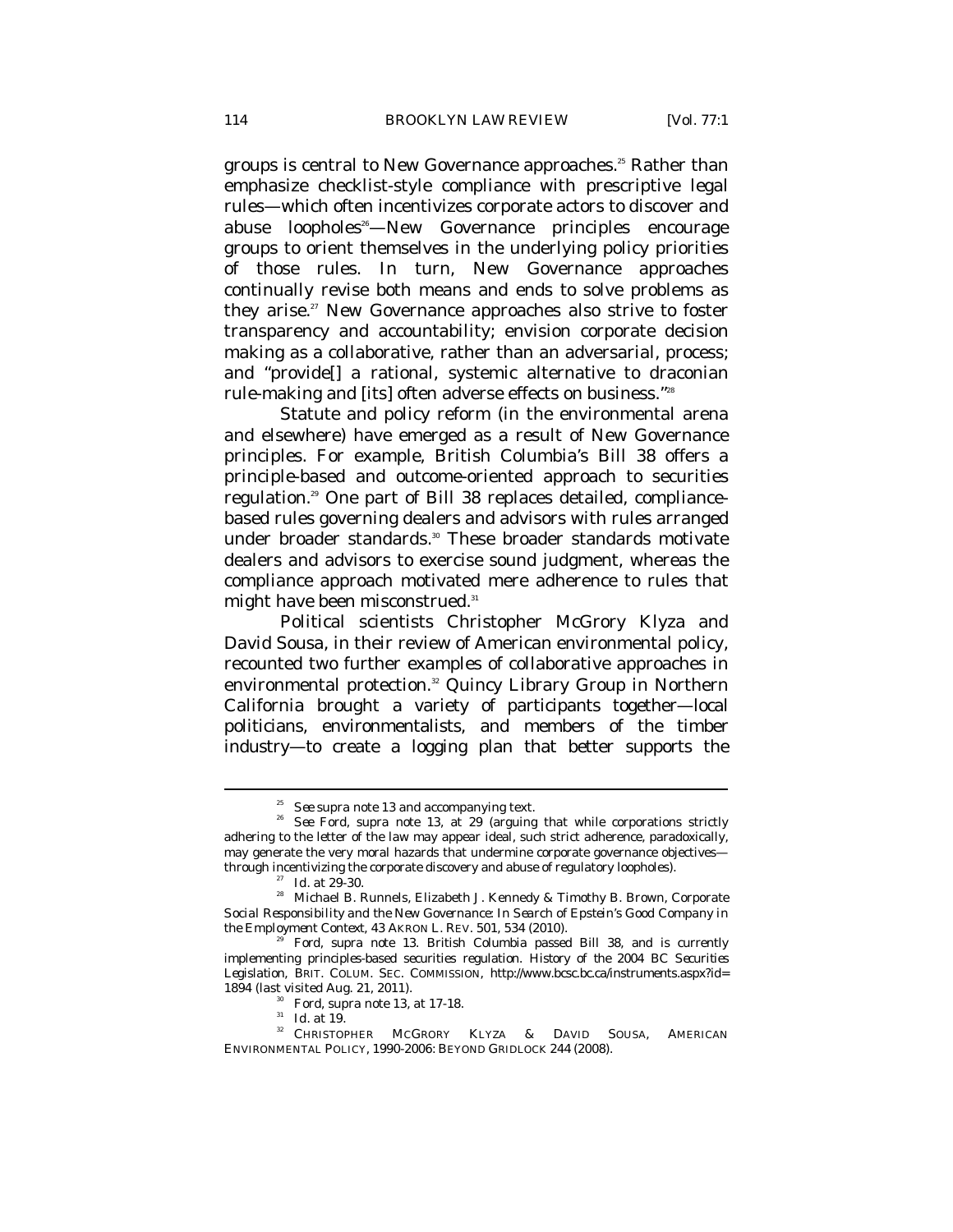environment.<sup>33</sup> Another group of ranchers and environmentalists, the Quivara Coalition, collaborated on an environmentally conscious cattle-ranching plan.<sup>34</sup> These examples illustrate mechanisms that deemphasize draconian-rule making, which often typifies inflexible regulation. Instead, these examples emphasize cooperation among business, government, and additional stakeholder groups as a means to improve decision making. These examples are typical of the New Governance movement*.* 35

In one application of New Governance theory, Epstein considered factors that induce corporations to become "Good Companies"-companies that act as ethical corporate citizens.<sup>36</sup> In particular, Epstein found, six "modes of social control"<sup>37</sup> encourage corporations to engage in socially responsible behavior—law, affinity group regulation, self-regulation, ethical precepts, the media, and an engaged civil society.<sup>38</sup> Epstein's model provides a practical framework with which scholars can systematically develop—and redevelop—methods to galvanize positive corporate behavior.

In brief, Epstein defined the modes of social control as follows: Law is the articulation of public policy enforced by government.39 Affinity group regulation refers to standards of behavior established by members of a particular profession,

 $\overline{a}$ 

social responsibility movement is inherently insufficient in encouraging ethical corporate behavior, Epstein provides his own framework as the means by which one can incentivize the actualization of the *Good Company*).

 $\frac{33}{24}$  *Id.* at 233-36.<br> $\frac{34}{24}$  *Id.* at 236-40.<br><sup>35</sup> While New Governance taxonomies are often contested, a core element in virtually all the theory's formulations is that private-public associations and networks animated by a series of new regulatory frameworks may achieve social and public good. *See generally* Colin Scott, *Regulation in the Age of Governance: The Rise of the Post-Regulatory State*, *in* THE POLITICS OF REGULATION: INSTITUTIONS AND REGULATORY REFORMS FOR THE AGE OF GOVERNANCE 145 (Jacint Jordana & David Levi-Faur eds., 2004) (exploring theoretical approaches to regulation and providing a foundation for New Governance scholarship); *see also* Ford, *supra* note 13, at 28 (conceptualizing a New Governance framework for securities regulation, Ford explains that it would entail a regulatory structure that "spans the so-called public/private divide, pulls industry experience into regulatory decision making, and establishes robust ongoing communication mechanisms (rather than an information-hoarding, adversarial relationship) between industry and regulator"). 36 *See* Epstein, *supra* note 14, at 210-13 (arguing that the modern corporate

can incentivize the actualization of the *Good Company*). 37 *Id.* at 210-12. 38 *Id.* at 212-16 (arguing that CSR is inherently insufficient in achieving the *Good Company*). Epstein provides his own framework and describes corporations, by virtue of their economic and political power, as the most efficient proxies through which his framework can encourage the actualization of the *Good Company*. *Id.*

<sup>39</sup> *Id.* at 210.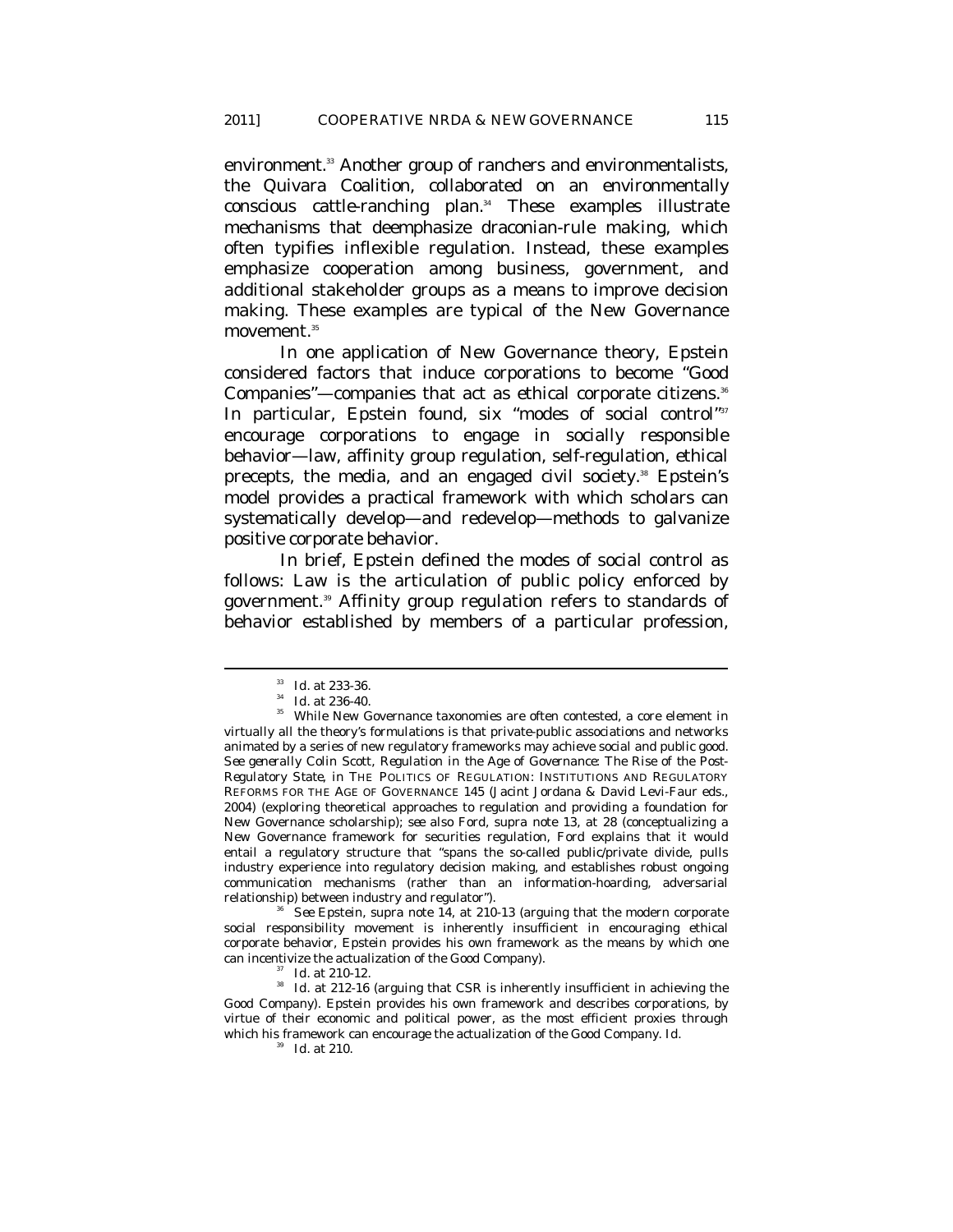such as medicine.<sup>40</sup> Self-regulation is the voluntary adherence to issue-specific standards (such as standards concerning climate change) set by nongovernmental organizations (NGOs).41 Companies that self-regulate are expected to comply with standards voluntarily and in good faith.<sup>42</sup> Ethical precepts are beliefs "derive[d] from religion, humanistic philosophy, social customs, mores, and traditions."<sup>43</sup> Ethics often inform or inspire laws.44 Vigilant and responsible media respond to corporate malfeasance by reporting material that renders corporate behavior transparent.<sup>45</sup> Finally, an engaged civil society refers to direct-citizen action through the leveling of pressure on government officials.46

While law has traditionally served as the centerpiece to control corporate behavior, legal and CSR scholars increasingly recognize that corporate malfeasance is highly context-specific. For example, in a given situation some modes may work better than others to encourage socially beneficial corporate behavior.47 Epstein's model will be applied below in Part III.

# *B. Environmental Policymaking, NRDA, and Cooperative NRDA*

The rise of New Governance in business brought with it an attempt to create new cooperative approaches to environmental regulation. Legal scholars have noted that the shift from *command-and-control* approaches was concomitant with business reform's shift to New Governance.<sup>48</sup> Regulators

 $\overline{a}$ 

<sup>40</sup> *Id.* at 210-11.<br><sup>41</sup> *Id.* at 211.<br><sup>42</sup> *Id.*<br><sup>43</sup> *Id.*<br><sup>44</sup> *Id.* at 211-12.<br><sup>45</sup> *Id.* at 212.<br><sup>46</sup> *Id.*<br>*<sup>47</sup> See generally* Runnels, Kennedy & Brown, *supra* note 28. Epstein lists his modes of social control in descending order of importance: law, affinity group regulation, self-regulation, ethical precepts, the media, and an engaged civil society. Epstein, *supra* note 14, at 210. In addition to arguing that the modes be used in a prescribed order of importance, he also contends that each mode must be used to galvanize ethical corporate behavior. *Id.* at 212. Runnels, Kennedy, and Brown discount Epstein's argument that his modes must be both considered in a precise order and in concert. They suggest instead that context matters in terms of which, and how, the modes are applied. Runnels, Kennedy & Brown, *supra* note 28, at 513.

<sup>18</sup> Lisa Blomgren Bingham, *The Next Generation of Administrative Law: Building the Legal Infrastructure for Collaborative Governance*, 2010 WIS. L. REV. 297, 300. Blomgren Bingham describes developments in statutory administrative law. She indicates that "[c]ollaborative governance represents an emerging alternative to traditional command-and-control approaches to making, implementing, and enforcing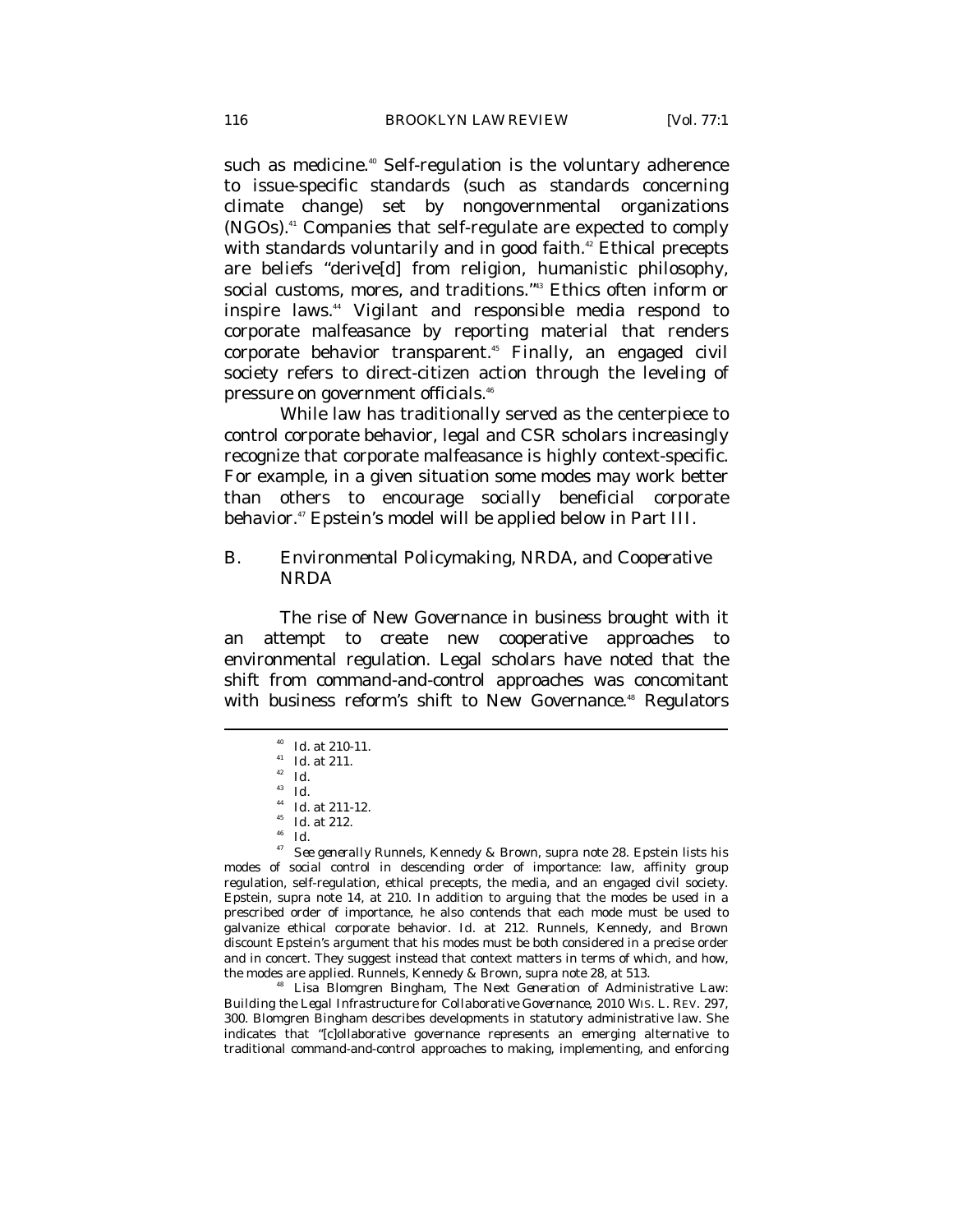that utilize command-and-control approaches *command* particular environmental goals and issue instructions, or *controls*, detailing how to reach those goals.<sup>49</sup> Collaborative approaches, however, bring stakeholders together to share information and seek solutions that support a *both-and* agenda.<sup>50</sup> Similar to a "win-win" situation, a both-and agenda seeks to *both* achieve environmental goals *and* factor in economic concerns.<sup>51</sup> Today, a range of environmental policy areas endorse problem solving that is consistent with the both-and policy—collaborative, voluntary, and transparent (e.g., collaborative watershed management $52$  and collaborative energy management).<sup>53</sup>

CERCLA and OPA, however, rest on the outdated approaches of yesteryear. Congress passed CERCLA in 1980 at the end of the Environmental Era—the golden era of environmental lawmaking, from 1964 to 1980.<sup>54</sup> Congress passed OPA in 1990<sup>55</sup> as the shift from command-and-control to collaborative approaches was beginning.<sup>56</sup> Not surprisingly, the

policy." *Id*. She also notes that collaborative governance relates to new governance, "which includes the use of policy tools that involve privatization of previously public work and devolution of responsibility from unitary bureaucracies to networks and contracts." *Id.* 

<sup>49</sup> Command and control rules impose detailed limits on industrial operations with the goal of controlling companies that pollute. Rena I. Steinzor, *Reinventing Environmental Regulation: The Dangerous Journey from Command to Self-Control*, 22 HARV. ENVTL. L. REV. 103, 104 (1998). Command-and-control approaches mandate behavior, are generally inflexible, and specify "compliancy strategies for achieving a rigidly defined environmental benchmark." Laurie A. Wayburn & Anton A. Chiono, *The Role of Federal Policy in Establishing Ecosystem Service Markets*, 20 DUKE ENVTL. L. & POL'Y F. 385, 403-04 (2010).

<sup>&</sup>lt;sup>50</sup> Highlights of the Collaboration Era are: "(1) the replacement of traditional consultative agency practices with much more collaborative and consensus-based approaches, (2) the large range of governmental and nongovernmental actors involved, and (3) the recognition that decision making should not be left to bureaucratic experts." PAUL A. SABATIER ET AL., SWIMMING UPSTREAM: COLLABORATIVE APPROACHES TO WATERSHED MANAGEMENT 50-51 (2005). Decision-making processes should reflect scientific and local knowledge. Additionally, processes should be responsive to a range of stakeholders. *See id.*

<sup>51</sup> KLYZA & SOUSA, *supra* note 32, at 5. Creative problem-solving can take away the notion of *either-or*—that a group can respond to *either* environmental

concerns *or* economic concerns, not both. 52 SABATIER ET AL., *supra* note 50. 53 For example, the U.S. Energy Star program, a government-backed program that helps businesses and individuals protect the environment through superior energy efficiency, relies on collaboration with stakeholder groups, especially industry. *About ENERGY STAR*, ENERGY STAR, http://www.energystar.gov/<br>index.cfm?c=about.ab\_index (last visited Aug. 21, 2011).

<sup>&</sup>lt;sup>54</sup> KLYZA & SOUSA, *supra* note 32, at 1. 55 Oil Pollution Act, 33 U.S.C. §§ 2701-2761 (2006).

<sup>56</sup> KLYZA & SOUSA, *supra* note 32, at 3.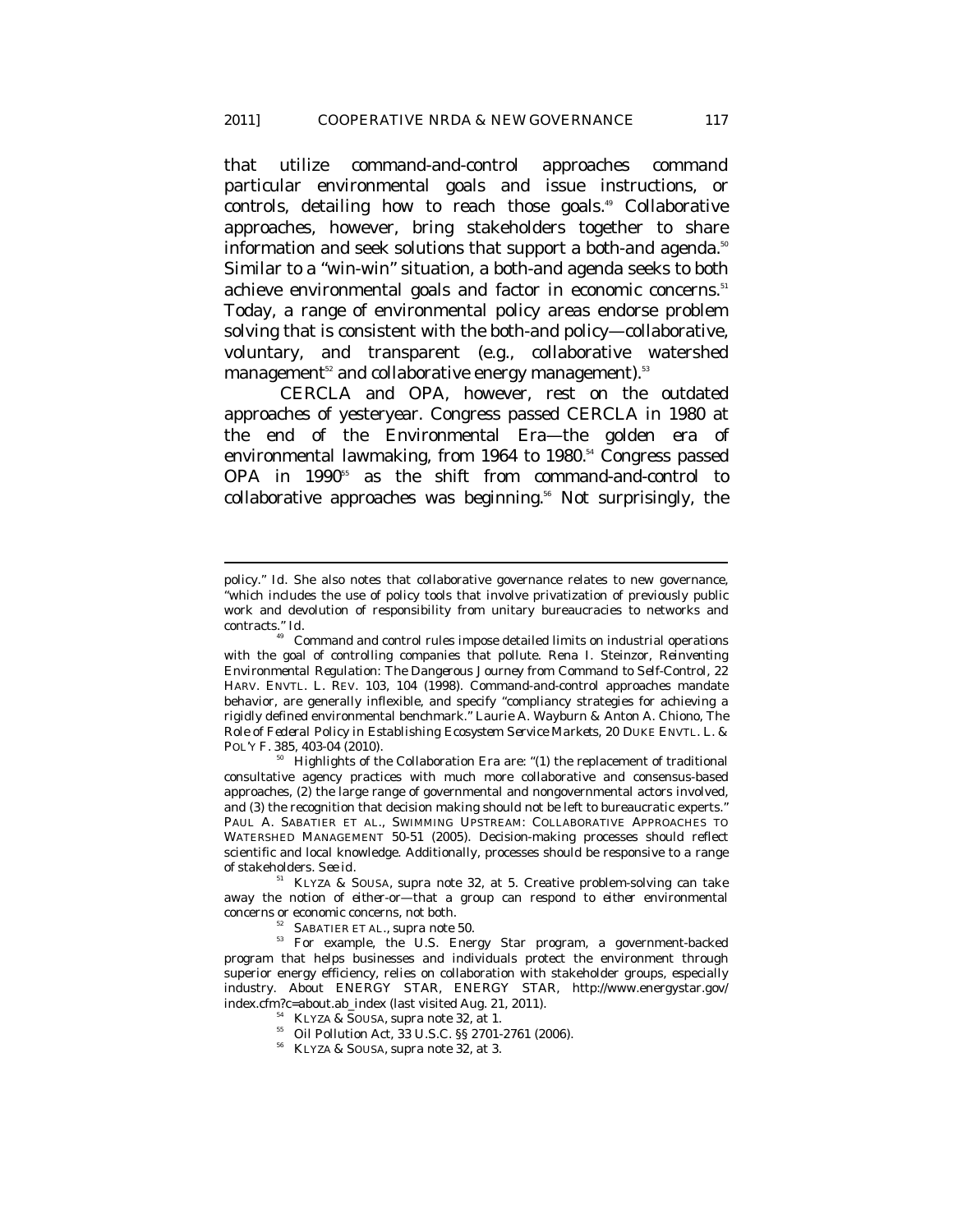NRDA processes outlined in both statutes and their accompanying regulations exemplify the command-and-control approach.<sup>57</sup>

Recall that CERCLA outlines legal requirements for cleanup and restoration after releases of hazardous substances at waste sites,<sup>58</sup> while OPA outlines legal requirements for cleanup and restoration after oil spills.<sup>59</sup> Both CERCLA and OPA define *natural resources* broadly—fish, wildlife, drinking water supplies, land, and other such resources that the United States somehow controls (e.g., property it manages or holds in trust).<sup>60</sup> Though CERCLA and OPA tailor responses to different environmental needs, the NRDA processes under both statutes are similar.

In NRDA, state and federal natural-resource agencies, such as the Department of the Interior (DOI) and the National Oceanic and Atmospheric Administration (NOAA), serve as Trustees. During restoration, the RP replaces the resources or acquires equivalent resources. Additionally, RPs may compensate the public for the interim loss of natural resources contaminated by the incident. Trustees achieve naturalresource restoration by negotiating with RPs or forcing RPs to act through litigation.<sup>61</sup> Scientists, engineers, economists, and

<sup>57</sup> Although OPA includes the word *cooperative*, RPs and Trustees still assume an adversarial relationship in practice under OPA's NRDA process. *See infra*  notes 218-22 and accompanying text. 58 CERCLA was enacted in response to the Love Canal disaster. *Basic* 

*Information*: *What Is Superfund?*, U.S. ENVTL. PROT. AGENCY, http://www.epa.gov/ superfund/about.htm (last visited Sept. 30, 2011). For an article exploring aspects of the complicated CERCLA process, which are beyond the scope of this article, see Jason J. Czarnezki & Adrianne K. Zahner, *The Utility of Non-Use Values in Natural Resource Damage Assessments*, 32 B.C. ENVTL. AFF. L. REV. 509 (2005). Czarnezki and Zahner urge CERCLA trustees to advance public interest by engaging in proper valuation of natural resource damages. In particular, they urge trustees to include "non-use" values in NRDA. *Id.* at 512. Non-use value includes "the simple knowledge that something exists . . . , the potential for its use . . . , or the expectation that it will be of use to future generations." *Id.*  at 511. These attributes are existence, option, and bequest value. *Id.*

<sup>59</sup> OPA was enacted in response to the Exxon Valdez oil spill. *Oil Pollution Act Overview*, U.S. ENVTL. PROT. AGENCY, http://www.epa.gov/osweroe1/content/ lawsregs/opaover.htm (last visited Sept. 30, 2011). For an interesting article that explores the complex, uncertain NRDA process that followed the Valdez spill, see Sanne Knudsen, *A Precautionary Tale: Assessing Ecological Damages After the Exxon Valdez Oil Spill*, 7 U. St. Thomas L.J. 95 (2009).

<sup>&</sup>lt;sup>60</sup> Both CERCLA and OPA define "natural resources" broadly to include "land, fish, wildlife, biota, air, water, ground water, drinking water supplies, and other such resources." 42 U.S.C. § 9601(16) (2006); 33 U.S.C. § 2701(20) (2006). *See generally Natural Resource Damages: A Primer*, U.S. ENVTL. PROT. AGENCY, http://www.epa.gov/ superfund/programs/nrd/primer.htm (last visited Sept. 30, 2011) [hereinafter *NRD Primer*]. 61 Conner & Gouguet, *supra* note 11, at 20.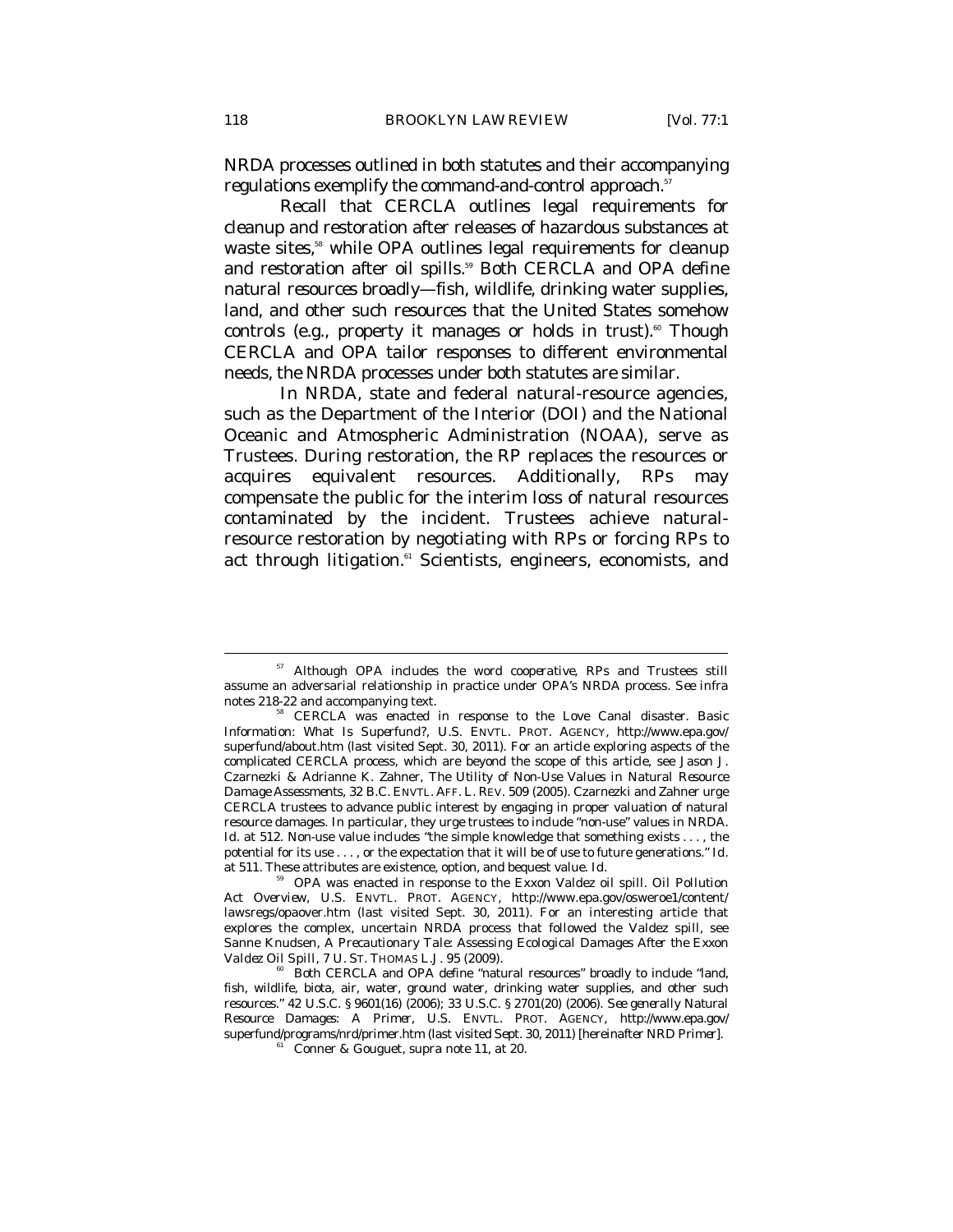regulatory specialists join Trustees and RPs as they follow the DOI and NOAA methodologies of NRDA.<sup>62</sup>

The CERCLA NRDA Process includes four phases: (1) preassessment screening, (2) assessment planning, (3) assessment implementation, and (4) postassessment.<sup>63</sup> During preassessment, Trustees determine whether natural resources have been injured.<sup>64</sup> In the second stage, the assessment plan, Trustees confirm that pollutants have affected trust resources. They then develop an assessment plan that outlines the procedures Trustees will use to assess damages.<sup>65</sup> During assessment implementation, Trustees gather data to quantify injuries and determine damages.<sup>66</sup> Scientists conduct field and laboratory studies to evaluate injuries to natural resources.<sup>67</sup> Trustees then compare information from injury investigations to baseline conditions in order to develop resource or service loss estimates.<sup>68</sup> The final phase, postassessment, identifies restoration options and establishes monitoring protocols to ensure the success of the selected restoration projects.<sup>69</sup>

The OPA NRDA Process includes three phases: (1) preliminary assessment, (2) injury assessment, and (3) restoration implementation.<sup>70</sup> During preliminary assessment, Trustees determine the impacts of pollutants on natural resources.71 Scientists collect time-sensitive data and review scientific literature to determine how a particular hazardous substance has affected trust resources.<sup>72</sup> If Trustees determine that resources are injured, they proceed to the second phase.<sup>73</sup>

 $\overline{a}$ 

<sup>68</sup> *Id.*

<sup>69</sup> *Id.* <sup>70</sup> 15 C.F.R. §§ 990.40-60 (2010); *see also Damage Assessment: How Natural Resource Damage Assessment Works*, NOAA: GULF SPILL RESTORATION: DAMAGE ASSESSMENT, REMEDIATION & RESTORATION PROGRAM, http://www.gulfspillrestoration.

noaa.gov/assessment/ (last visited Feb. 19, 2011).<br> $\frac{71}{11}$  15 C.F.R. § 990.42.

 $72$  Mathematical models designed to help predict the fate and effects of the spill on trust resources may also be used. *Pre-Assessment: Phase One: Studying the Impacts*, NOAA: GULF SPILL RESTORATION: DAMAGE ASSESSMENT, REMEDIATION & RESTORATION PROGRAM, http://www.gulfspillrestoration.noaa.gov/assessment/pre-assessment/ (last visited Feb. 19, 2011).<br><sup>73</sup> *Id.* 

<sup>62</sup> *NRD Primer*, *supra* note 59 (outlining the details of NRD assessments under both CERCLA and OPA). The Primer outlines the DOI's methodologies with regard to NRD under CERCLA. It also outlines the NRDA methodologies under OPA. 63 *Natural Resource Damage Assessment*, U.S. ENVTL. PROT. AGENCY,

http://www.epa.gov/superfund/programs/nrd/nrda2.htm (last visited Sept. 30, 2011).

 $\int_{65}^{64}$  *Id.* 

<sup>66</sup> *Id.* <sup>67</sup> *Id.*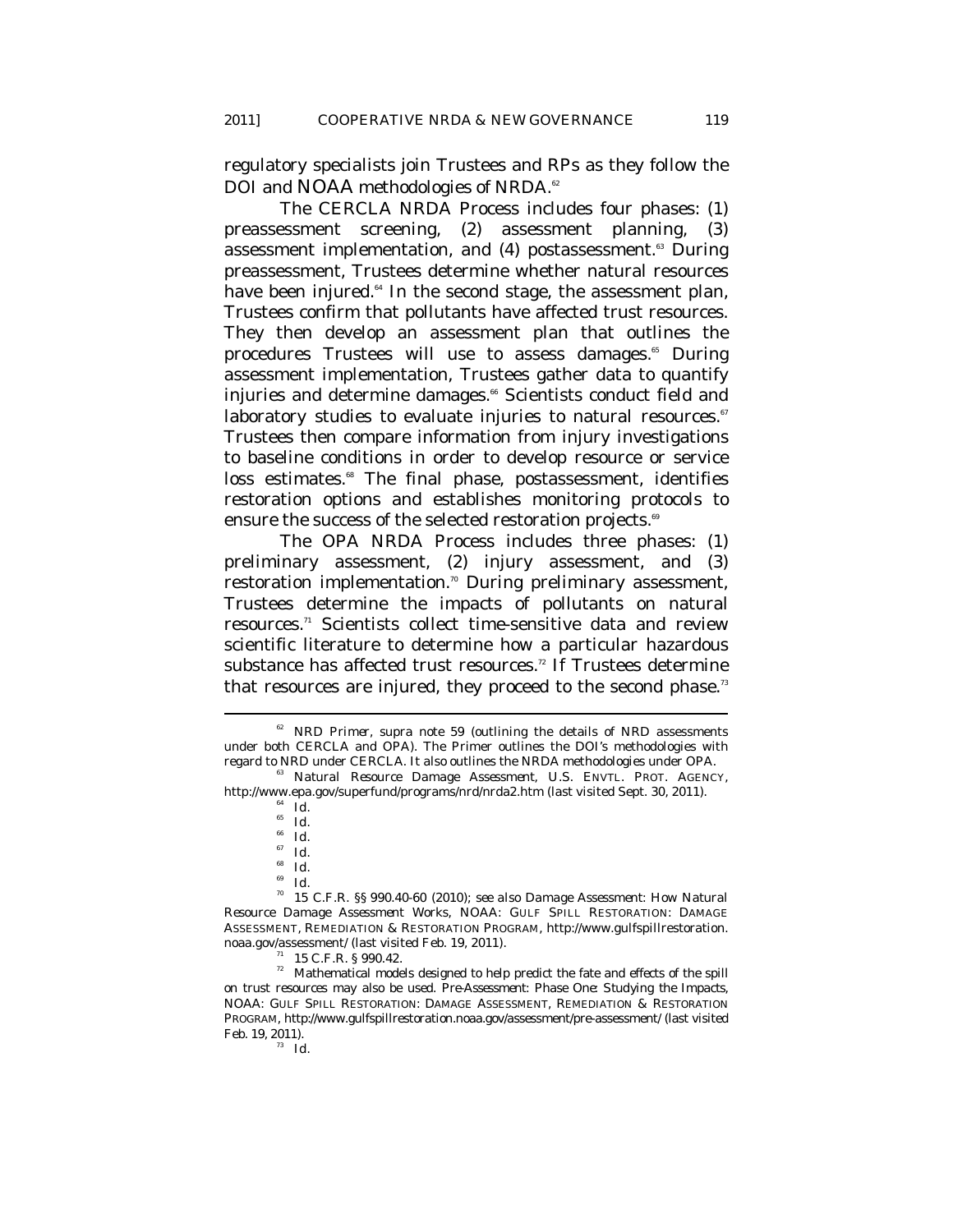In this phase, injury assessment, Trustees quantify the scope of the injuries and "identify possible restoration projects."74 Trustees rely on both economic and scientific studies to assess the injuries to natural resources and the impact on the public use of those resources.<sup>75</sup> Additionally, Trustees use these studies to develop a restoration plan that details ways to work toward quick recovery of the injured resources and payment to parties who suffered losses due to natural resource injuries.<sup>76</sup> Trustees then evaluate the restoration options and ask the public to comment on a draft of the restoration plan."

The Trustees move on to the final phase of OPA's NRDA process once the injury assessment is complete.78 In this phase, restoration, the restoration plan is implemented while NOAA and other Trustees monitor its effectiveness.<sup>79</sup> The Trustees first identify the full spectrum of injuries and determine the optimal restoration procedures.<sup>80</sup> The Trustees, working in tandem with the public, then select and implement the restoration projects.<sup>81</sup> The costs of assessment and restoration are borne by the RPs, who work cooperatively with the Trustees.<sup>82</sup> If the RPs refuse to bear these costs, the Trustees may file a lawsuit or submit a claim of damages to the Oil Spill Liability Trust Fund.<sup>83</sup> The United States may then seek to recover the costs paid out by the fund from the RPs.<sup>84</sup> The restoration that Trustees implement may fall into any or all of the following categories: emergency restoration,<sup>85</sup> primary restoration,<sup>86</sup> compensatory restoration,<sup>87</sup> or early restoration.88

<sup>74</sup> *Injury Assessment: Phase Two: Focusing on Injuries*, NOAA: GULF SPILL RESTORATION: DAMAGE ASSESSMENT, REMEDIATION & RESTORATION PROGRAM, http://www.gulfspillrestoration.noaa.gov/assessment/injury-assessment/ (last visited Feb. 23, 2011). 75 *Id.*

 $rac{76}{77}$  *Id.* 

<sup>77</sup> *Id.*

<sup>78</sup> *Id.*

<sup>79</sup> *Restoration: Final Phase: Restoring Resources*, NOAA: GULF SPILL RESTORATION: DAMAGE ASSESSMENT, REMEDIATION & RESTORATION PROGRAM, http://www.gulfspillrestoration.noaa.gov/assessment/restoration/ (last visited Feb. 23, 2011) [hereinafter *Restoration: Final Phase*].

 $\begin{array}{cc} 80 & Id. \\ 81 & Id. \end{array}$ 

<sup>82</sup> *Id.*

<sup>83</sup> For additional information, see *The Oil Spill Liability Trust Fund*, NAT'L POLLUTION FUNDS CENTER: FUNDING TODAY FOR A CLEANER TOMORROW,

http://www.uscg.mil/npfc/About\_NPFC/osltf.asp (last visited Feb. 19, 2011).<br><sup>84</sup> *See infra* note 88.<br>*85 Restoration: Final Phase, supra* note 79. NOAA defines "emergency restoration" to include "actions that are taken by the trustees prior to the completion of the damage assessment and restoration planning process to prevent or reduce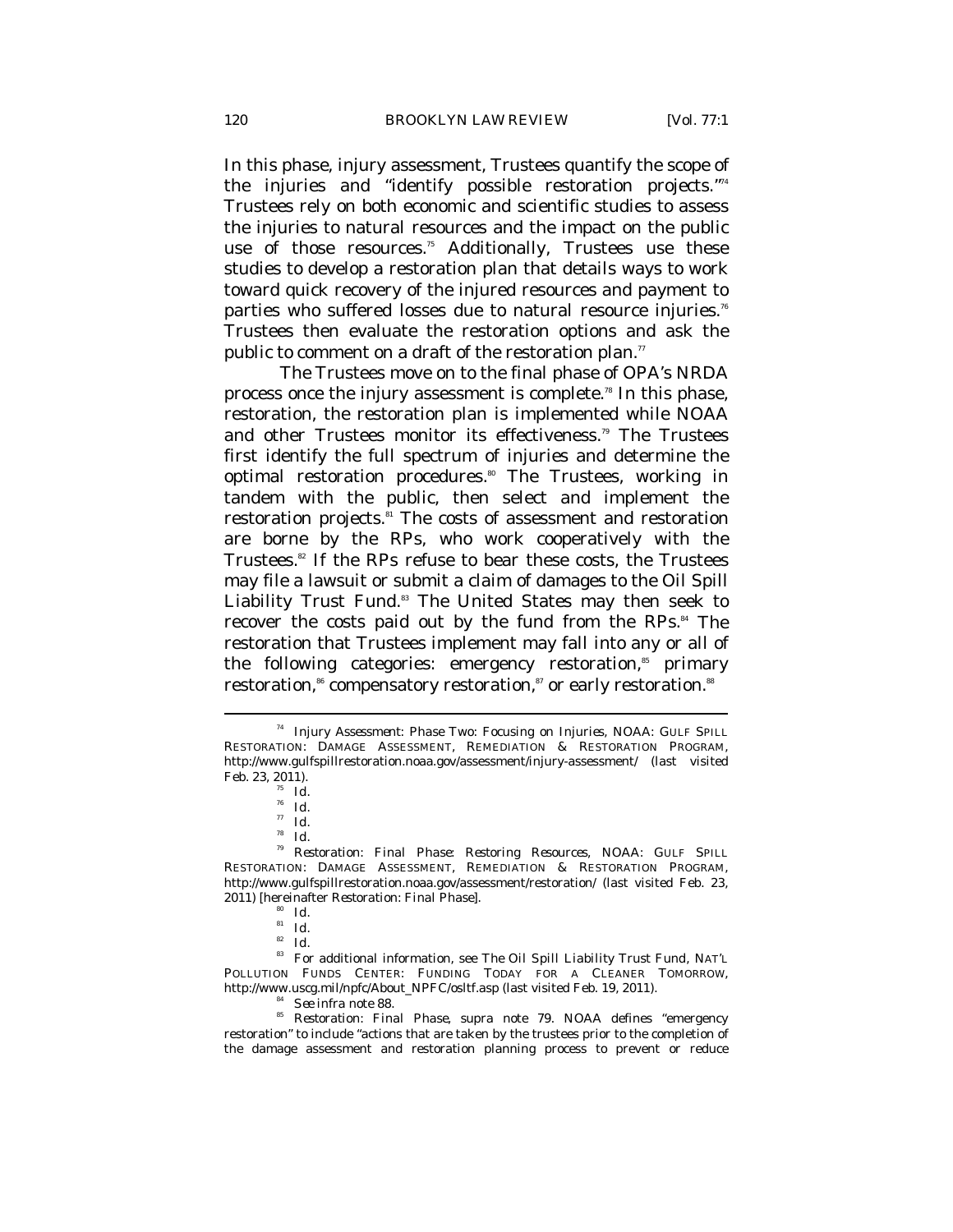NRDA can be both time-consuming and expensive.<sup>89</sup> And despite the seemingly collaborative nature of the process, in the end, RPs and Trustees are poised to litigate, not negotiate. Cooperative NRDA processes, however—where Trustees and RPs voluntarily work together to resolve natural resource liability<sup>®</sup>—reduce costs and increase restoration's efficiency. In cooperative NRDA, Trustees and RPs engage in strategic collaboration to generate accurate information and share that information with an eye toward restoration. $^{\mathfrak{su}}$ 

Michael Ammann, a Staff Environmental Scientist at ChevronTexaco Energy Technology Company, explained that cooperative NRDA is more likely when Trustees and RPs develop a commonly held vision of what a successful restoration project would look like.<sup>92</sup> Ammann described an example of a specific pollution incident, an oil spill that occurred in Bay Point, California, when a Chevron pipeline ruptured.93 Ammann indicated that, when NRDA for the oil spill began, a representative of California's Department of Fish and Game's Office of Spill Prevention and Response suggested a specific restoration project the parties could use. $94$  This representative's suggestion laid the foundation for what

 $\,^{87}$   $\,$  Id. NOAA defines "compensatory restoration" as those actions that address the "losses from the date of injury until recovery is completed." *Id.* 

Id. NOAA describes "early restoration" as "a form of compensatory restoration, [which] can be implemented prior to the completion of the NRDA process, when opportunities arise, to achieve restoration faster." *Id.* 

<sup>89</sup> Conner & Gouguet, *supra* note 11, at 20. The parties share a "commitment to identifying a fair and appropriate amount of restoration for the oil spill or waste site under consideration." *Id.* at 24. NRD includes the reasonable costs of a damage assessment. In practice, this means RPs or PRPs (Potentially Responsible Parties) engaged in a NRDA are liable for the Trustees' assessment costs as well as the natural resource restoration costs. *Id.* at 20. The damage assessment can take five years or more. If the case ends in litigation, the process could take five to ten additional years. Moreover, parties (Trustees and RPs) are sometimes reluctant to share data.

 $\overline{a}$ 

"[L]itigation quality" NRDA is especially expensive, and RPs end up paying for it. *Id*. 90 *Id.* at 24. 91 *Id.* at 24-25. Conner and Gouguet indicate that the following would be indicative of cooperative NRDA: parties would share information, guide the NRDA process with the best scientific research, involve the principals, conduct an open process, and deal effectively with disagreement.  $Id$  at 26.

<sup>32</sup> Michael Ammann, *Shared Vision. Sounds Obvious. Can We Make It Happen?*, ENVTL. F., May-June 2004, at 21.<br><sup>93</sup> *Id.* 

<sup>94</sup> *Id.* The Trustee was a representative of the California Department of Fish and Game's Office of Spill Prevention and Response. *Id.* 

continuing natural resource impacts and prevent potential irreversible loss of natural resources." *Id.* 

<sup>86</sup> *Id.* NOAA defines "primary restoration" as those actions that "return[] the impacted resources to the condition that would have existed if the incident had not occurred." *Id.*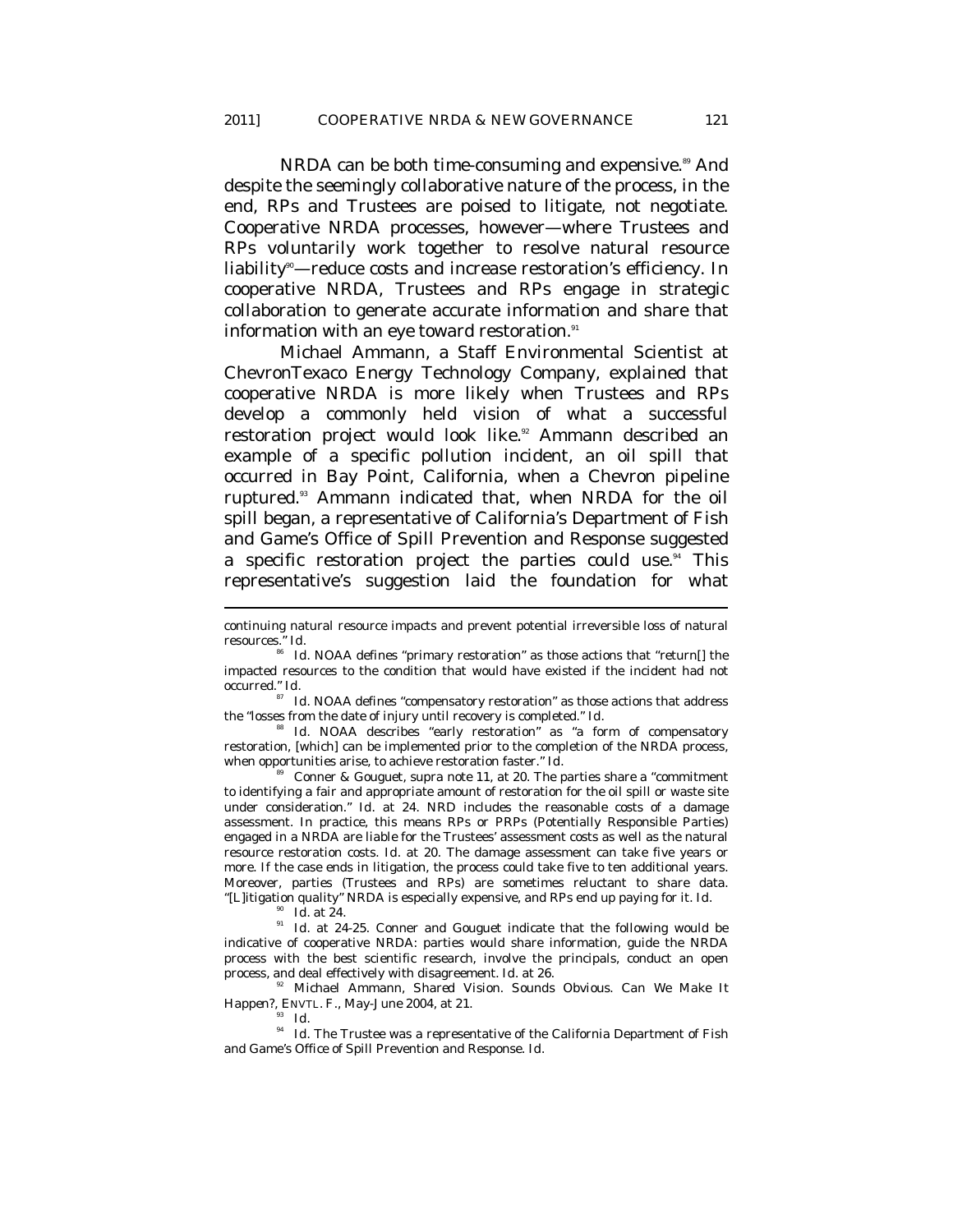successful restoration would look like; the RP and Trustees would work towards a common goal.<sup>95</sup> Moving forward with the shared vision, the RP (Chevron) and Trustees voluntarily reached agreements regarding injuries and how to respond to future risks.<sup>86</sup> The parties settled the NRDA in three meetings<sup>97</sup>: "By focusing on restoration, managing uncertainty, and avoiding unnecessary studies, restoration was achieved faster and all parties realized savings in transactions costs, especially consultant and legal fees."98

From the opposing perspective of a community organization, Mark Davis, Executive Director of the Coalition to Restore Coastal Louisiana in Baton Rouge, recounted a story of public and private actors who worked together to protect and restore Bayou Trepagnier.<sup>99</sup> The process involved a coalition of stakeholders, including Shell Oil Company (the RP), state Trustees (including the Louisiana Department of Environmental Quality, or DEQ) and federal Trustees (the National Oceanic and Atmospheric Administration, or NOAA). The parties worked with the Coalition to Restore Coastal Louisiana (which represented local interests) to resolve complex, contentious issues.<sup>100</sup> In evaluating the NRDA process, Davis wrote, "[W]hat NRDA did was provide a forum and enough compulsion to begin to work issues through."101 The parties reached a settlement, and Davis highlighted the importance of community groups in bringing about the cooperative process.<sup>102</sup>

<sup>95</sup> *Id*. 96 *Id.*

<sup>97</sup> *Id.*

<sup>&</sup>lt;sup>98</sup> Id. Cooperative NRDA can be highly technical. It includes these two features: (1) restoration-based assessments, and (2) integration of NRDA processes and cleanup. Conner & Gouguet, *supra* note 11, at 22. Restoration-based assessments allow Trustees and RPs to focus on "*restoration* of the injured resources rather than on *valuation* of the lost resources and services." *Id.* The focus is on "getting to restoration," and seeking "the *cost* of carrying out the restoration as the measure of damages rather than the *value* of the injured resources and lost services." *Id.* Similarly, "prospective restoration" refers to processes that consider restoration at the beginning of an NRDA claim. Prospective restoration allows for some natural resources to be restored, providing ecological services and saving costs, while the formal NRDA process unfolds over the course of several years. Stephen K. Davis, Lawrence D. Malizzi & Nel Yoskin, How Prospective Restoration and Planning Can Be Use in the Settlement of Dredging Natural Resource Damage Cases (unpublished manuscript) (on file with authors).

<sup>&</sup>lt;sup>99</sup> Mark Davis, *Community Organizations Can Make the Process Work*, ENVTL. F., May-June 2004, at 25.

<sup>100</sup> *Id.*

<sup>101</sup> *Id.*

<sup>102</sup> *Id.*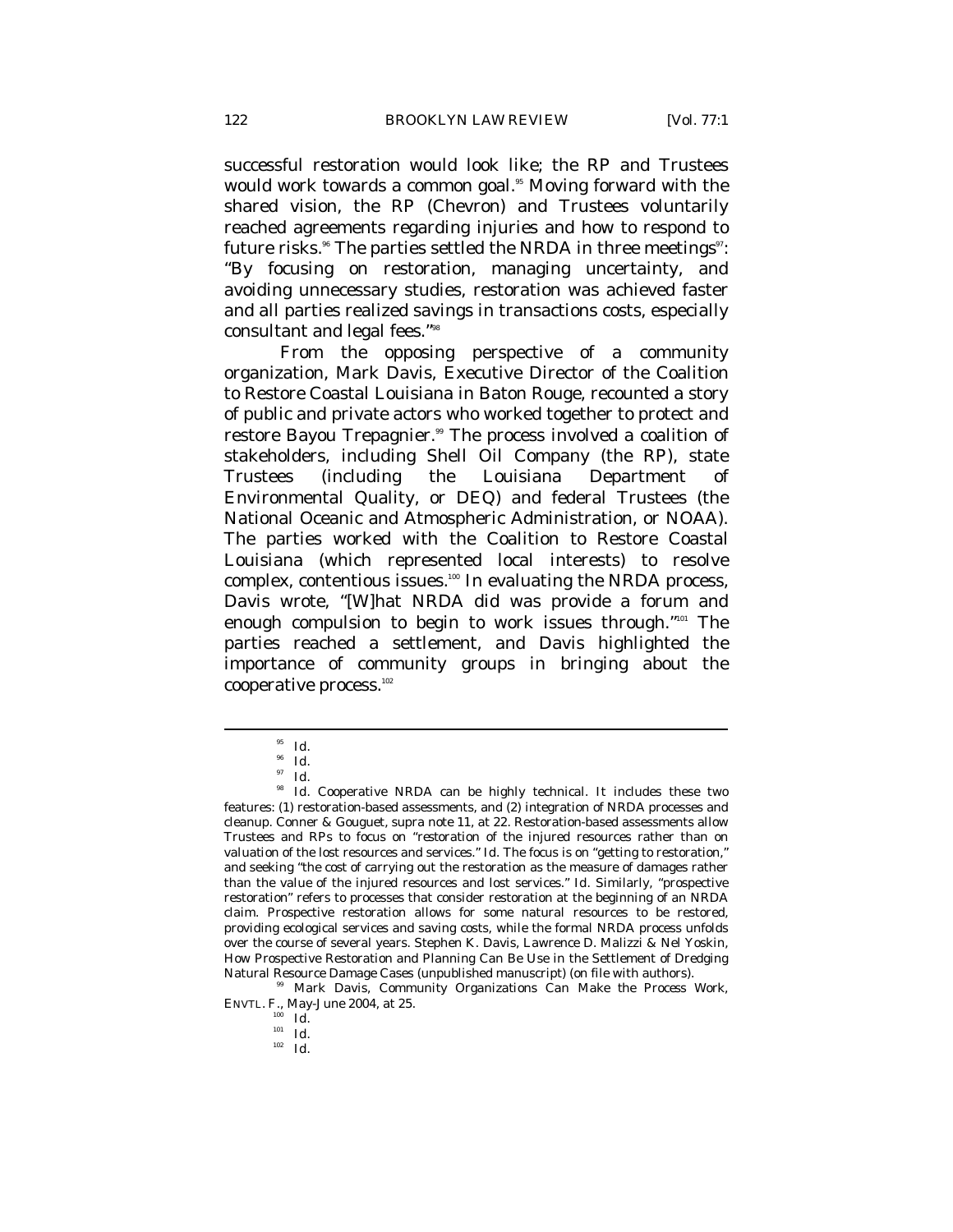As these examples illustrate, cooperative NRDA provides the collaborative, consensus-based approach that promises to work more effectively than command-and-control approaches. Unfortunately, the cooperative NRDA examples this section has described remain the ideal. The next two cases illustrate adversarial NRDA—the reality.

# II. GE, BP, AND NRDA PROCESSES UNDER CERCLA AND OPA

#### *A. GE, PCBs, and the Hudson River*

In 1942, GE began using polychlorinated biphenyls, or PCBs, in its capacitators.<sup>103</sup> As part of the manufacturing process for electrical transformers and capacitors,<sup>104</sup> GE discharged PCBs into the Hudson River,105 among other locations.<sup>106</sup> In 1977, the EPA banned the direct discharge of PCBs into U.S. waters.<sup>107</sup> At that time, the synthetic compounds were described as a "highly toxic ... chemical"<sup>108</sup> that resists biological degradation and is, consequently, "one of the most serious of the ... environmental contamination problems prevalent today."109 The Environmental Defense Fund, a Washington-based environmental law firm, led the actions that challenged PCB discharges and asked the EPA to rule on the proposed ban.<sup>110</sup>

<sup>103</sup> *See* FRANCES F. DUNWELL, THE HUDSON: AMERICA'S RIVER 301 (2008); *see also*  AUSTL. & N.Z. ENV'T & CONSERVATION COUNCIL, IDENTIFICATION OF PCB-CONTAINING CAPACITORS (1997), *available at* http://www.environment.gov.au/settlements/publications/ chemicals/scheduled-waste/pubs/pcbid.pdf. 104 Bayard Webster, *E.P.A. Bans Discharge of PCB's Directly into the Nation's* 

*Waters*, N.Y. TIMES, Jan. 20, 1977, at 22. Monsanto Industrial Chemicals Company was, as of 1977, the only American maker of PCBs. PCBs were also used in metal casting plants and in the recycling of wastepaper. *Id.*

<sup>105</sup> *Id.*

 $106$  GE "is a responsible party in 52 active Superfund sites across the country." Andrew C. Revkin, *Dredging of Pollutants Begins in Hudson*, N.Y. TIMES, May 15, 2009, at A1, *available at* http://www.nytimes.com/2009/05/16/science/earth/16dredge.html?

<sup>&</sup>lt;sup>107</sup> Webster, *supra* note 104. **108** *Id.* PCBs were identified as "a close relative of DDT," which had already been "found in scientific studies to cause deformities in fetuses, changes in liver function, nervous disorders, and cancer in animals." *Id.*

<sup>&</sup>lt;sup>109</sup> Id. In 1970, during hearings about Con Edison's proposed hydroelectric project in Cornwall, New York—Storm King Mountain—a leading federal marine biologist, John R. Clark, first raised concerns about PCBs in the Hudson. *See* DUNWELL, *supra* note 103, at 301. 110 *See* DUNWELL, *supra* note 103, at 301. The same firm had also led the

actions that yielded the DDT ban in 1972. Webster, *supra* note 104, at 22.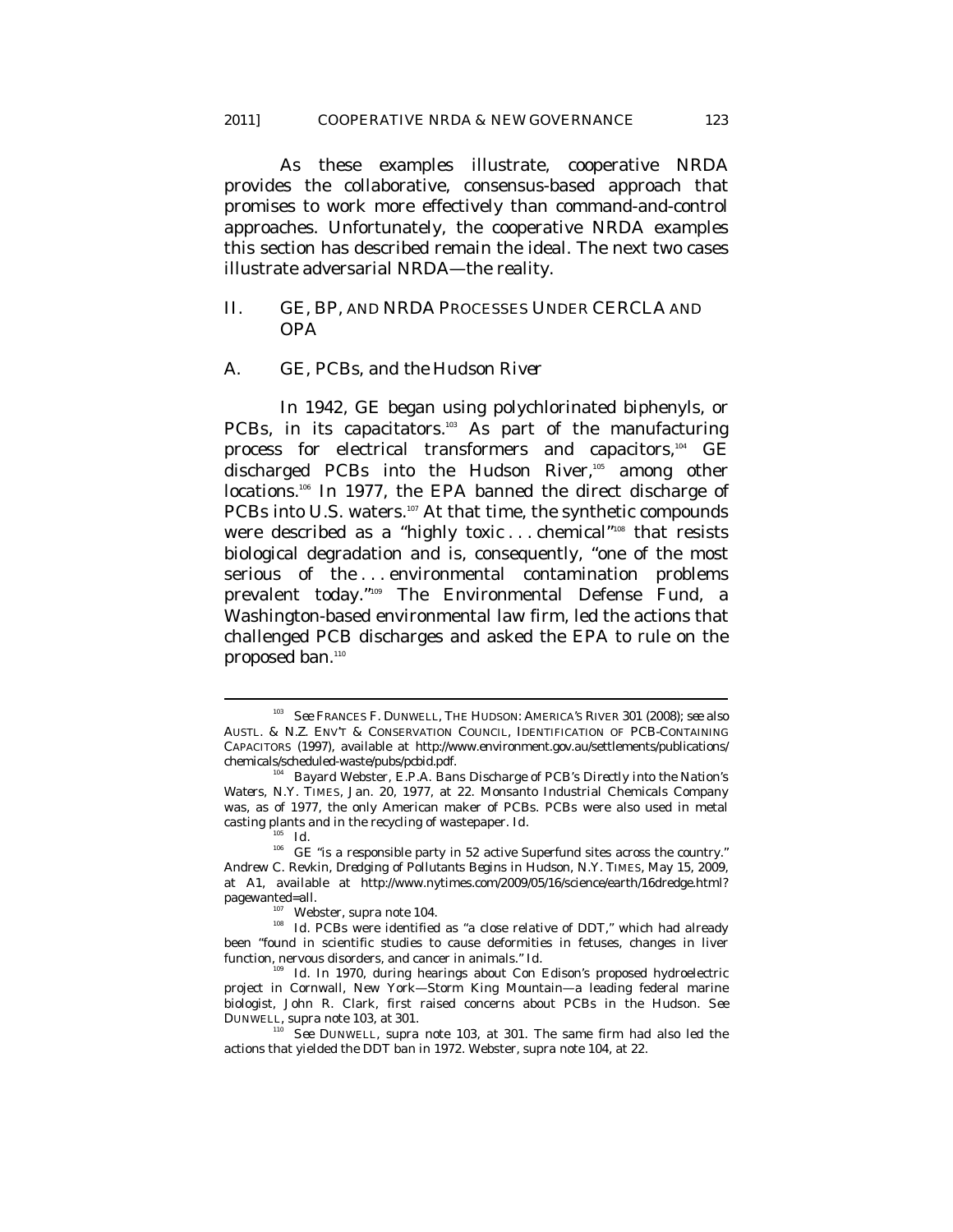By the time the EPA banned the discharge of PCBs into U.S. waters, GE had already released approximately 1.3 million pounds of PCBs into the Hudson.<sup>111</sup> In 1976, commercial fishing in the Hudson River was banned due to the PCB releases.<sup>112</sup> Scientists determined that Hudson River fish ingested much more than the permissible level of the chemical to be safe for human consumption.<sup>113</sup> In particular, scientists believed that consuming fish from the upper Hudson could increase the risk of cancer.114 GE negotiated a settlement with the State Department of Environmental Conservation wherein GE agreed to cease PCB dumping, pay \$3 million toward cleansing the river, and provide \$1 million for PCB research.<sup>115</sup> This settlement was significant because, after it, New York citizens no longer had recourse against GE under state law.

In 1980, Congress passed CERCLA, which required GE to clean or neutralize PCBs in the river.<sup>116</sup> In the early 1980s, talk of dredging the river bottom began.117 GE relied on scientists and lawyers to create and implement strategies to avoid dredging.118 GE accused the EPA of "shoddy science" and argued that tightening the spigot at or near the polluting plants was sufficient for restoration.<sup>119</sup> GE maintained that sediments from the past were stagnant and no cause for concern.<sup>120</sup> By this point, an environmental group, Scenic Hudson, emerged as the primary advocate for the public regarding the natural resources in and around the Hudson River.<sup>121</sup>

The EPA issued a report detailing the status of the Hudson in 1997. Although GE had managed to stop new PCB leaks, heavy concentrations of PCBs remained at the bottom of Thompson Island Pool, a six-mile stretch of river downstream from GE's plants in Ford Edward and Hudson Falls.<sup>122</sup> But more

<sup>&</sup>lt;sup>112</sup> Revkin, *supra* note 106.<br><sup>112</sup> DUNWELL, *supra* note 103, at 312.<br><sup>113</sup> SHELDON KAMIENIECKI, CORPORATE AMERICA AND ENVIRONMENTAL

POLICY: HOW OFTEN DOES BUSINESS GET ITS WAY? 144 (2006). 114 *Id.*; *see also* Editorial, *The PCB War Heats Up*, N.Y. TIMES, Mar. 2, 1997, § 4, at 14, *available at* http://www.nytimes.com/1997/03/02/opinion/the-pcb-war-heatsup.html (last visited Aug. 21, 2011) [hereinafter *PCB War*]. 115 DUNWELL, *supra* note 103, at 312. 116 *Id.*

<sup>117</sup> KAMIENIECKI, *supra* note 113, at 144. 118 *Id.* at 145. 119 *PCB War*, *supra* note 114*.*

<sup>120</sup> *Id.*

<sup>121</sup> *Id.*

<sup>122</sup> *Id.*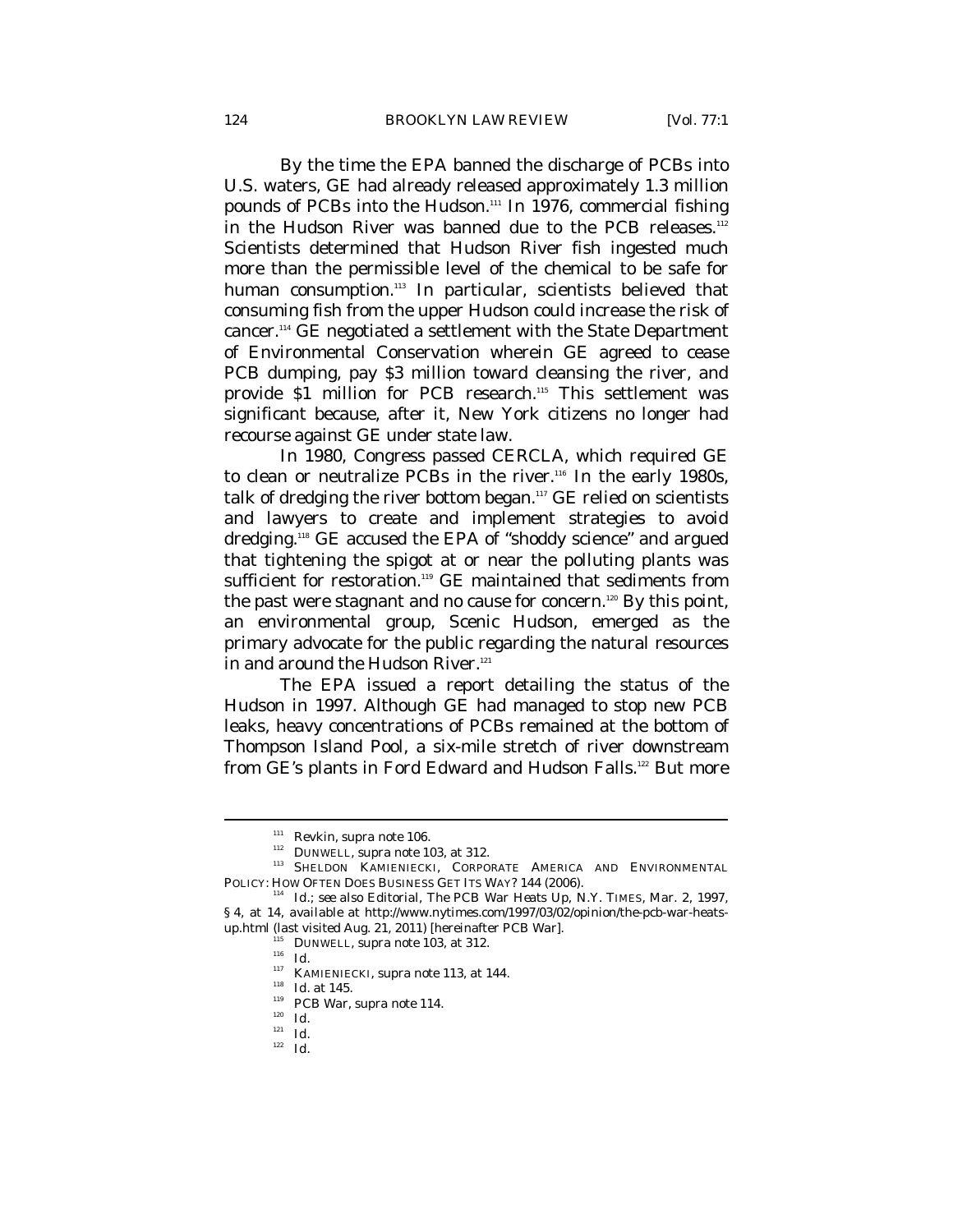importantly, PCBs had not biodegraded or detoxified.<sup>123</sup> Undegraded, PCBs that were buried for decades entered the food chain where they could biomagnify to toxic concentrations.124

In 2000, after studying PCBs and health hazards, the EPA ordered GE to spend a half-billion dollars over five years to dredge toxic PCBs embedded in the river bottom north of Albany.125 In particular, the EPA determined that PCB levels in the upper Hudson's fish were still unacceptably high.126 Carol Browner, the EPA administrator at the time, asserted, "This river needs to be cleaned up. It will not clean itself."127 New York Governor George Pataki endorsed the strategy of forcing GE to dredge and pay for the dredging.<sup>128</sup>

In protest, GE argued that "someone would have to eat a half-pound of fish a week for forty years to run even a remote cancer risk."129 Moreover, GE issued a reminder of the state's catch-and-release policy, which required fisherman to return caught fish to the water.130 The EPA and environmental groups responded simply that the river should be cleaned.131 GE then launched a public relations campaign to argue that dredging the river would "devastate the lives of upriver communities."<sup>132</sup> From the mid-1990s to the early 2000s, GE conducted a multimillion-dollar campaign aimed at both politicians and citizens, highlighting the dangers of removing PCBs from the river.133 GE also asserted that the dredging would "disrupt river life for a generation."134

The EPA issued a record of decision in 2002 that laid out a legally binding cleanup plan.135 The decision—devised

<sup>123</sup> *Id.*

<sup>124</sup> Editorial, *Plausible Plan for the Hudson*, N.Y. TIMES, Dec. 8, 2000, at A38, *available at* http://www.nytimes.com/2000/12/08/opinion/plausible-plan-for-the-hudson.html

<sup>[</sup>hereinafter *Plausible Plan*]. 125 DUNWELL, *supra* note 103, at 312. 126 Charlie Cray, *Toxins on the Hudson: The Saga of GE, PCBs and the Hudson River*, 22 MULTINATIONAL MONITOR, July/Aug. 2001, *available at*  http://www.multinationalmonitor.org/mm2001/01july-august/julyaug01corp1.html. 127 *Id.*

<sup>128</sup> *Plausible Plan*, *supra* note 124. 129 *Id.*

<sup>130</sup> *Id.*

<sup>&</sup>lt;sup>131</sup> *See id.*<br><sup>132</sup> *Id.*<br><sup>133</sup> KAMIENIECKI, *supra* note 113, at 145.

<sup>&</sup>lt;sup>134</sup> John M. Glionna, *Dredging Up Ill Will on the Hudson*, L.A. TIMES, Oct. 1, 2001, at 17, *available at* http://articles.latimes.com/2001/oct/01/news/mn-52036.

<sup>&</sup>lt;sup>135</sup> Editorial, *Waiting for G.E.*, N.Y. TIMES, Mar. 26, 2006, at 14WC, *available at* http://query.nytimes.com/gst/fullpage.html?res=9A01E0D71630F935A15750C0A9609C8B63 [hereinafter *Waiting*].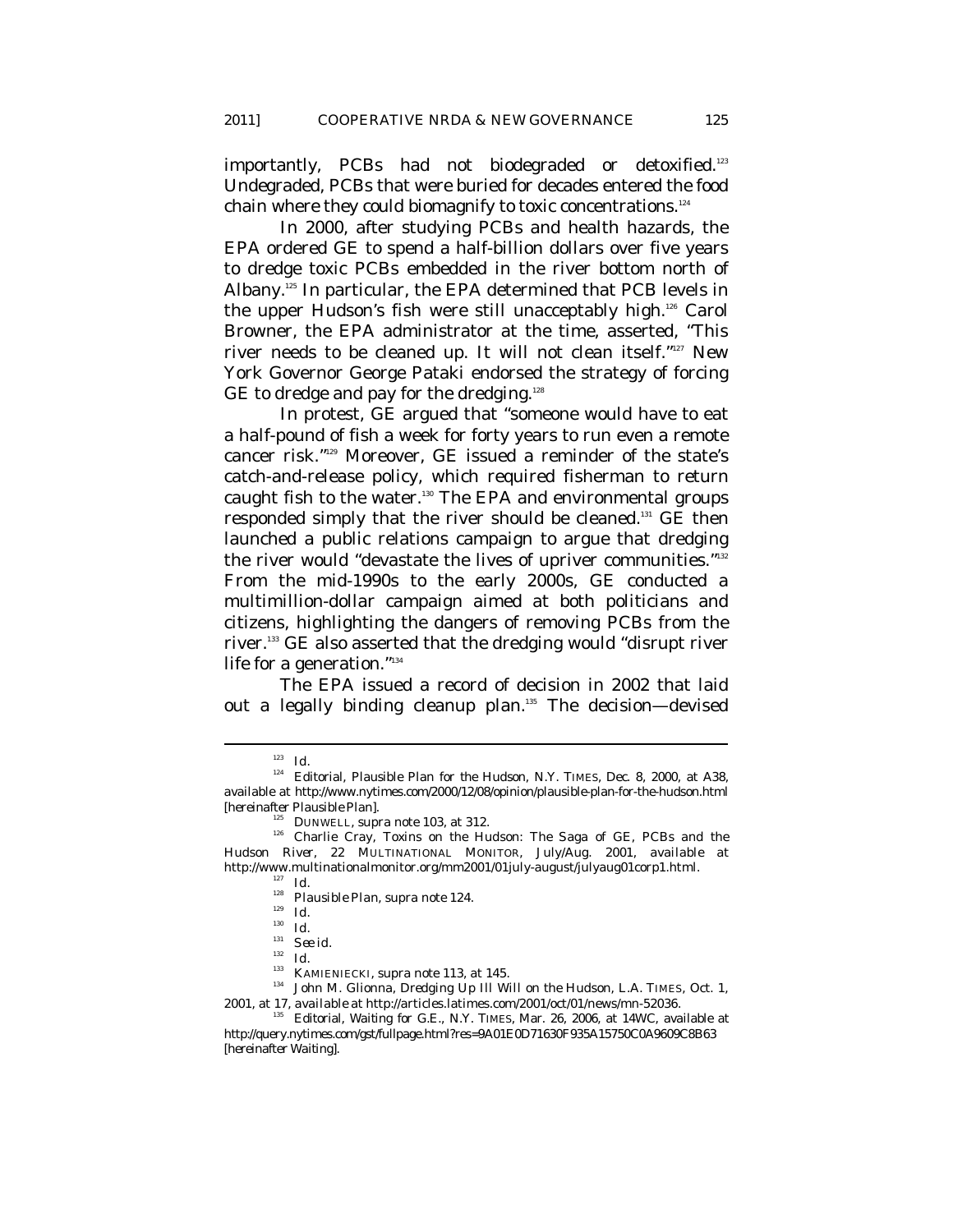under the Clinton administration and ratified by President Bush's EPA administrator, Christine Todd Whitman—was considered "a mix of politics and science."136 In April 2002, after exhausting nearly all avenues to appeal the decision, GE changed its position and offered to clean the Hudson River.<sup>137</sup>

In 2005, after years of denying responsibility, GE signed a consent decree committing itself to the removal of PCBs from the Hudson River.<sup>138</sup> The plan called for dredging to begin in 2007,139 but environmental groups wondered whether GE would continue "a timeworn pattern of grinding delay."140 The decree called for two phases of cleanup and bound GE to just the first phase—a year-long, \$100 million project to remove the thickest PCB deposits, 2.65 million yards of tainted mud.<sup>141</sup> Phase Twoa five-year, \$500 million project—calls for the dredging of the remaining 90 percent of sediment.<sup>142</sup> The second phase covers sediment spread over a much larger, though less heavily contaminated, area.<sup>143</sup>

In 2006, GE submitted a detailed cleanup plan to the EPA and announced that the company could start dredging in 2008 at the earliest.<sup>14</sup> On May 16, 2009, GE began the Phase One dredging.145 Mile-long freight trains carried the dredged sediment to a hazardous-waste landfill in Texas.<sup>146</sup> The plan requires the company to replace the sediment with uncontaminated soil and native plants.147 In the meantime, GE continued to fight, this time challenging CERCLA's constitutionality.<sup>148</sup>

<sup>&</sup>lt;sup>136</sup> Revkin, *supra* note 106.<br><sup>137</sup> DUNWELL, *supra* note 103, at 150. For an article arguing against dredging of the Hudson, see generally Erik Claudio, Comment, *How the EPA May Be Selling General Electric Down the River: A Law and Economics Analysis of the \$460 Million Hudson River Cleanup Plan*, 13 FORDHAM ENVTL. L.J. 409 (2002) (arguing that, under a cost-benefit analysis, dredging is an improper solution to the Hudson River cleanup). 138 CMTY. ADVISORY GRP., HUDSON RIVER PCBS SUPERFUND SITE: SUMMARY OF

CONSENT DECREE WITH GENERAL ELECTRIC COMPANY (2005), *available at*  http://www.hudsoncag.ene.com/files/CAG%20presentation.v2..pdf. 139 Editorial, *A Commitment on PCB's*, N.Y. TIMES, Oct. 16, 2005, at 14WC,

*available at* http://www.nytimes.com/2005/10/16/opinion/nyregionopinions/WE\_EPA.html ?pagewanted=print.

 $\frac{140}{141}$  *Id.* 

<sup>142</sup> *Id.*

<sup>143</sup> *Id.*; *see supra* note 1 and accompanying text. 144 *Waiting*, *supra* note 135. 145 Revkin, *supra* note 106. 146 *Id.* 

<sup>147</sup> *Id.*

<sup>&</sup>lt;sup>148</sup> In June 2010, GE lost this case in a federal appeals court. Brent Kendall, *Appeals Court Rejects GE Challenge to Superfund Law*, WALL ST. J. (June 30, 2010), http://online.wsj.com/article/SB10001424052748704103904575336813411467390.html.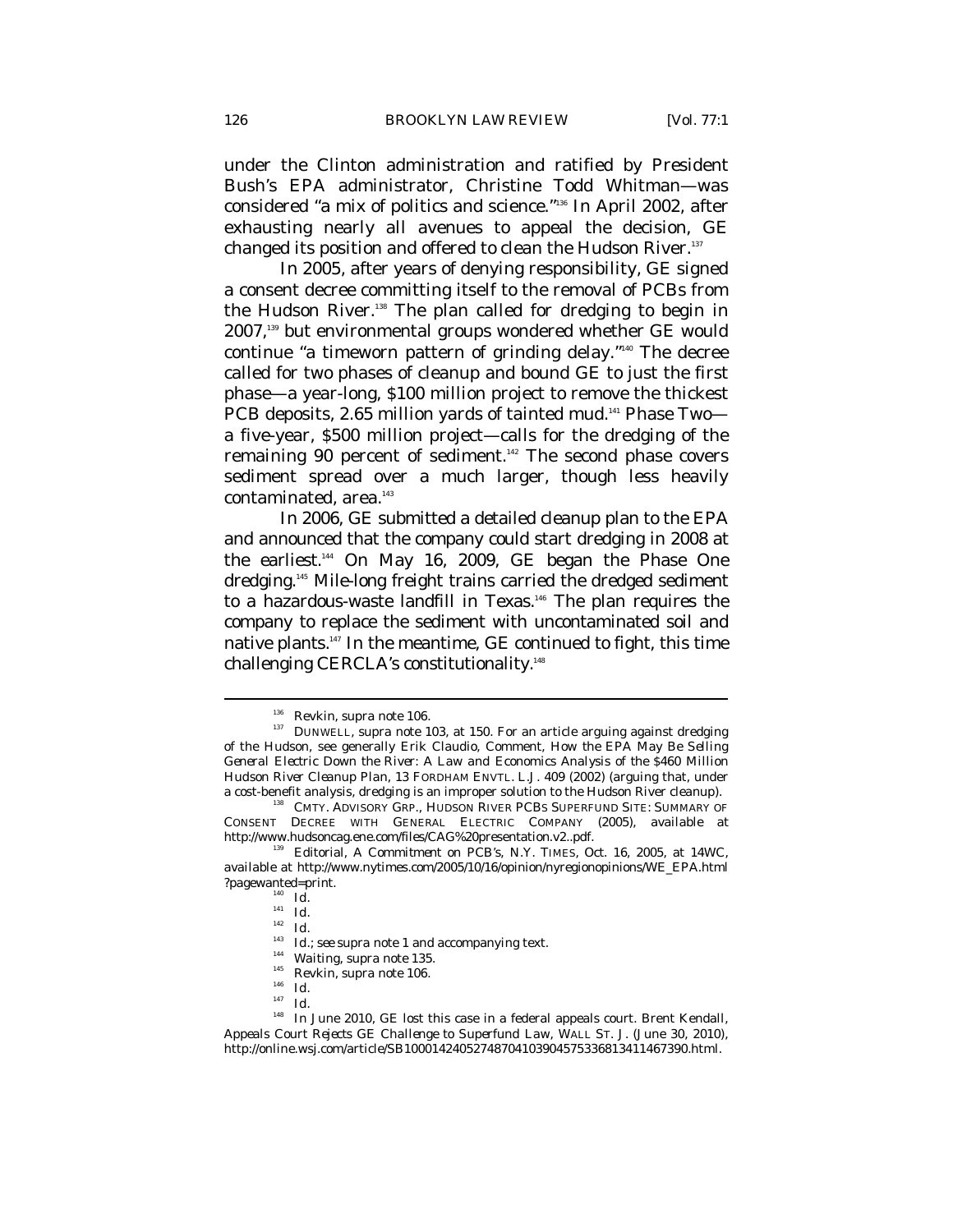Like the cleanup process, the NRDA process is also underway. The Hudson River National Resource Trustees are the DOI, NOAA, and New York State Department of Environmental Conservation.<sup>149</sup> The EPA coordinates with the Trustees per CERCLA requirements.<sup>150</sup>

The Trustees released the Hudson River Preassessment Screen in October 1997<sup>151</sup> and subsequently undertook injury assessment.152 They have planned or completed numerous studies, including wildlife injury, water- and air-quality injury, and pathway determination (e.g., floodplain evaluation).<sup>153</sup> On September 16, 2002, the Trustees issued the assessment plan for the Hudson River. The plan identifies procedures that the Trustees must use to evaluate injuries to natural resources caused by PCBs.154 The Trustees are currently in the process of implementing the Assessment Plan.<sup>155</sup> As part of this process, the Trustees continue to engage in studies on biological resources (such as fish, birds, amphibians, reptiles, and mammals) and other natural resources (such as surface water).156 During the implementation phase, the Trustees engage in ongoing monitoring of actions related to the Hudson cleanup. On May 7,

 $\overline{a}$ 

These preliminary investigations include an avian egg exposure investigation, floodplain soil and biota screening, an assessment of mink, muskrat and otter for PCB exposure, a snapping turtle egg exposure investigation and an assessment of contaminant levels in bullfrog and snapping turtle tissue, preliminary investigations of Eastern screech owl eggs and peregrine falcon eggs, and a preliminary investigation of frogs and sediments.

*Natural Resource Damage Assessment: N.Y. Field Office, supra* note 151.<br>
<sup>154</sup> RESPONSIVENESS SUMMARY, *supra* note 149, at 9.<br> *See id.* 

<sup>&</sup>lt;sup>149</sup> HUDSON RIVER NATURAL RES. TRS., RESPONSIVENESS SUMMARY FOR THE HUDSON RIVER NATURAL RESOURCE DAMAGE ASSESSMENT PLAN (2003), *available at* http://www.darrp.noaa.gov/northeast/hudson/pdf/hrressum.pdf [hereinafter RESPONSIVENESS SUMMARY].

<sup>&</sup>lt;sup>150</sup> 42 U.S.C. § 9601 (2006).<br><sup>151</sup> *Natural Resource Damage Assessment*, U.S. FISH & WILDLIFE SERVICE: N.Y. FIELD OFFICE, http://www.fws.gov/northeast/nyfo/ec/nrda.htm (last updated May 5, 2010) [hereinafter *Natural Resource Damage Assessment: N.Y. Field Office*]. 152 U.S. DEP'T ENERGY, NATURAL RESOURCE DAMAGES UNDER CERCLA (1993),

*available at* http://homer.ornl.gov/sesa/environment/guidance/cercla/nrda.pdf.

<sup>&</sup>lt;sup>153</sup> HUDSON RIVER NATURAL RES. TRS., HUDSON RIVER NATURAL RESOURCE DAMAGE ASSESSMENT: SUMMARY OF THE DAMAGE ASSESSMENT PLAN (2002), *available at*  http://www.fws.gov/contaminants/restorationplans/HudsonRiver/docs/HudsonRiverNRDA FactSheet.pdf (last visited Feb. 24, 2011) [hereinafter HUDSON RIVER NATURAL RESOURCE DAMAGE ASSESSMENT].

<sup>156</sup> HUDSON RIVER NATURAL RESOURCE DAMAGE ASSESSMENT, *supra* note 153.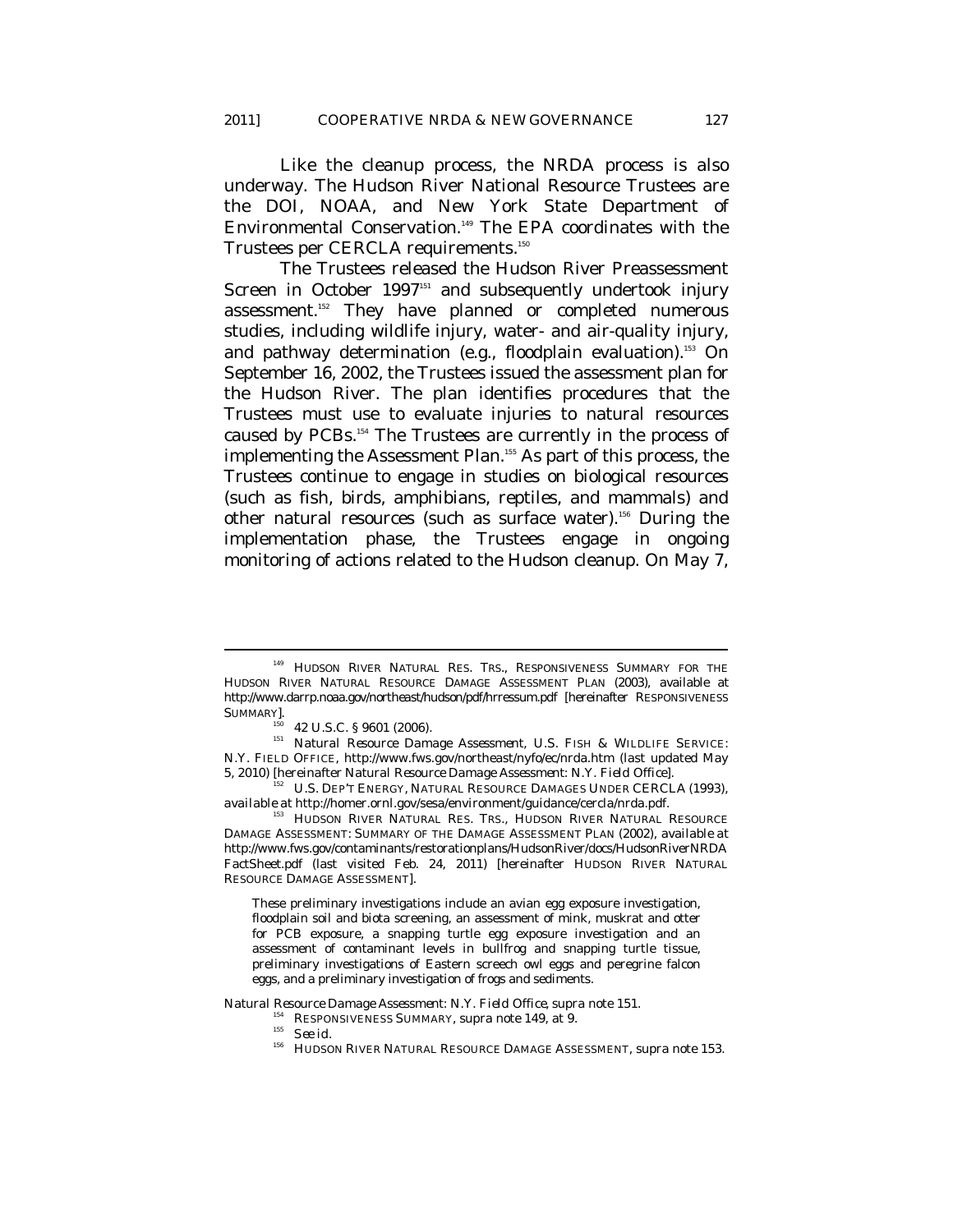2010, for example, the Trustees offered support for the EPA's decision to enforce dredging of the Hudson River.<sup>157</sup>

# *B. BP, the Deepwater Horizon Oil Spill, and the Gulf of Mexico*

While BP brands itself "Beyond Petroleum," an environmentally conscientious energy company, its reputation is now stained<sup>158</sup> by the April 2010 explosion of its Deepwater Horizon drilling rig.<sup>159</sup> The explosion, forty miles from the ecologically fragile Louisiana coast,<sup>160</sup> killed eleven people and released millions of barrels of oil into the Gulf of Mexico.<sup>161</sup> After the explosion, oil gushed from a cracked BP pipeline a mile beneath the ocean's surface.<sup>162</sup> At first, BP claimed 1000 barrels of oil were released per day<sup>163</sup> but later changed its estimate to 5000.164 BP maintained that the 5000-barrel figure was accurate<sup>165</sup> even as outside scientists protested that BP deliberately low-balled the actual figure.<sup>166</sup> Despite BP's purported estimates, Congressperson Edward J. Markey, Chair of the House Energy and Environment Subcommittee, sought and secured the release of an internal BP document that revealed BP's damage analysis and actual estimation—a worst-

<sup>166</sup> *Id.*

<sup>&</sup>lt;sup>157</sup> Press Release, U.S. Fish & Wildlife Serv., Hudson River Trustees Support EPA Stand on Dredging River (May 7, 2010), *available at* http://www.fws.gov/

news/newsreleases/showNews.cfm?newsId=74BE077C-EC03-0EB9-45BF36771CBE4CC0. 158 Krissah Thompson, *BP's Long Road to Regaining Consumer Confidence in Its Brand*, WASH. POST, Aug. 18, 2010, at A2, *available at* http://www.washingtonpost.com/wpdyn/content/article/2010/08/18/AR2010081803063.html; Clifford Krauss, *Oil Spill's Blow to BP's Image May Eclipse Costs*, N.Y. TIMES, Apr. 30, 2010, at B1, *available at*

<sup>&</sup>lt;sup>'</sup> Campbell Robertson, *Search Continues After Oil Rig Blast*, N.Y. TIMES, Apr. 22, 2010, at A13, *available at* http://www.nytimes.com/2010/04/22/us/22rig.html.<br><sup>160</sup> Clifford Krauss, *Overhead and on the Ground, Waiting for a Potential* 

*Environmental Disaster to Hit*, N.Y. TIMES, May 1, 2010, at A11, *available at*  http://www.nytimes.com/2010/05/01/us/01spill.html (describing the coastal region of Louisiana, which includes the Mississippi River Delta, as ecologically sensitive and explaining the disaster that would result if the oil lands onshore).<br><sup>161</sup> Frank James, *Deepwater Horizon's 11 Dead Remembered*, Two-WAY:

NPR'S NEWS BLOG, (May 25, 2010, 9:57 PM), http://www.npr.org/blogs/thetwoway/2010/05/deepwater\_horizon\_11\_dead\_reme.html. 162 Tom Eley, *One Year Since the BP Oil Spill: Covering Up a Catastrophe*,

WORLD SOCIALIST WEB SITE (Apr. 20, 2011), http://www.wsws.org/articles/2011/ apr2011/bps1-a20.shtml. 163 Justin Gillis, *Size of Oil Spill Underestimated, Scientists Say*, N.Y. TIMES,

May 14, 2010, at A1, *available at* http://www.nytimes.com/2010/05/14/us/14oil.html. 164 Eley, *supra* note 162. 165 *Id.*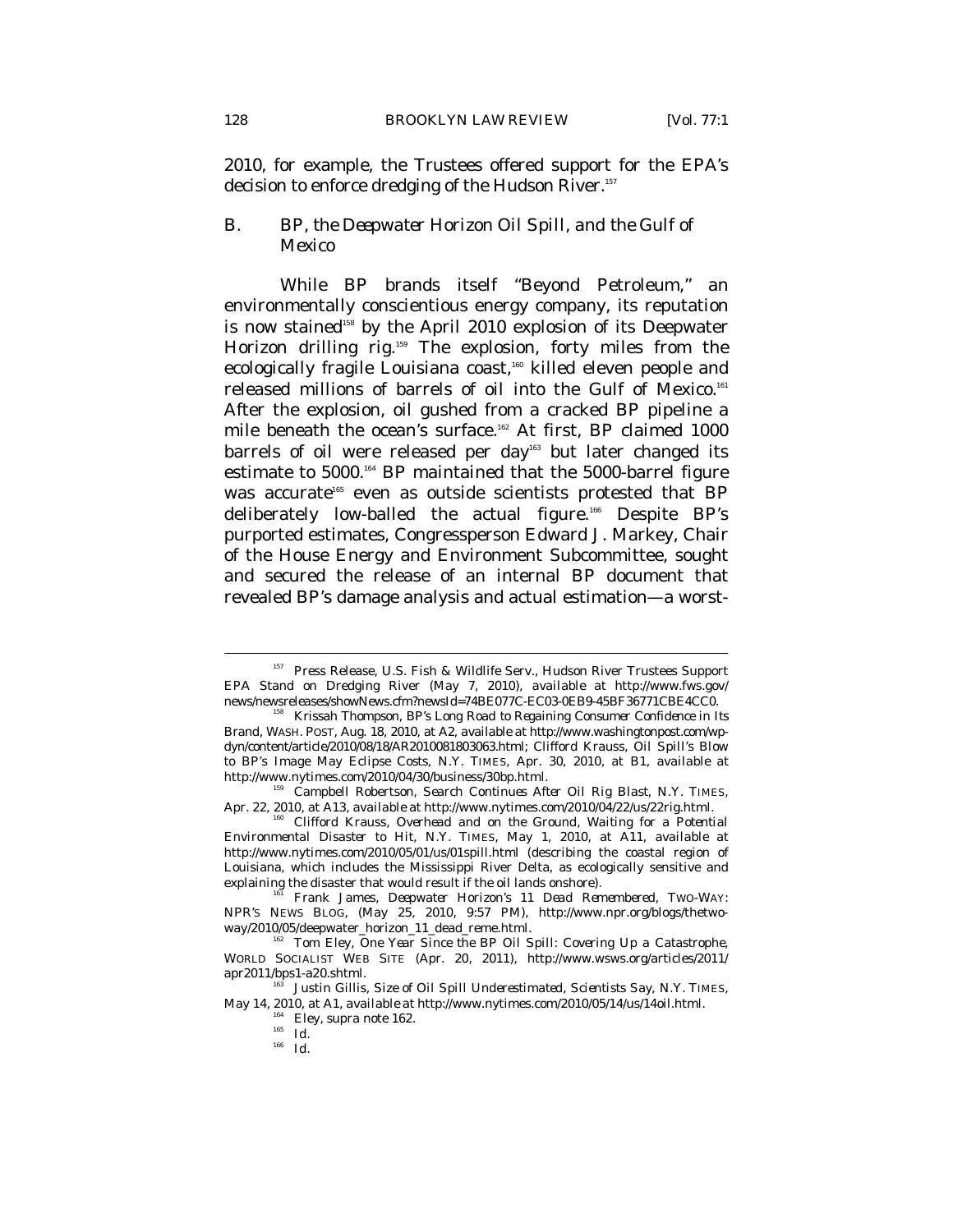case scenario of 100,000 barrels per day.167 Ultimately, the government declared the flow rate to be 62,000 barrels a day.168 To date, the Deepwater Horizon oil spill, beyond question, is the worst oil spill in U.S. history.<sup>169</sup>

Soon after the rig explosion, BP executives faced harsh questioning from Congress regarding the foreseeability of the disaster.<sup>170</sup> "The leaders of the House Committee on Energy and Commerce cited five areas in which the company had made decisions that increased the danger of a catastrophic well"171: the well's design,<sup>172</sup> improper maintenance of the blowout preventer,<sup>173</sup> inadequate preparation and testing of the well casing's cement job,174 misleading assurances that the well was properly sealed,<sup>175</sup> and the lackadaisical preparation of a government-mandated oil-spill-response plan.176

President Obama appointed a commission to explore the causes of the BP oil spill. The commission confirmed the findings of the House Committee on Energy and Commerce—

<sup>169</sup> Bob Herbert, *An Unnatural Disaster*, N.Y. TIMES, May 29, 2010, at A25, *available at* http://www.nytimes.com/2010/05/29/opinion/29herbert.html.

 $\overline{a}$ 

 $^{176}\,$  The categorization of walruses as "sensitive biological resources" in need of protection in the Gulf of Mexico is illustrative of this lackadaisical preparation: walruses have not existed in the Gulf for over three million years. *See* Andrew C. Revkin, *A Series of Lapses Preceded Oil Gusher*, N.Y. TIMES DOT EARTH BLOG (June 6, 2010, 9:08 AM), http://dotearth.blogs.nytimes.com/2010/06/06/a-series-of-lapsespreceded-oil-gusher (noting the inclusion of walruses in the BP's Gulf oil-spill response plan as an absurdity); Robert Mackey, *Live Blogging Congressional Testimony From Oil Executives*, N.Y. TIMES LEDE BLOG (June 15, 2010, 11:36 AM), http://thelede.blogs.nytimes.com/2010/06/15/live-blogging-oil-executives-in-congress/ (noting the pointed questioning regarding walruses from Rep. Markey, Chair of the House Committee on Energy and Commerce, to BP executives).

<sup>167</sup> Andrew C. Revkin, *Early BP Worst Case on Flow: '100,000 Barrels Per Day*,' N.Y. TIMES DOT EARTH BLOG (June 20, 2010, 12:57 PM), http://dotearth.blogs.nytimes.com/ 2010/06/20/early-bp-worst-case-on-flow-100000-barrels-per-day/ (noting the striking difference between BP's public statements and internal assessments regarding the estimated flow of oil). 168 Joel Achenbach & David A. Fahrenthold, *Oil Spill Dumped 4.9 Million Barrels* 

*into Gulf of Mexico, Latest Measure Shows*, WASH. POST (Aug. 3, 2010), http://www.washingtonpost.com/wp-dyn/content/article/2010/08/02/AR2010080204695.html (addressing the governments revision of earlier spill estimates).

Dan Barry, *Looking for Answers, Finding One*, N.Y. TIMES, June 18, 2010, at A14, *available at* http://www.nytimes.com/2010/06/18/us/18land.html (describing the impassioned questioning of former BP CEO Tony Hayward by Congressional Representatives). 171 Henry Fountain, *Documents Show Risky Decisions Before BP Blowout*, N.Y.

TIMES (June 14, 2010), http://www.nytimes.com/2010/06/15/science/earth/15rig.html (internal quotation marks omitted). 172 *Id.*

 $\frac{17\bar{2}}{173}$  *Id.* 

<sup>174</sup> *Id.*

<sup>175</sup> *Id.*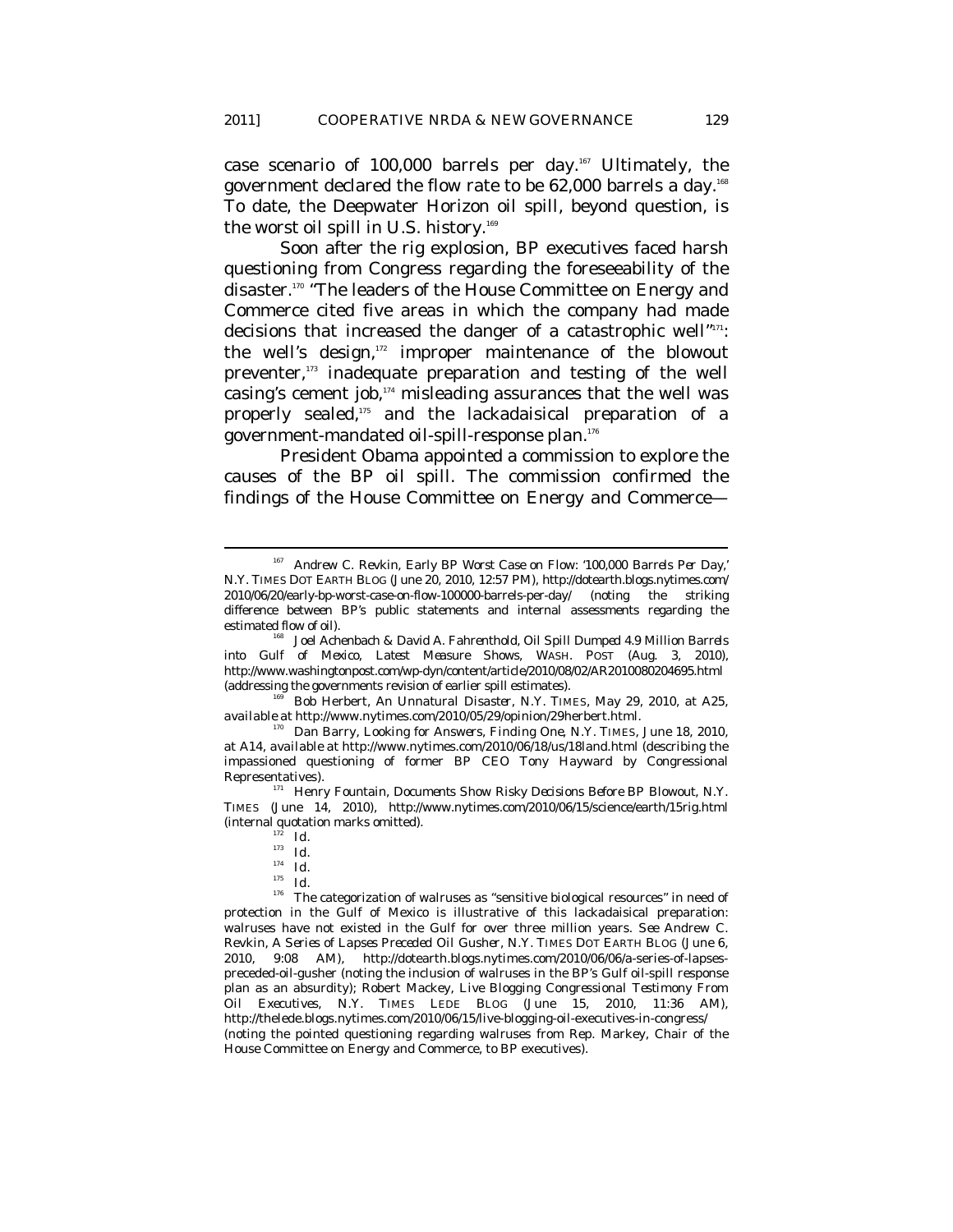the disaster was ultimately avoidable.177 Specifically, the commission's report found that (1) mistakes, both governmental and private, onshore and on the Deepwater Horizon rig itself, increased the risk of a well blowout; (2) the cumulative risk resulting from these decisions and actions was as unreasonably large as it was foreseeable; and (3) the risk of a catastrophic blowout manifested on April 20 and several of the cited mistakes were contributing factors to the blowout.<sup>178</sup> Ultimately, the disaster resulted from clear mistakes made in the first instance by BP, Halliburton, and Transocean, and, subsequently, by U.S. government officials. These officials, relying heavily on the oil industry's assertions regarding the safety of their operations, failed to create and apply a program of sufficient regulatory oversight to minimize the risks associated with deepwater drilling.<sup>179</sup>

By mid-July 2010, BP's incurred costs reached nearly \$4 billion.<sup>180</sup> Under pressure from the Obama administration,<sup>181</sup> BP, to compensate victims of the spill, pledged an additional \$20 billion to an escrow account—an account administered by a BPappointed and Obama-administration-approved arbiter.<sup>182</sup> As late as February 2011, however, BP objected to the settlement terms between the arbiter and victims, claiming that the terms were too generous.<sup>183</sup> Regardless of these costs, the ultimate cost to restore the natural resources in the Gulf will be far higher.

In addition to the cleanup process,<sup>184</sup> the NRDA process has begun.<sup>185</sup> NOAA coordinates with the Trustees per OPA

 $^{177}$  NAT'L COMM'N ON THE BP DEEPWATER HORIZON OIL SPILL & OFFSHORE DRILLING, DEEP WATER: THE GULF OIL DISASTER AND THE FUTURE OF OFFSHORE DRILLING 122-27 (2011), *available at* http://www.gpoaccess.gov/deepwater/deepwater.pdf [hereinafter NATIONAL COMMISSION].<br>
<sup>178</sup> *Id.* at 115.<br>
<sup>179</sup> *Id.* at 127.<br>
<sup>180</sup> Times Topics, *BP Plc.*, N.Y. TIMES, http://topics.nytimes.com/top/news/

business/companies/bp\_plc/index.html (last updated May 4, 2011). 181 David E. Sanger, *Twisting Arms at BP, Obama Sets Off a Debate on* 

*Tactics*, N.Y. TIMES, June 18, 2010, at A1, *available at* http://www.nytimes.com/ 2010/06/18/us/18assess.html. 182 Jackie Calmes & Helene Cooper, *BP Chief to Express Contrition in* 

*Remarks to Panel*, N.Y. TIMES, June 17, 2010, at A1, *available at* http://www.nytimes.com/2010/06/17/us/politics/17obama.html.

<sup>&</sup>lt;sup>183</sup> John Schwartz, *BP Says Spill Settlement Terms Are Too Generous*, N.Y. TIMES, Feb. 18, 2011, at A19, *available at* http://www.nytimes.com/2011/02/18/us/18bp.html.

<sup>&</sup>lt;sup>34</sup> Joseph Berger, Brian Knowlton & Henry Fountain, *Dispersal of Oil Means Cleanup to Take Years, Official Says*, N.Y. TIMES (June 7, 2010), http://www.nytimes.com/ 2010/06/08/us/08spill.html. 185 *See generally* FRAMEWORK FOR EARLY RESTORATION ADDRESSING INJURIES

RESULTING FROM THE DEEPWATER HORIZON OIL SPILL (2011), *available at*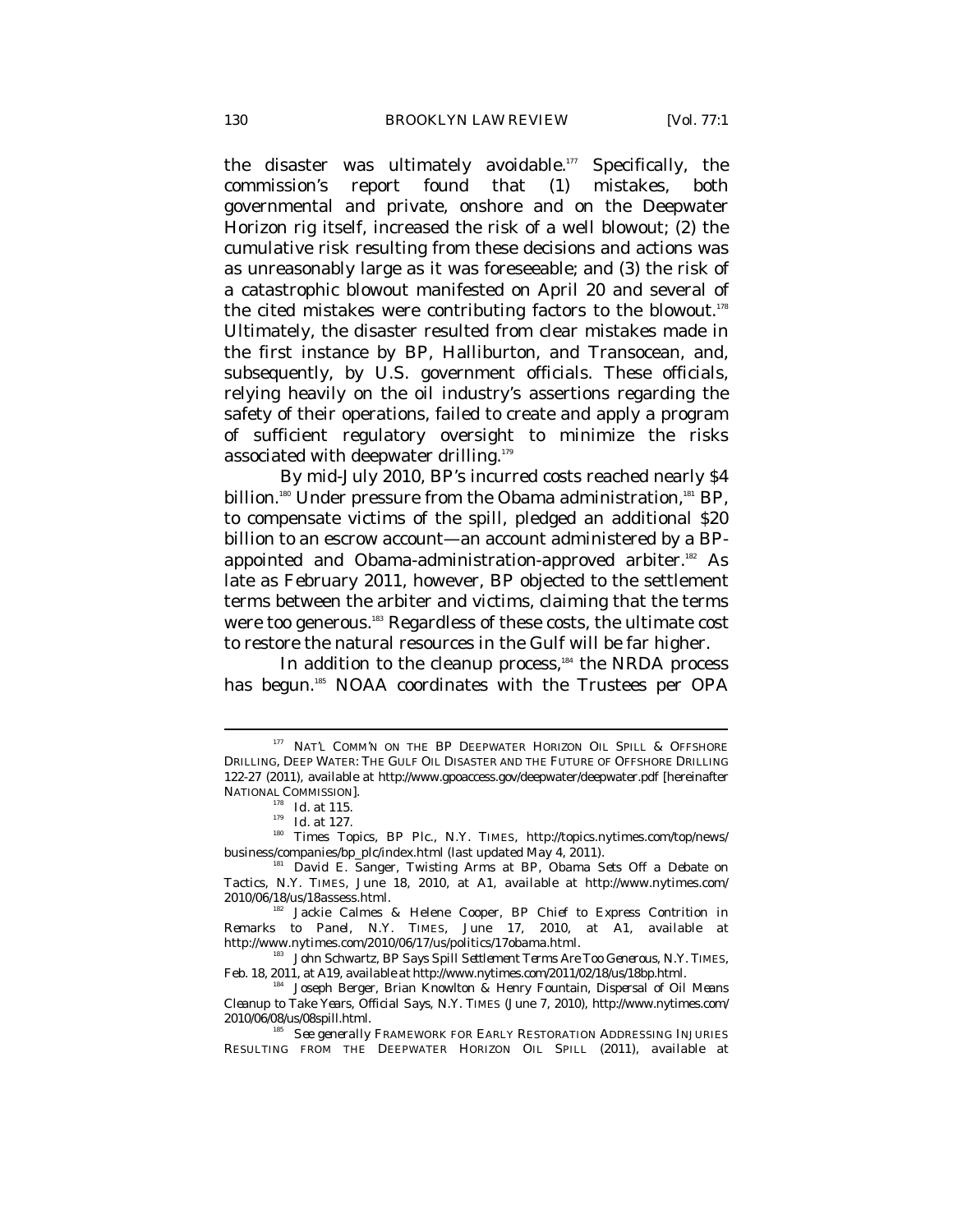requirements.186 The Deepwater Horizon Trustees include the U.S. Fish and Wildlife Service, the National Park Service, the DOI, the Department of Commerce, the Bureau of Land Management, and designated state trustee agencies for the states of Alabama, Florida, Louisiana, Mississippi, and Texas.<sup>187</sup> As of February 2011, NOAA is engaged in the preliminary assessment phase.188 While both Trustees and RPs provide oilexposure data to the public, which hastens the restoration process,<sup>189</sup> "they reserve the right to withhold information from [those] studies" in which either party contests the results.<sup>190</sup> Withholding information is clearly inconsistent with standard scientific investigation.<sup>191</sup> The practice of withholding

The problem is that researchers for BP and the government are kept quiet, and their data is unavailable to the rest of the community. When damages to the Gulf are assessed in court or Congress, there might not be enough objective data to make a fair judgment. Transparency is vital to successful science: researchers must subject their proposals to the scrutiny of colleagues, and publications require peer review.

#### *Id.*

 $\overline{a}$ 

<sup>188</sup> See BP Oil Spill: About the Deepwater Horizon Oil Spill, NOAA: GULF SPILL RESTORATION: DAMAGE ASSESSMENT, REMEDIATION & RESTORATION PROGRAM, http://www.gulfspillrestoration.noaa.gov/oil-spill/ (last visited Feb. 23, 2011); *NRDA Trustees Announce \$1 Billion Agreement to Fund Early Gulf Coast Restoration Projects*, RESTORETHEGULF.GOV (Apr. 21, 2011, 12:05 PM), http://www.restorethegulf.gov/ release/2011/04/21/nrda-trustees-announce-1-billion-agreement-fund-early-gulf-coast-

restoration-proj. 189 Linda Hooper-Bui, Op-Ed, *A Gulf Science Blackout*, N.Y. TIMES, Aug. 24, 2010, at A21, *available at* http://www.nytimes.com/2010/08/25/opinion/25hooper-Bui.html (discussing the importance of transparency in scientific studies concerning the spill as critical to a speedy restoration of the Gulf).<br><sup>190</sup> Laura Petersen, *Murky Relationships Mark Scientific Efforts to Assess Gulf* 

*Spill's Impacts*, N.Y. TIMES (Aug. 18, 2010), http://www.nytimes.com/gwire/2010/08/18/ 18greenwire-murky-relationships-mark-scientific-efforts-to-31002.html?pagewanted=all; *see also* Amanda Mascarelli, *Freedom of Spill Research Threatened: Scientists Call for Impartial Funding and Open Data as BP and Government Agencies Contract Researchers*,

<sup>191</sup> Petersen, *supra* note 190 (Noting the importance of the withheld scientific data, Tom Brosnan, an environmental scientist with NOAA, argues that "[t]his is a

http://www.restorethegulf.gov/sites/default/files/documents/pdf/framework-for-early-

restoration-04212011.pdf. 186 15 C.F.R. § 990 (2010). 187 Matthew P. Coglianese, *The Importance of Determining Potential Chronic Natural Resource Damages from the Deepwater Horizon Accident*, 40 ENVTL. L. REP. NEWS & ANALYSIS 11,100, 11,101 (2010). Coglianese points out that "efforts to understand chronic, sublethal, and cumulative effects have only begun." *Id.* at 11,100. He introduces the legal and regulatory framework that will allow the government to hold parties responsible for the natural resource damage in the Gulf of Mexico. *Id.*  With regard to the current federal assessment, and the Damage Assessment, Remediation, and Restoration Program (DAARP), "[i]ndependent researchers have claimed that the 'big money' for NRDA research, access to information, and information dissemination are controlled too tightly by the federal government and by BP." *Id.* at 11,104. One researcher stated: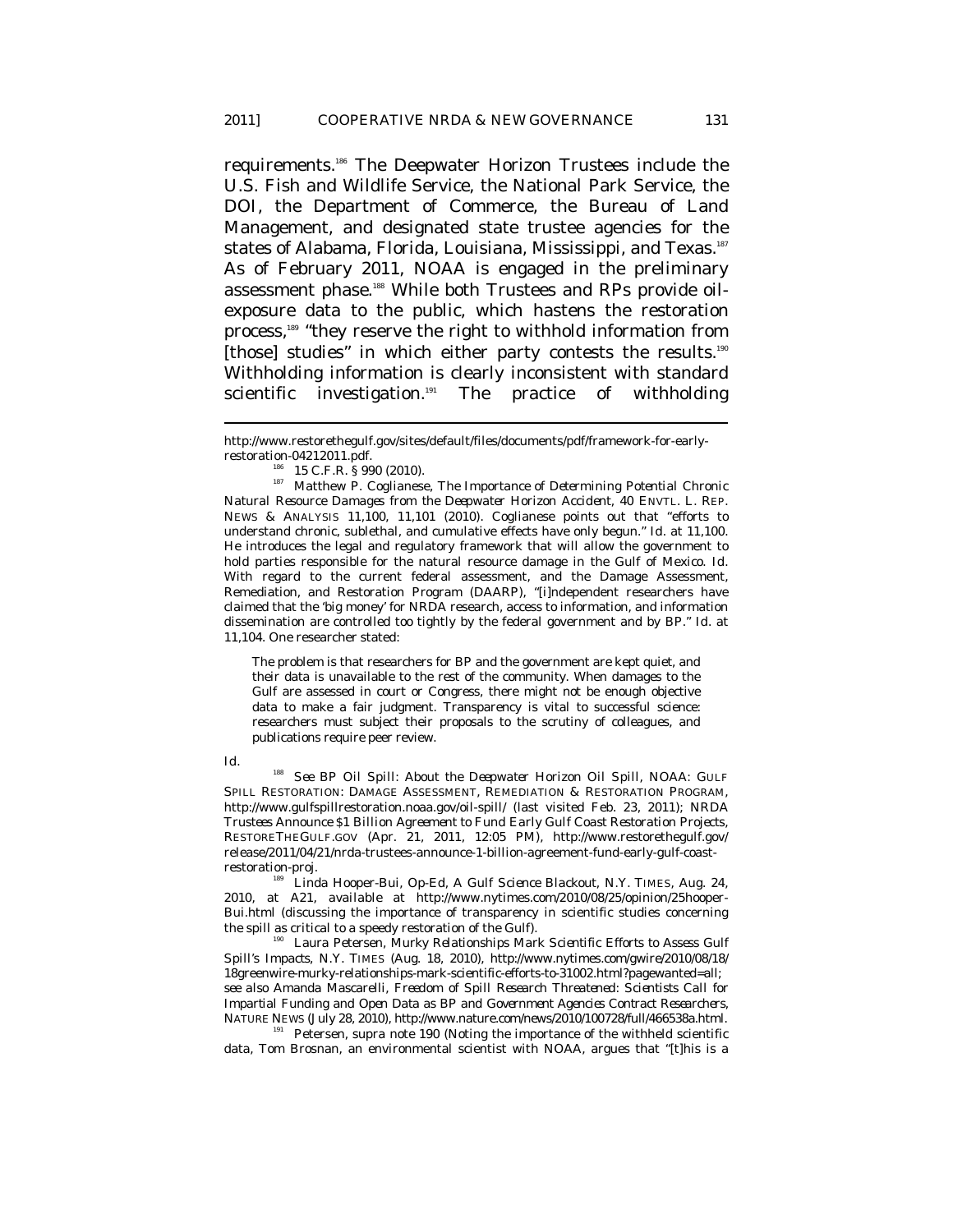information stems from the myriad lawsuits the disaster prompted<sup>192</sup>—much of the data will provide material support for the Trustees' and RPs' legal strategies. These legal strategies hinge on the retention of scientific expert witnesses<sup>193</sup> (many of whom also engage in the NRDA process), and result in the systematic withholding of essential information. Only after the NRDA restoration plan is approved, or litigation is exhausted, will the parties disclose oil-exposure data.<sup>194</sup> Paradoxically, "[m]itigating the long term impact of the oil spill . . . require[s] an open exchange of scientific data and analysis."195 Keeping such data confidential will likely result in delaying Gulf restoration.196 As the BP case illustrates, in the Environmental Era that is supposed to be collaborative, any move toward cooperation is strained, at best.

### III. EPSTEIN'S NEW GOVERNANCE MODEL, GE, AND BP

This section applies Epstein's modes of social control to the GE and BP cases. The analysis in this section lays the groundwork for the recommendations in Part IV, which support the narrow goal of incentivizing cooperative NRDA and affirming broader New Governance principles, especially increased transparency and accountability.

In an open and democratic society, an engaged civil society, working in tandem with a vigilant and responsible media, is critical in highlighting unethical corporate behavior and spurring change. These two modes are essential forms of social control in both the GE and BP cases. In the GE case, environmentalists' engagement has pressured government

- 
- 

very pointed investigation into what has been injured, what has been lost and what is required to compensate the public.") 192 *Id.*; Robert B. Gagosian & Christopher F. D'Elia, *Research on Gulf Oil Spill* 

*Shouldn't Take a Backseat to Litigation*, WASH. POST (July 27, 2010), http://www.washingtonpost.com/wp-dyn/content/article/2010/07/26/AR2010072604443.html

<sup>(</sup>discussing the link between filing lawsuits against BP and the withholding of scientific data). 193 *See* Gagosian & D'Elia, *supra* note 192. Stan Stenner, the director of conservation science at the Ocean Conservancy, noted the typicality of hiring experts following an ecological disaster. He explained that this is "par for the course . . . . [a]nytime you have an event like this, everyone goes out and recruits experts." Petersen, *supra* note 190. Noting the 1989 Exxon Valdez oil spill in Alaska and Exxon's aggressive campaign to hire experts, Senner offered that the expert's "mission was not to find out what the harm was from the spill; their mission was to cast doubt on any conclusions drawn about harm from the spill." *Id.* 194 Gagosian & D'Elia, *supra* note 192. 196 Gagosian & D'Elia, *supra* note 192.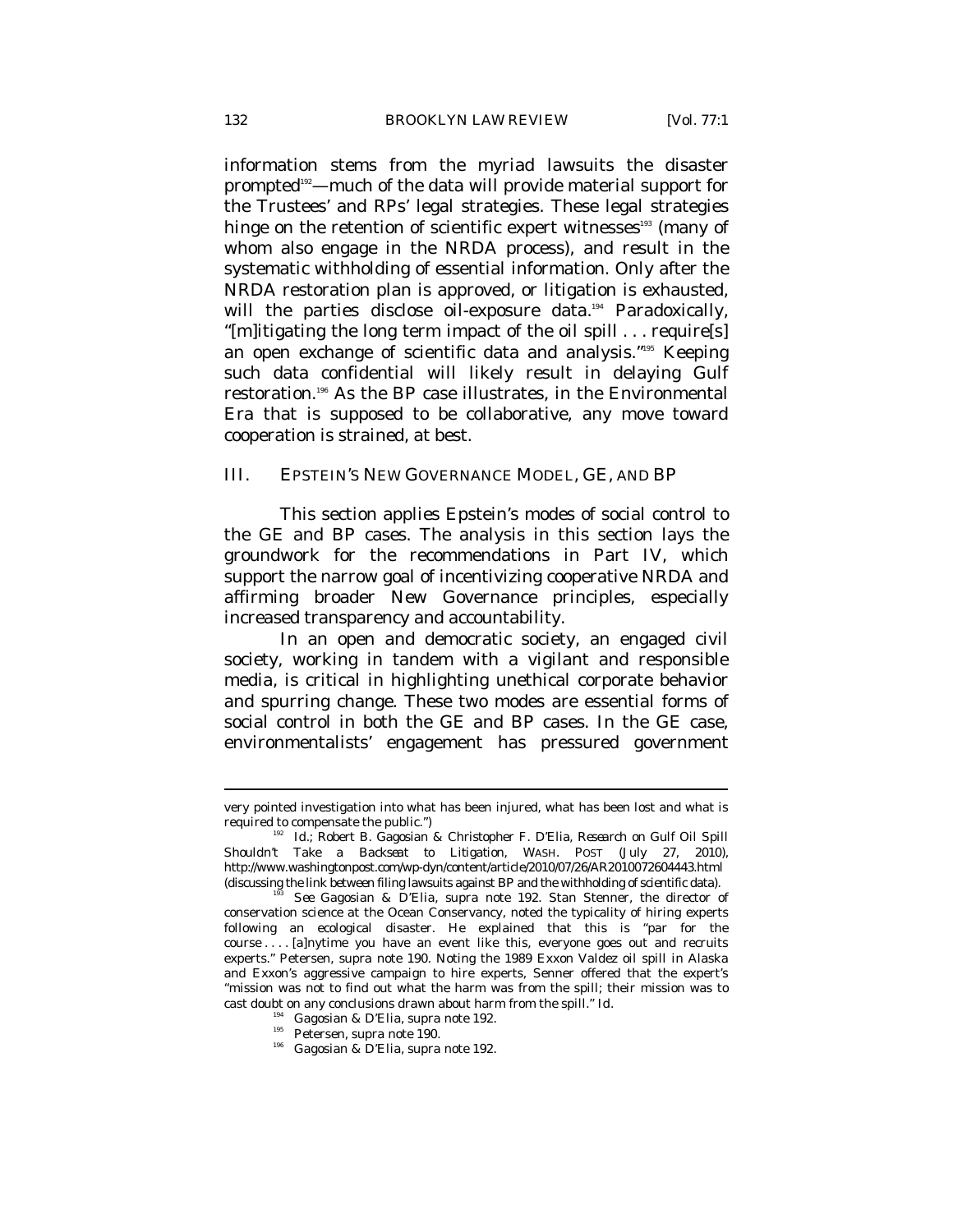actors to force GE's cleanup and restoration.<sup>197</sup> Scenic Hudson, Friends of a Clean Hudson, New York Public Interest Research Group, The Riverkeepers, and the local chapter of the Sierra Club have been especially tenacious.<sup>198</sup>

The media, including the *New York Times*, have exhibited both vigilance and responsibility in providing information. Reporters exposed deficiencies in GE's cleanup and restoration efforts. Journalists have also been willing to highlight GE's illegal and unethical behavior, $199$  including GE's continually obstinate and adversarial behavior. For example, GE launched a public relations campaign arguing "that the risk of leaving PCBs in the silt was very low, while the cost of dredging the contaminated bottom would be very high, possibly costing as much as several hundred million dollars."200 This media campaign garnered some support, which meant that some members of an engaged, albeit misinformed, civil society stood with GE and wanted to prevent dredging.

Regarding BP, an engaged conglomeration of regional elected officials, $201$  concerned citizens, $202$  environmentalists, $203$  and myriad others spoke through a vigilant media to pressure BP and government actors into mounting a transparent and sustained cleanup effort. For example, concerned by a "disinformation campaign" BP waged to underestimate the impacts of the spill and the United States' lethargic response to it,204 James Carville, a former strategist for President Clinton

[w]hat [Nungesser] brings to the table is something visceral and raw and brave and at times unhinged. . . . He has an umpire's skill of calling balls and strikes—he calls it the way he sees it. He's able to go after BP and the Obama administration with equal fury. People are counting on him to be the last uncompromised man in Louisiana.

*Id.* 

 $\overline{a}$ 

202 Campbell Robertson, *Scope and Pace of Gulf Cleanup Is Criticized*, N.Y. TIMES, Jan. 8, 2011, at A10, *available at* http://www.nytimes.com/2011/01/08/us/08spill.html (detailing the efforts of individuals to keep the limelight on BP's cleanup efforts).  $Id$ .

<sup>&</sup>lt;sup>197</sup> *See supra* text accompanying note 121.<br><sup>198</sup> KAMIENIECKI, *supra* note 113, at 147.<br><sup>200</sup> KAMIENIECKI, *supra* note 113, at 147.

<sup>200</sup> KAMIENIECKI, *supra* note 113, at 147. 201 *See, e.g.*, Drew Jubera, *'America's Bubba': Is Nungesser an Oil Folk Hero or an Opportunist?*, CNN (Aug. 3, 2010), http://www.cnn.com/2010/US/08/03/billy.nungesser. oil.disaster/index.html (depicting Louisiana Plaqemines Parish President Billy Nungesser's zealous advocacy for his constituents). Historian Douglas Brinkley notes that

<sup>&</sup>lt;sup>204</sup> James Carville, *Louisiana Demands Justice, Not Charity*, CNN (June 13, 2010), http://articles.cnn.com/2010-06-13/opinion/carville.louisiana.justice\_1\_sedimentwetlands-barrier-islands?\_s=PM:OPINION.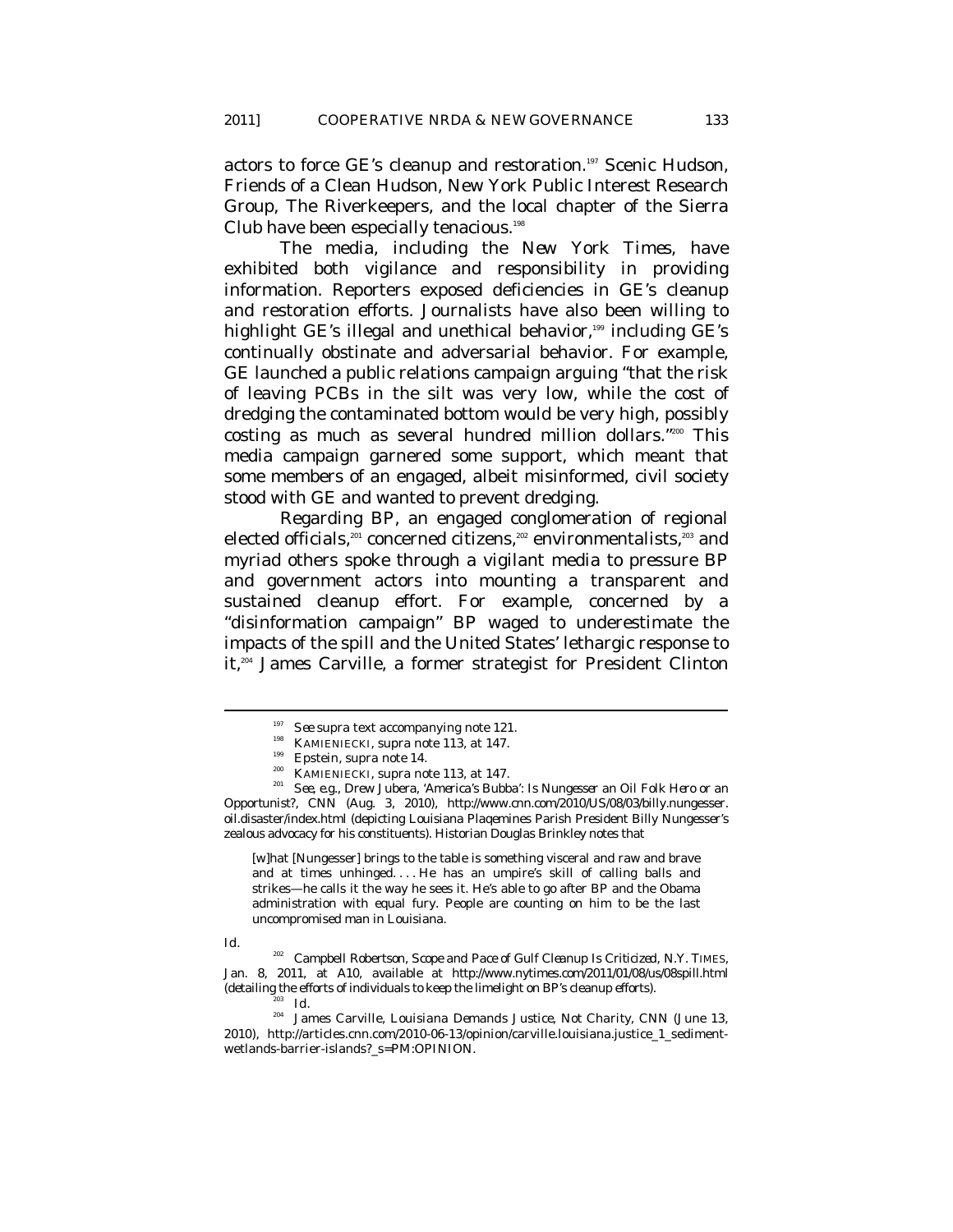and current Gulf resident,<sup>205</sup> famously challenged the Obama administration on *Good Morning America*. He stated: "Man, you got to get down here and take control of this! Put somebody in charge of this thing and get this moving. We're about to die down here!"206 When making one of several appearances on *Anderson Cooper 360*, Billy Nungesser, the combative Parish President from Louisiana, $207$  illustrated the mutually reinforcing nature of media and society. Recounting a conversation with President Obama, Mr. Nungesser indicated that the White House took note of Mr. Cooper's vigilant presence and broadcasts in the Gulf. Mr. Nungesser stated, "[The President] made me commit and I agreed that, if we have the same messup in chain of command, or things not getting done, that I will give him a call at the White House before I call you, Anderson."208 Weeks later, Mr. Carville wrote an op-ed piece noting the muchimproved and vigorous government response:

We need our government to remain vigilant in addressing this. We need a lot of research into the science of the effects of the spill. And in the words of Interior Secretary Ken Salazar, we need to continue to have the heel of our boot on the neck of BP. . . . [We] need to stay vigilant and aggressive in being sure that the inevitable "It's time to move on" mentality does not set in. Trust me. The last thing we need to do is move on until our precious coastline is both restored and renewed.<sup>209</sup>

James Carville was chief strategist for Bill Clinton's 1992 presidential campaign. Carville is a resident of New Orleans, Louisiana, where he teaches political science at Tulane University. Press Release, Tulane University, James Carville Joins Faculty (Nov. 8, 2008), *available at* http://admission.tulane.edu/livecontent/news/28 james-carville-joins-faculty.html; *see also* Peter Baker, *These Days, Carville Praises Oil Response*, N.Y. TIMES CAUCUS BLOG (Aug. 6, 2010, 1:27 PM), http://thecaucus.blogs.nytimes.com/2010/08/06/these-days-carville-praises-oil-spillresponse/ ("Mr. Carville's exasperated criticism proved devastating to the White House, letting loose a storm of criticism from other liberals and emboldening conservatives. That particularly pained the White House, where Mr. Carville has many friends from the Clinton campaigns and presidency, most notably, of course, the White House chief of staff, Rahm Emanuel.").

Jake Tapper & Huma Khan, '*Political Stupidity': Democrat James Carville Slams Obama's Response to BP Oil Spill*, ABC NEWS (May 26, 2010), http://abcnews.go.com/

GMA/Politics/bp-oil-spill-political-headache-obama-democrats-slam/story?id=10746519.<br><sup>207</sup> See Robertson, *supra* note 202 (characterizing the combative style of Nungesser and describing him as "pugnacious").

<sup>&</sup>lt;sup>208</sup> Brian Stelter, *Cooper Becomes Loud Voice for Gulf Residents*, N.Y. TIMES, June 18, 2010, at A19, *available at* http://www.nytimes.com/2010/06/18/us/18cooper.html.

James Carville, Op-Ed, *Obama Played His Cards Right on BP*, CNN (Aug. 5, 2010), http://articles.cnn.com/2010-08-05/opinion/carville.obama.bp\_1\_bp-disasterobama-administration-president-obama?\_s=PM:OPINION.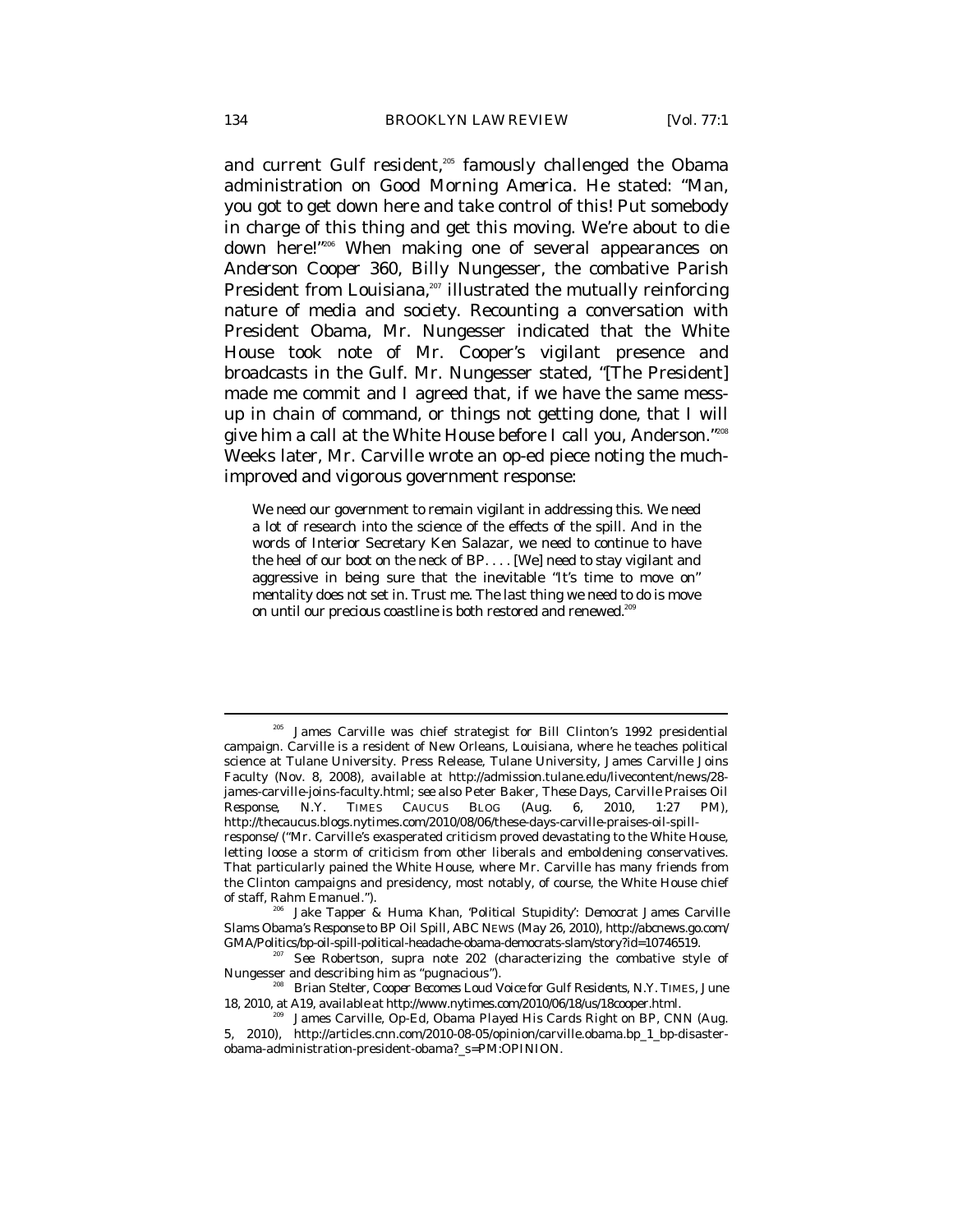Mr. Carville also commended the President's successful negotiation with BP that resulted in a \$20 billion fund to compensate the spill's victims.<sup>210</sup>

Accepting Mr. Carville's overture, the White House sent a copy of Mr. Carville's essay to reporters.<sup>211</sup> To this day, an engaged civil society and a vigilant and responsible media, working in tandem, continue to keep Gulf cleanup and restoration issues in the limelight.

Law, the articulation of public policy enforced by government,<sup>212</sup> provided the foundation for environmentalists' and journalists' work in both the GE and BP cases. CERCLA, as a mode of social control, was designed to address just the kind of scenario the GE case presents $213$ : to hold RPs accountable for cleaning hazardous-waste areas and restoring natural resources.214 But law is complex. GE's adversarial stance on cleanup and restoration is consistent with the incentives built into CERCLA's design.215 CERCLA, at its foundation, assumes an adversarial relationship between Trustees and RPs. Moreover, GE used law to delay its response to the PCB discharges and to challenge the constitutionality of CERCLA.216 Though that litigation strategy ultimately ended in failure in  $2010$ ,<sup>217</sup> legal mechanisms provided GE with the opportunity to both deny its responsibility for polluting the Hudson River and then defend its pollution for decades.

Similarly, law constitutes a necessary foundation to restore the Gulf. Like CERCLA, Congress tailored OPA to respond to the precise scenario the Deepwater Horizon incident presents.218 Although OPA, in contrast to CERCLA, incorporates "cooperation" in its text, the specter of litigation is real. Consequently, restoration processes under OPA are best described as adversarial. As mentioned, the RPs and Trustees are now locked in a "battle of the experts"<sup>219</sup> whereby both sides

<sup>210</sup> *Id.*

<sup>&</sup>lt;sup>211</sup> *See id.*<br><sup>212</sup> *See Epstein, supra* note 14, at 210.

See supra Part I.B.<br>
<sup>213</sup> See supra Part I.B.<br>
<sup>214</sup> See supra notes 129-37 and accompanying text.<br>
<sup>215</sup> See supra note 148 and accompanying text.<br>
<sup>217</sup> See supra note 148 and accompanying text.<br>
<sup>217</sup> See Stanley A. Mi

ENVTL. L.J. 41, 42-43 (2010) (explaining the rationale and provisions of OPA). 219 Sharon D. Herzberger, *Social Science Contributions to the Law: Understanding and Predicting Behavior*, 25 CONN. L. REV. 1067, 1073-74 (1993) (depicting the "battle of the experts" phenomena).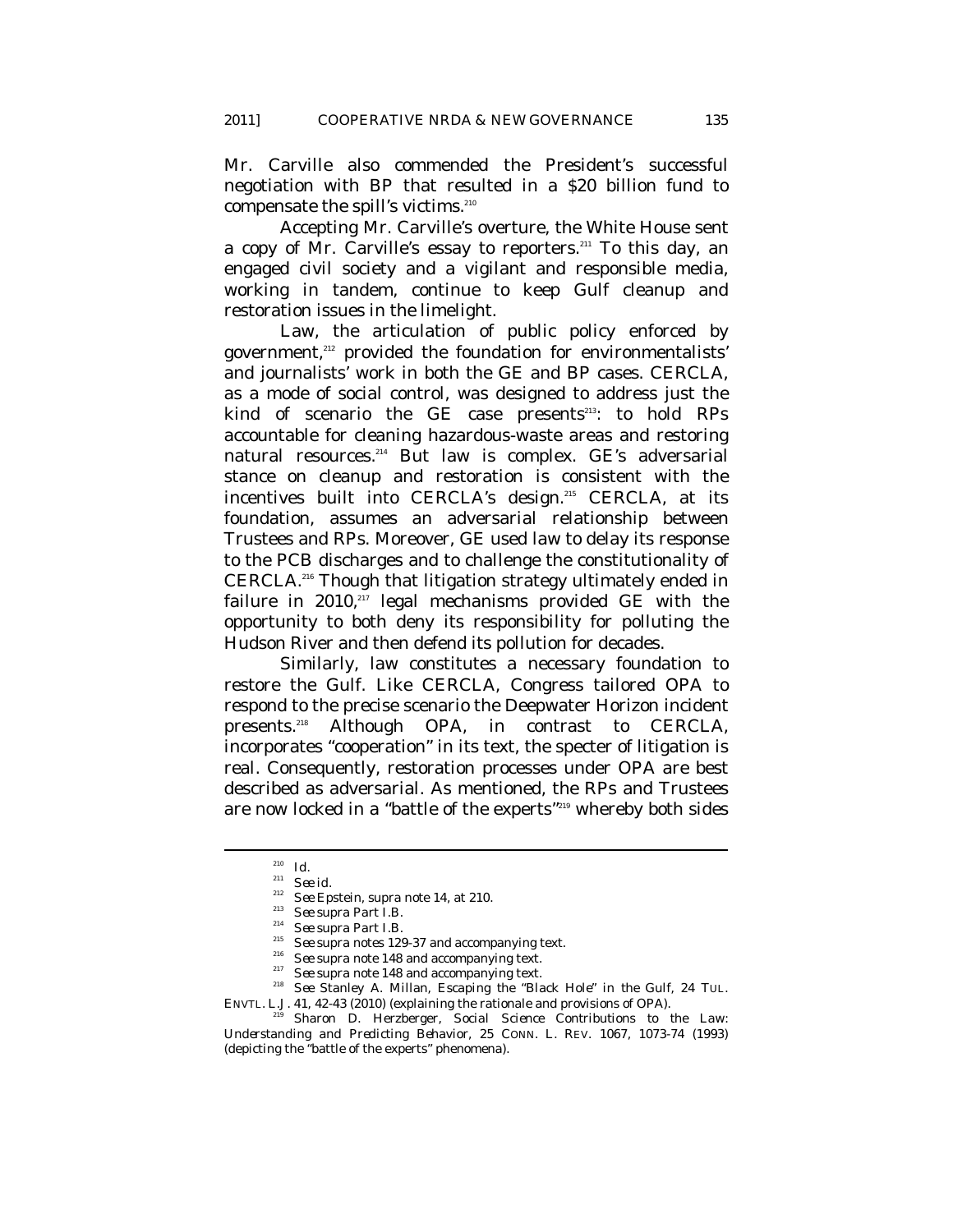will rely on experts to prove their case. Trustees will attempt to maximize financial damages and RPs will attempt to minimize them.220 This predictable dynamic, which the systematic withholding of scientific data compounds, all but eviscerates the cooperative elements of OPA. Counterintuitively, these "cooperative" efforts delay Gulf restoration.<sup>221</sup> Legislative changes to OPA that incentivize genuine cooperation may change the dynamic between RPs and Trustees. $^{222}$ 

Epstein's three remaining modes—affinity group regulation, self-regulation, and ethical precepts—did little to harness responsible corporate behavior from GE or BP. Recall that affinity group regulation refers to standards of behavior established by members of a particular profession, such as medicine.<sup>223</sup> The case studies noted above evoke no sign of professional influence. In the GE case, managers developed a stonewalling strategy.<sup>224</sup> In the BP case, managers decided how the company would engage with Trustees and the public. Management is a practice, not a profession.<sup>225</sup> Management has not yet formally recognized a duty to serve the greater good, nor has management adopted an ethics code.<sup>226</sup> Not surprisingly, then, managers in the two industries considered here, electrical manufacturing and oil, have not developed professional codes to articulate how their work will consider the stakeholders' needs.

Self-regulation is the voluntary adherence to standards set by NGOs concerned with specific issues, such as climate change.227 In the GE case, consider a scenario where Scenic Hudson had created standards for hazardous-waste disposal and GE had voluntarily complied with those standards in good faith. This would have been an act of self-regulation. In the real scenario, though, environmentalists seemed to know they

KAMIENIECKI, *supra* note 113, at 147 (describing the incentives at play when litigation looms).<br> $\frac{221}{Id}$ 

<sup>&</sup>lt;sup>222</sup> *Id.*<br><sup>223</sup> *See* Epstein, *supra* note 14, at 210-11.

<sup>&</sup>lt;sup>224</sup> *See supra* text accompanying notes 118-20.<br><sup>225</sup> Henry Mintzberg, *The MBA Menace*, FASTCOMPANY.COM (June 1, 2004), http://www.fastcompany.com/magazine/83/mbamenace.html. Arguing that "no one can become a manager in the classroom," Mintzberg notes that management is a "craft" tempered by experience. *Id.*

<sup>226</sup> Thomas Kostigen, *The Business Oath: Commentary—Let's Strive for a More Ethical 2011*, MARKETWATCH (Dec. 31, 2010), http://www.marketwatch.com/ story/heres-to-more-ethical-business-practices-2010-12-31. Professions such as law and medicine have recognized their duty to contribute to society. Moreover, they have adopted and enforced codes of conduct. *Id.* 

<sup>227</sup> *See* Epstein, *supra* note 14, at 211.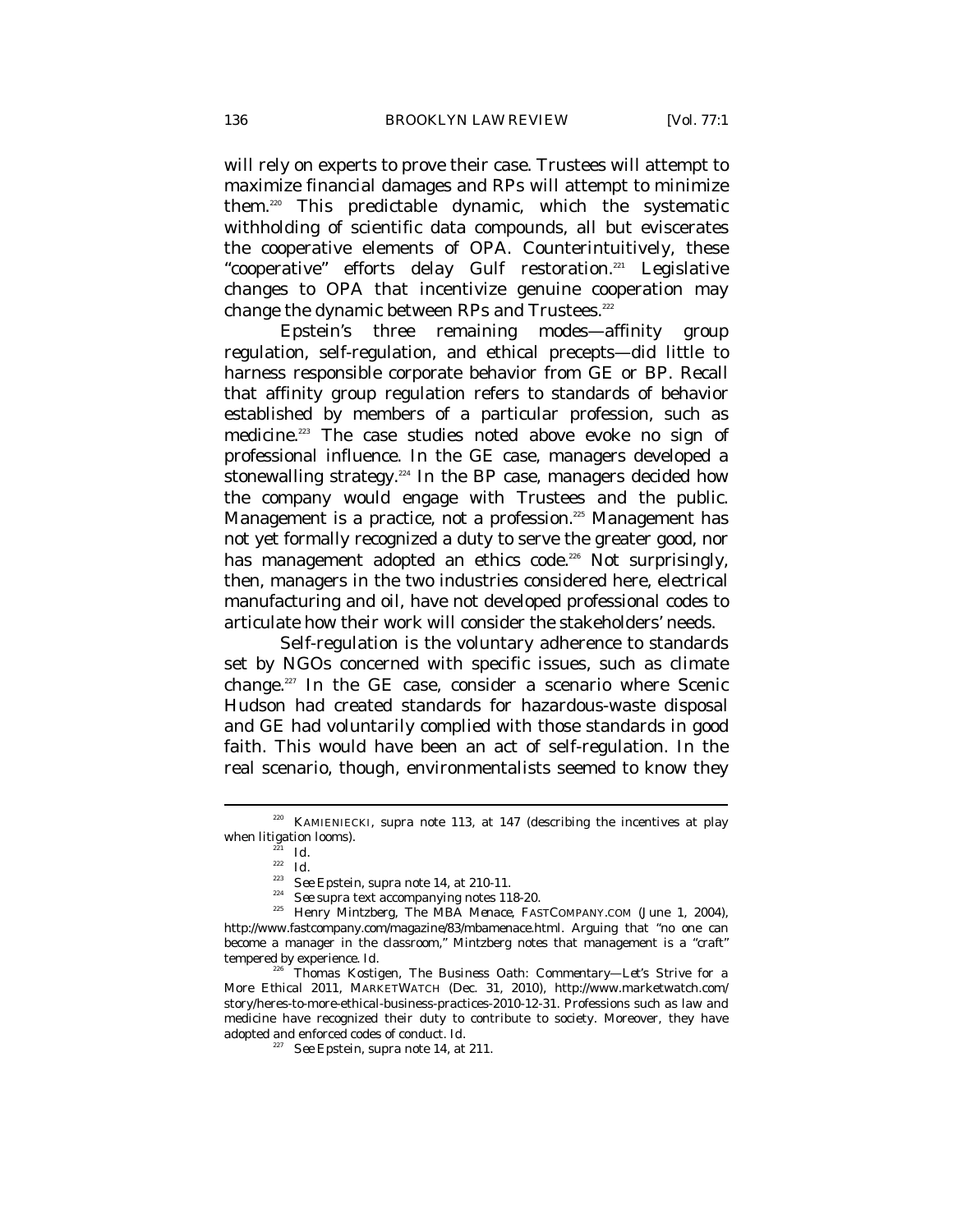were in for a long fight from the start.<sup>228</sup> They did not seek voluntary compliance with guidelines.

"Ethics" highlights beliefs derived from religion, humanistic philosophy, social customs, mores, and traditions.<sup>229</sup> Ethical precepts can harness excellence in corporate behavior. Today, for instance, GE's Ecomagination campaign inspires "the brightest minds to collaborate, invest and innovate" in clean energy.230 Although business interests necessarily provide the primary foundation for the campaign, GE's statements about clean energy suggest that the company values the environment, and that GE has an obligation to consider the needs of future generations.<sup>231</sup> These statements, at a minimum, reflect GE's ethical awareness. Unfortunately, GE's Ecomagination is entirely forward-looking: the plan disregards the Hudson River disaster.<sup>232</sup> In fact, GE's restoration strategy is decidedly unimaginative. From CERCLA's passage, in 1980, to 2002, GE stonewalled and continually avoided action that would restore the natural resources the corporation damaged or destroyed.

Ironically, during the stonewalling years, Jack Welch's rationalizations for stall tactics were peppered with words that hint at an awareness of CSR principles. In essence, he asserted that GE was "doing the right thing" by doing nothing. Welch stood his ground against natural resource restoration by stating that he wanted the "truth" to win out.<sup>233</sup> Regrettably, Welch's truth was that GE had a right to refrain from restoration because PCBs were not harmful.<sup>234</sup> After Welch retired in 2001, GE's new CEO, Jeffrey R. Immelt, changed strategies and

 $\overline{a}$ 

Nothing is more important than a company's integrity . . . . It not only means that people must abide by the letter and spirit of the law, it also means doing the right thing and fighting for what you believe is right. . . . On PCBs, we've assured ourselves that they are not harmful to our employees or our neighbors.

<sup>&</sup>lt;sup>228</sup> *See supra* notes 116-34 and accompanying text.<br><sup>229</sup> *See* Epstein, *supra* note 14, at 211-12.<br><sup>230</sup> *Press*, GE: ECOMAGINATION, http://206.155.64.41/news/press-page/#content %) (last visited Feb. 12, 2011).<br><sup>231</sup> *Id.*<br><sup>232</sup> Although the company did agree to go ahead with Phase 2.

 $233$  JACK WELCH & JOHN A. BYRNE, JACK: STRAIGHT FROM THE GUT 283 (2003) ("But I take great pride . . . our people get up every morning all over the world and compete like hell with absolute integrity . . . . [Our people] see no conflict between taking on the world's best, every day, all over the globe, giving 110 percent and more to compete and win and grow—and at the same time maintain an instinctive, unbendable, commitment to absolute integrity in everything we do."). 234 *Id.* at 283-94. Welch noted: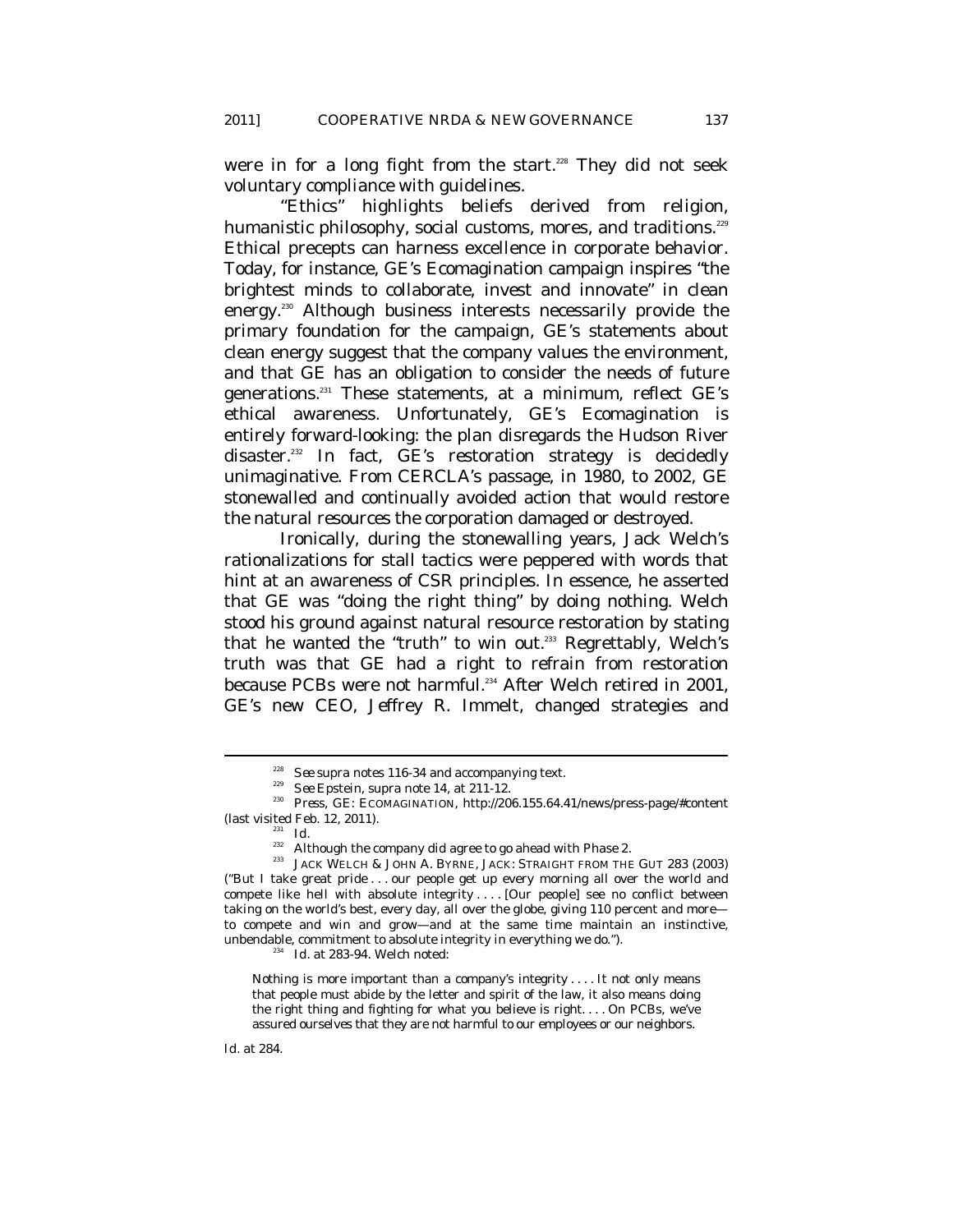moved towards ending the dispute.<sup>235</sup> Perhaps as a more neutral outsider, Immelt could see that the stonewalling would have to end because it became clear that PCBs were, in fact, harmful.<sup>236</sup>

Self-regulation and ethical precepts were similarly unhelpful modes of social control in BP's case. Certain company actions do suggest that BP has at times had self-regulation or ethical precepts in mind. For example, under former BP CEO John Browne, the company unveiled a new motto, "Beyond Petroleum." The motto accompanies an "insignia of a blooming flower," an image meant "to portray the company as one . . . responsive to growing public concerns [regarding] climate change."237

Unfortunately, though, BP's new motto and logo seem more about marketing than responsible behavior. In reality, BP "has a worse health, environment[,] and safety record than many other major oil companies";<sup>238</sup> the Deepwater Horizon oil spill is only the latest costly blunder in a larger series. The company does not demonstrate the proactive stance inherent in corporations that self-regulate and act ethically. Indeed, despite a catalog of crises and near catastrophes in recent years, BP demonstrates a chronic inability or unwillingness to learn from its mistakes.<sup>239</sup> Three incidents are especially significant.

In 2005, an explosion at a BP refinery in Texas City, Texas, killed fourteen workers and injured many more.<sup>240</sup> In its investigation, the government discovered more than 300 safety

<sup>&</sup>lt;sup>235</sup> Revkin, *supra* note 106.<br><sup>236</sup> GE demonstrated an escalating commitment to a losing course of action. It is possible GE decided to stick with its stance on PCBs because acknowledging that PCBs are harmful would have made Welch's initial decision seem incorrect or bad. *See*  LINDA K. TREVINO & KATHERINE A. NELSON, MANAGING BUSINESS ETHICS: STRAIGHT TALK ABOUT HOW TO DO IT RIGHT 91 (5th ed. 2011) (discussing decision makers' tendency to consider sunk costs in determining whether to escalate a commitment).<br><sup>237</sup> *See* Krauss, *supra* note 158.<br>238 Jad Mouawad, *For BP, a History of Spills and Safety Lapses*, N.Y. TIMES,

May 9, 2010, at A22, *available at* http://www.nytimes.com/2010/05/09/business/ 09bp.html; *see also* Sarah Lyall, *In BP's Record, a History of Boldness and Costly Blunders*, N.Y. TIMES, July 13, 2010, at A1, *available at* http://www.nytimes.com/ 2010/07/13/business/energy-environment/13bprisk.html; Pierre Thomas et al., *BP's Dismal Safety Record*, ABC NEWS (May 27, 2010), http://abcnews.go.com/WN/bpsdismal-safety-record/story?id=10763042.<br><sup>239</sup> Robbie Brown, *Panel Presses BP on Its Safety Record*, N.Y. TIMES, Aug. 27,

<sup>2010,</sup> at A13, *available at* http://www.nytimes.com/2010/08/27/us/27hearings.html (Noting the serial safety violations in BP's history, Capt. Hung Nguyen of the Coast Guard, who is also part of a team of federal investigators questioning BP's record, commented to BP officials that "one dot is a point, two dots in a line, and three dots is a trend.... There's a trend there about the safety culture of BP. These things keep happening.")

<sup>&</sup>lt;sup>240</sup> 14 Die in Massive Explosion at Texas City Refinery, CLICK2HOUSTON (Mar. 23, 2005), http://www.click2houston.com/news/4311459/detail.html.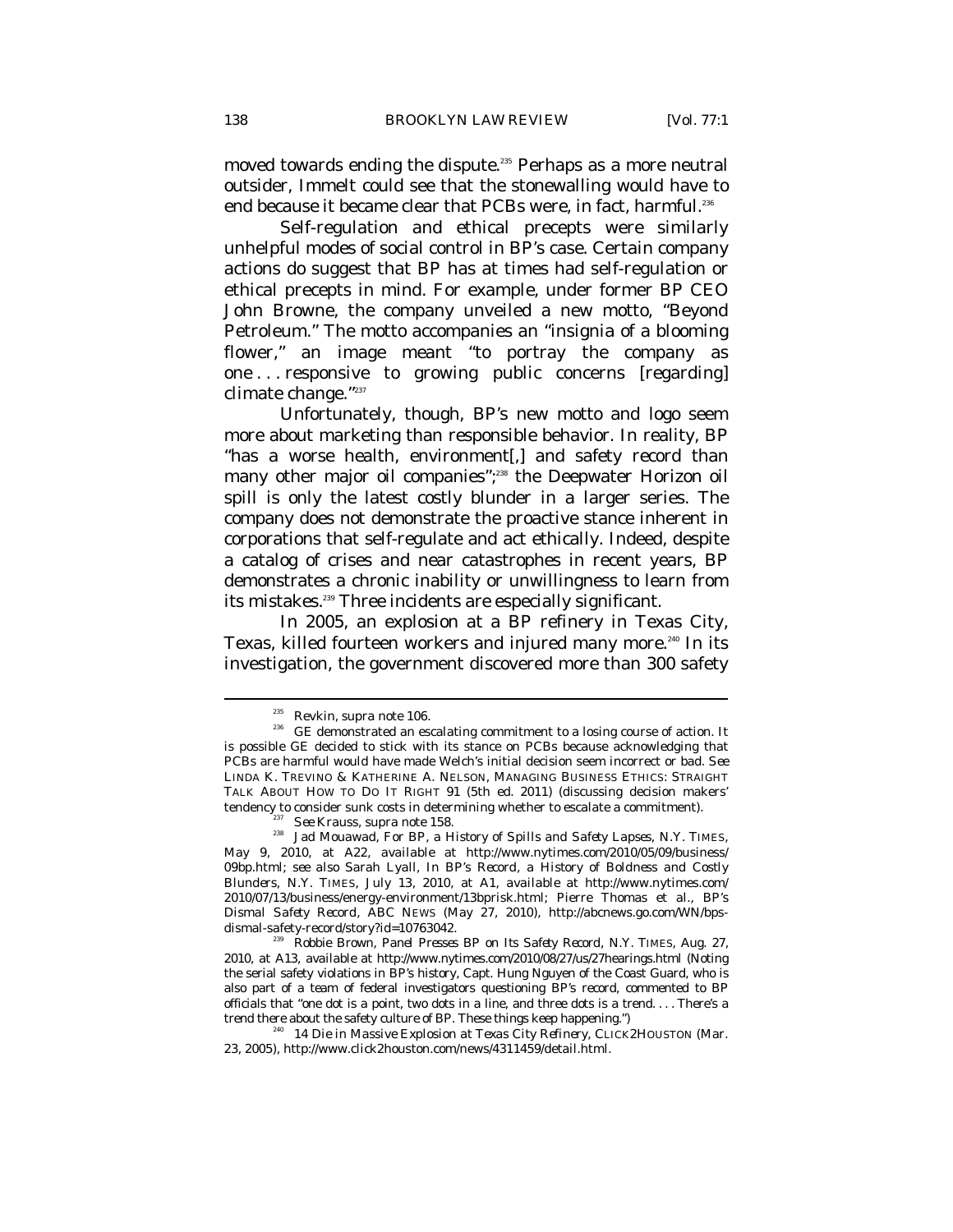violations,<sup>241</sup> and BP agreed to pay \$21 million in fines, which, at the time, was an industry record.<sup>242</sup> Telas Group, a consulting firm contracted to examine conditions at the facility, reported that they "ha[d] never seen a site where the notion 'I could die today' was so real."243 After inspectors from the Occupational Safety and Health Administration (OSHA) revisited the Texas City facility in 2009, they discovered more than seven hundred safety violations and proposed a record fine of \$87 million.<sup>244</sup> OSHA stated that many of the penalties stemmed from BP's failure to meet its responsibilities under the previous Texas City settlement.245 Ultimately, in August 2010, BP agreed to pay \$50 million to settle penalties for its failure to correct safety issues between 2005 and 2009.<sup>246</sup> This was another record fine for the industry. $247$ 

In another incident, Thunder Horse, a platform in the deepwater Gulf of Mexico, was vulnerable when Hurricane Dennis passed over the platform in 2005.<sup>248</sup> Thunder Horse, a \$1 billion crowning glory in deepwater-drilling technology, listed (or tilted) precariously to one side and appeared to be sinking.<sup>249</sup> Investigations later revealed that a backwardsinstalled valve caused the vessel to flood, imperiling the project before any oil was pumped.<sup>250</sup>

Finally, in 2006, a cracked BP oil pipeline in Alaska forced one of the nation's largest oil fields, Prudhoe Bay, to shut down. BP was subsequently fined \$20 million after prosecutors demonstrated BP's negligent maintenance of the pipeline.251 Prudhoe Bay Oil Field remains vulnerable to an

<sup>241</sup> *Federal Contractor Misconduct Database: BP P.L.C. Workplace Safety Violations*, POGO.ORG, http://www.contractormisconduct.org/index.cfm/1,73,222,html?CaseID=387 (last visited Sept. 30, 2011).<br><sup>243</sup> *Id.*<br><sup>243</sup> *See* Lyall, *supra* note 238.

<sup>&</sup>lt;sup>244</sup> See Elana Schor, *Twin BP Disasters Complicate Push for Safety*, N.Y. TIMES (July 2, 2010), http://www.nytimes.com/gwire/2010/07/02/02greenwire-twin-bpdisasters-complicate-push-for-safety-59116.html?pagewanted=all. 245 *Id.*

<sup>246</sup> Steven Greenhouse, *BP to Pay Record Fine for Refinery*, N.Y. TIMES, Aug. 13, 2010, at B1, *available at* http://www.nytimes.com/2010/08/13/business/13bp.html?gwh= E44A44C76A9B69CEBAEBB3F5669BEE8D. 247 *Id.*

<sup>248</sup> *See* Lyall, *supra* note 238. 249 *Id.*

<sup>250</sup> *Id.*

<sup>251</sup> *See* Krauss, *supra* note 158.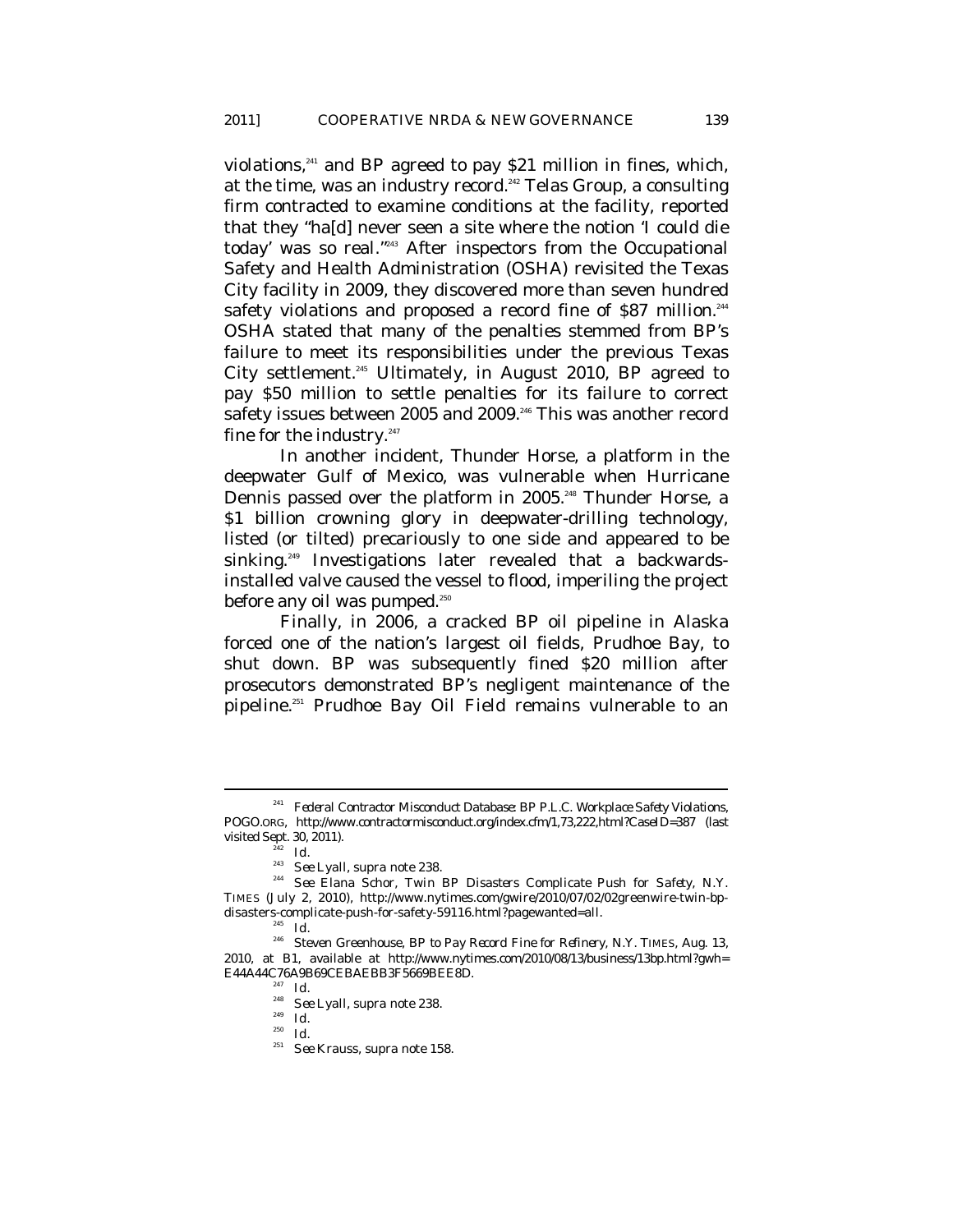accident that industry insiders believe could rival the Deepwater Horizon spill.<sup>252</sup>

Given BP's continuing struggle to comply with current laws, there remains little to suggest that the company is capable of adopting any heightened standard, whether derived from NGOs or affinity groups (which have yet to exist). Moreover, BP's accident history makes unlikely the possibility that the company will avail itself of any argument that it ought to behave ethically. To date, Epstein's final three modes have proven ineffective at incentivizing BP to engage in responsible corporate behavior.<sup>253</sup>

As we think beyond GE and BP, it is useful to consider what typically incentivizes positive corporate behavior.<sup>254</sup> Generally, corporations with an international presence tend to prefer reputation-saving self-regulation to government intervention.<sup>255</sup> GE and BP are exceptions to this generalization. When thinking about Epstein's modes of social control and New Governance in general, these principles are best considered in the context of a particular company's history—its record of success and failure, and its past responses to failure, in particular.256 Although both GE and BP have resisted government intervention and made attempts to create a positive environmental reputation, any self-imposed strategies have lacked substance. Further, for both companies, the stakes of owning up to real problems are high. GE has several Superfund sites waiting to be restored.<sup>257</sup> Any self-imposed regulation obligates the company to continue cleaning and restoring with no limit to the corporate spending necessary to become a solid environmental citizen.<sup>258</sup> BP has already

 $\overline{a}$ 

voluntary compliance with labor and environmental standards).<br><sup>256</sup> Some companies can face an environmental disaster and it can serve as a wake-up call to change the organization's culture.

<sup>257</sup> Gabriel Nelson, *EPA Cleanup Tactic to Face GE Challenge in D.C. Circuit*, N.Y. TIMES (May 13, 2010), http://www.nytimes.com/gwire/2010/05/13/13greenwireepa-cleanup-tactic-to-face-ge-challenge-in-dc-69214.html?scp=7&sq=G.E.%20number%

<sup>&</sup>lt;sup>252</sup> *The Spill: BP's Vast Prudhoe Bay Oil Field*, GLOBAL RES. TV (Oct. 26,

<sup>%2010),</sup> http://tv.globalresearch.ca/2010/10/spill-bps-vast-prudhoe-bay-oil-field.<br><sup>253</sup> It is possible the ethics and self-regulation modes will work in the years ahead.<br><sup>254</sup> *See supra* note 47.<br><sup>255</sup> Kevin R. Jackson,

*Accountability*, 35 BROOK. J. INT'L L. 41, 48 (2010) (arguing "that corporate governance must focus on the role of soft law in today's global environment"); *see also* Simon Chesterman, *The Turn to Ethics: Disinvestment from Multinational Corporations for Human Rights Violations—the Case of Norway's Sovereign Wealth Fund*, 23 AM. U. INT'L L. REV. 577, 603 (2008) (proposing that international corporations prefer to engage in

According to the EPA, GE is an RP in 52 Superfund sites in the country. Revkin, *supra* note 106.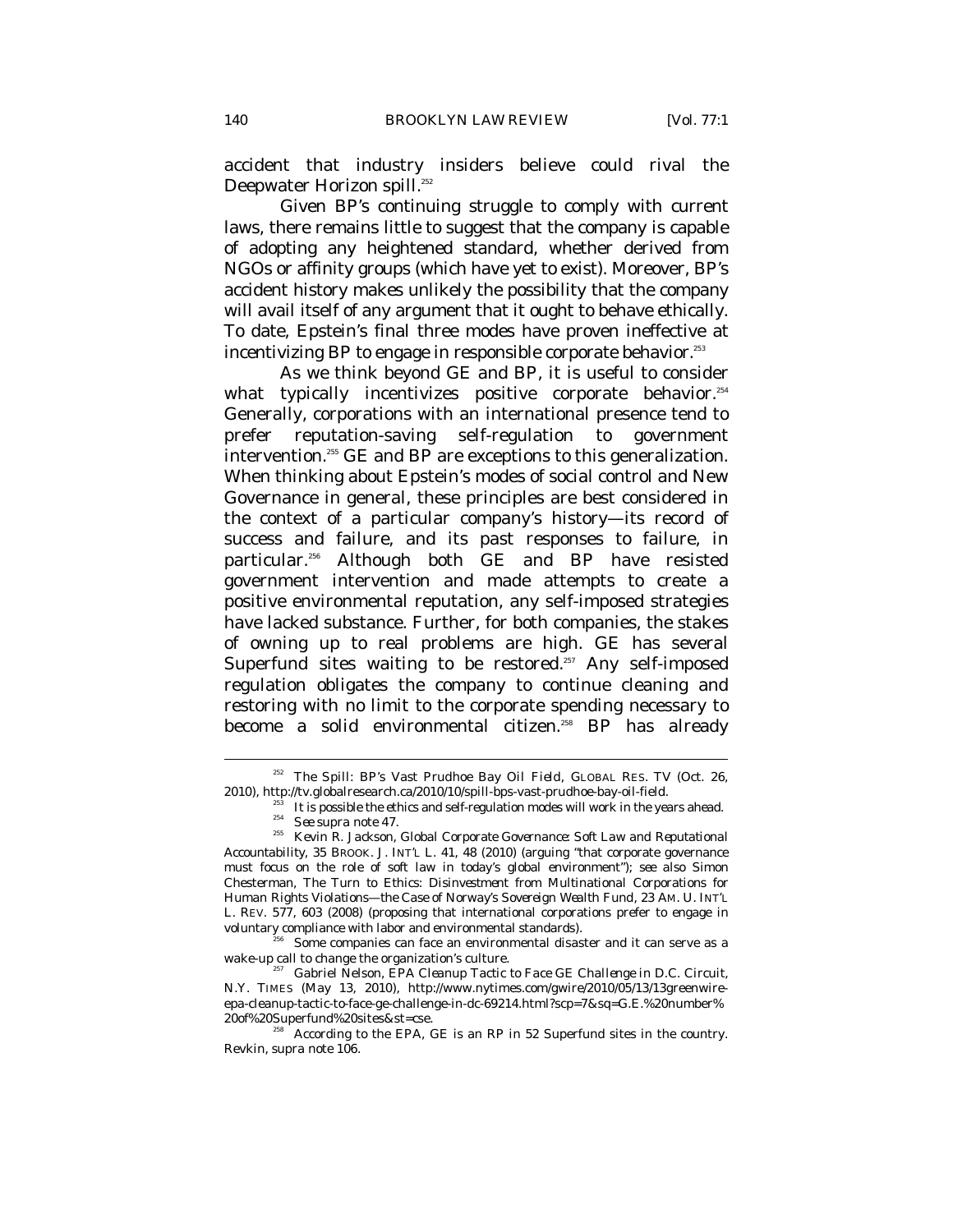invested so much in one particular strategy—aggressive cost cutting combined with aggressive moves to increase market share by capitalizing on its expertise in deepwater drilling that even the Deepwater Horizon disaster is unlikely to inspire a major shift in corporate culture.

#### IV. GETTING TO RESTORATION: LOOKING BEYOND THE HUDSON AND GULF

Ideally, GE would have voluntarily assumed responsibility to remedy natural-resource injuries in the Hudson River. If GE voluntary engaged in cooperative NRDA, this behavior would have demonstrated a commitment to New Governance principles and, moreover, demonstrated corporate integrity.259 GE needed the courage of its convictions in sustainable value creation. The company waited too long to demonstrate a commitment to using its "Ecomagination" and resources to efficiently and sustainably restore the Hudson River. Similarly, BP is poised for adversarial, rather than cooperative, NRDA. The significance of BP's decision to embrace adversarial strategies is that doing so prevents Trustees and RPs from getting to restoration. BP still has the power to demonstrate corporate integrity and a commitment to New Governance principles. Modeling a new approach would set an example for future work in responding to environmental disasters.<sup>260</sup>

 $259$  Integrity has these three characteristics: (1) One must take pains to try to *discern* what is right or wrong; (2) One must be willing to shape one's actions in accord with that *discernment*, even when it is difficult or painful to do so; and (3) One must be willing to *acknowledge* publicly what one is doing. STEPHEN L. CARTER, INTEGRITY 7 (1996).

For an excellent analysis of culture and accidents in the context of high risk technology, see DIANE VAUGHAN, THE CHALLENGER LAUNCH DECISION: RISKY TECHNOLOGY, CULTURE, AND DEVIANCE AT NASA (1996). Vaughan's work is an appropriate lens through which to consider reviews of the Deepwater Horizon disaster. *See* NATIONAL COMMISSION, *supra* note 177. Also, CCRM Deepwater Horizon Study Group concluded that "those who worked on the Deepwater Horizon Macondo well project [failed to make] conscious 'well informed' decisions to trade safety for money . . . . [T]here were perceived to be no downsides associated with the uncertain thing." Letter from Robert Bea, Professor, Ctr. for Catastrophic Risk Mgmt. Deepwater Horizon Study Grp., to Nat'l Comm'n on the BP Deepwater Horizon Oil Spill & Offshore Drilling 1 (Nov. 24, 2010), *available at* http://www.eoearth.org/ article/Deepwater\_Horizon\_study\_group?topic=50364. The Study Group explains that

<sup>[</sup>t]he Macondo well permitting documentation clearly shows that both BP and the MMS believed the likelihood of a catastrophic blowout were not significant . . . . [A]n organization's safety culture takes time (several decades) to develop and has to be grown from within . . . . [A]t the time of the Macondo blowout, BP's corporate culture remained one that was embedded in risk taking and cost-cutting . . . . Cultural influences that permeate an organization and an industry and manifest in actions that can either promote and nurture a high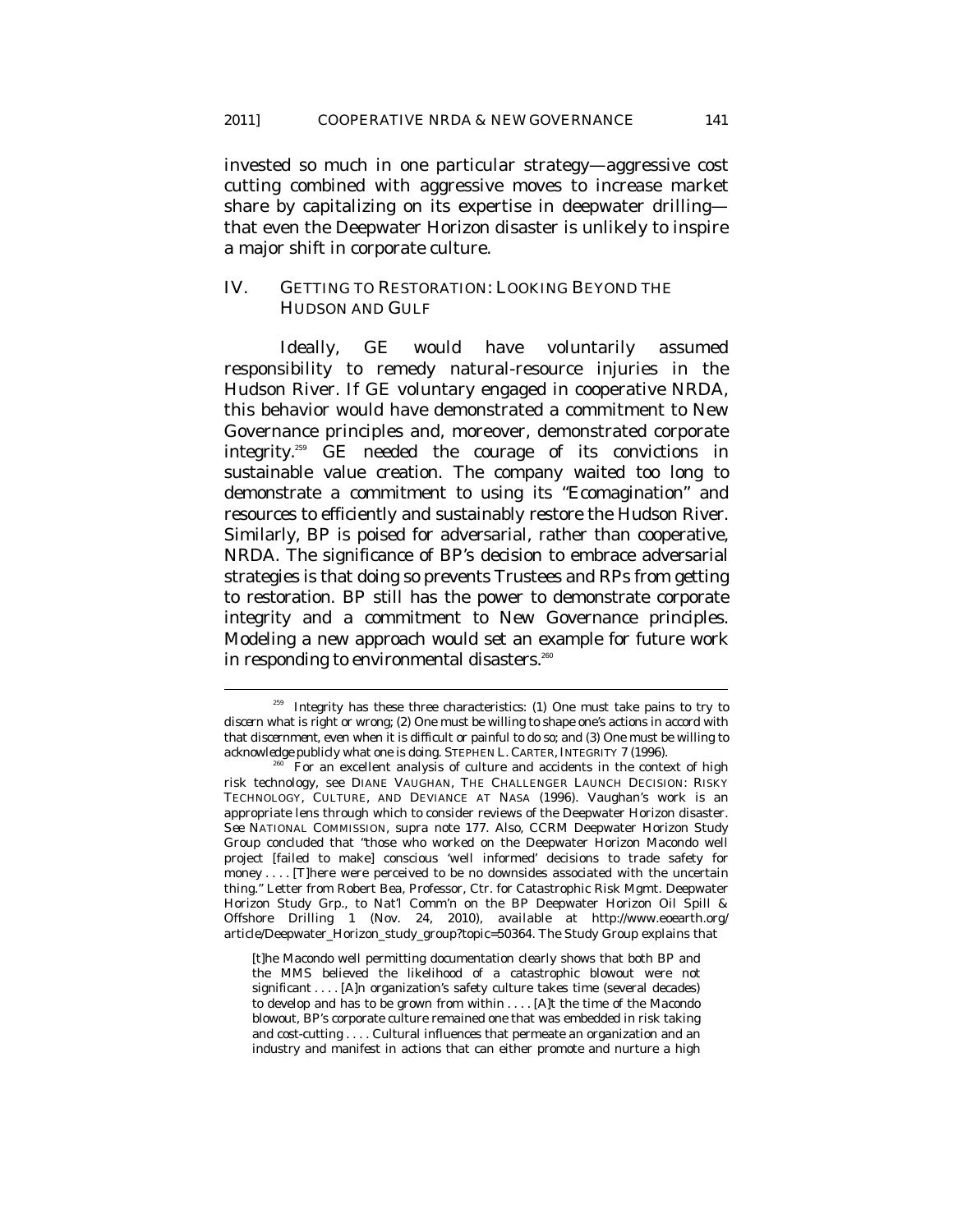The following section provides three concrete recommendations to make cooperative NRDA more likely. The first addresses cooperative NRDA directly. The second and third suggestions affirm broader New Governance principles. All three recommendations, however, rely on New Governance theory.

### *A. Recommendation One: Amend CERCLA and OPA to Incentivize Cooperation*

Scientists and policymakers who advocate cooperative NRDA generally see OPA's statutory language as superior to CERCLA's because OPA incorporates the concept of "cooperation" in more than one provision of the statute.<sup>261</sup> Fundamentally, however, both CERCLA and OPA assume that decisions about NRDA and restoration will likely be made through, or as a consequence of, litigation. As mentioned, while both Trustees and RPs provide scientific data to the public, they reserve the right to withhold information from studies in which either party contests the results.<sup>262</sup> This practice results in the systematic withholding of data until litigation is exhausted. Consequently, restoration is delayed.<sup>263</sup> Since NRDA takes place in the context of litigation as the default disputesettling mechanism, $264$  the end game is still defined by victory for the opposing party, no matter the gloss of civility that opposing sides create during the NRDA process. That is, the cleanup and restoration of injured natural resources is not the primary motivation: attorneys dominate and control the NRDA

reliability organization with highly reliable systems, or actions reflective of complacency, excessive risk-taking, and a loss of situational awareness.

*Id.* app. A at 7 & 9.

Insularity is an additional culture problem. "[I]ll-advised [corporate] strategies are often the result of a company dialogue restricted to a narrow group of individuals who confer only with each other." Peter Firestein, *Insularity: The Hidden Killer of Corporate Reputation: BP Has Paid Dearly for Failure to See Its Actions in the Context of Broad Social Interests*, BLOOMBERG BUS. WK. (Sept. 7, 2010, 3:51 PM), http://www.businessweek.com/managing/content/sep2010/ca2010092\_593603.htm. 261 For example, OPA mandates citizens' councils for Prince William Sound

and Cook Inlet. These councils are designed to promote partnership and cooperation among local citizens, industry, and government. *See Introduction*, PRINCE WILLIAM SOUND REG'L CITIZENS' ADVISORY COUNCIL, http://www.pwsrcac.org/about/index.html

<sup>(</sup>last updated July 14, 2011).<br>
<sup>262</sup> See supra note 193 and accompanying text.<br>
<sup>263</sup> See supra note 193 and accompanying text.<br>
<sup>264</sup> See Franklin D. Strier, *Major Problems Endemic to the Adversary System and Proposed Reforms*, 19 W. ST. U. L. REV. 463, 464 (1992).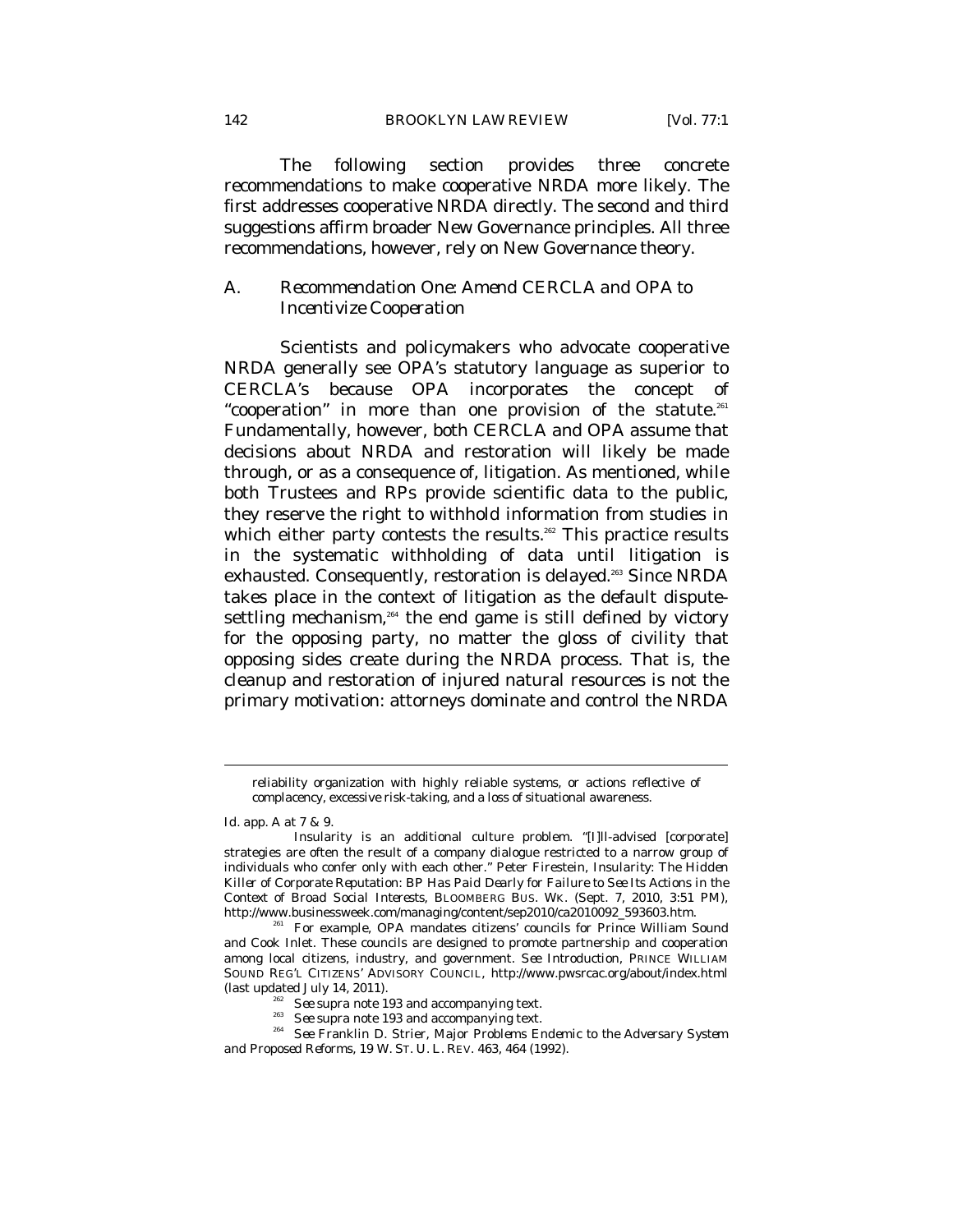process.265 Partisan advocates are supposed to be diligent, productive contributors to finding the truth. However, scholars who study the costs and benefits of an adversarial system have established defects in the truth-finding process; most notably, lawyers hell-bent on victory are not incentivized to aid the court in discovering all the facts. $266$ 

Attorneys influence both Trustees and RPs,<sup>267</sup> which means that both sides are incentivized to consider factors other than reaching restoration. Certainly, RPs are concerned with costs, and are therefore encouraged to use adversarial flaws to gain the lowest judgment possible. But Trustees are also equally vulnerable to flaws in the adversarial system. For example, Trustees are not clearly bound by fiduciary duties<sup>268</sup> to protect natural resources even if that means revealing the complete truth (e.g., that some natural resources have not, in fact, been harmed by a hazardous release). Given the disincentives of seeking justice through the adversarial system, there is no wonder that critics of the current NRDA process blame its defects on dueling lawyers and their expert scientists, who demonstrate considerable skill at generating evidence with a particular objective in mind—a favorable outcome for the client.

One significant change to both CERCLA and OPA would set the stage to get to restoration faster and more efficiently. Congress, or the EPA in its regulatory capacity, should move the locus of control269 in evidence-gathering to a judge or other neutral party, rather than an attorney.<sup>270</sup> Under this system, a

<sup>265</sup> *See* Nicholas J. Lund & Niki L. Pace, *Deepwater Horizon Natural Resource Damages Assessment: Where Does the Money Go?*, 16 OCEAN & COASTAL L.J. 327, 351- 53 (2011) (describing how lawyers are involved in the NRDA process (e.g., Trustees often retain outside legal counsel)).

<sup>266</sup> *See* Strier, *supra* note 264, at 482. 267 In fact, Trustees and corporate executives are likely to be attorneys. 268 *See generally* Laura Rowley, *NRD Trustees: To What Extent Are They Truly* 

*Trustees*, 28 B.C. ENVTL. AFF. L. REV. 459 (2001).<br><sup>269</sup> Strier, *supra* note 264, at 466.<br><sup>270</sup> Another neutral party would be an arbitrator. Alternative dispute resolution (ADR) is another avenue that could lead to more effective NRDA. *See* Sarah L. Inderbitzin, Nicholas Targ, Jamles L. Byrnes & Bruce A. Johnson, *The Use of Alternative Dispute Resolution in Natural Resource Damage Assessments?*, 20 WM. & MARY ENVTL. L. & POL'Y REV. 1, 28-29, 31 (1995). Inderbitzin, Targ, Byrnes, and Johnson urge agencies to use alternative dispute resolution, or ADR, when conducting assessments, especially to "reduce the amount of money spent on data collection, increase the data's acceptability, and reduce litigation." *Id.* at 28. These scholars emphasize the value of non-adversarial approaches to NRDA.

Other authors have suggested statutory change. For example, Klyza and Sousa state generally, that "[w]ithout statutory changes to protect . . . collaborative experiments, they will often be vulnerable in a political system that offers many points of access, many points of attack." KLYZA & SOUSA, *supra* note 32, at 8.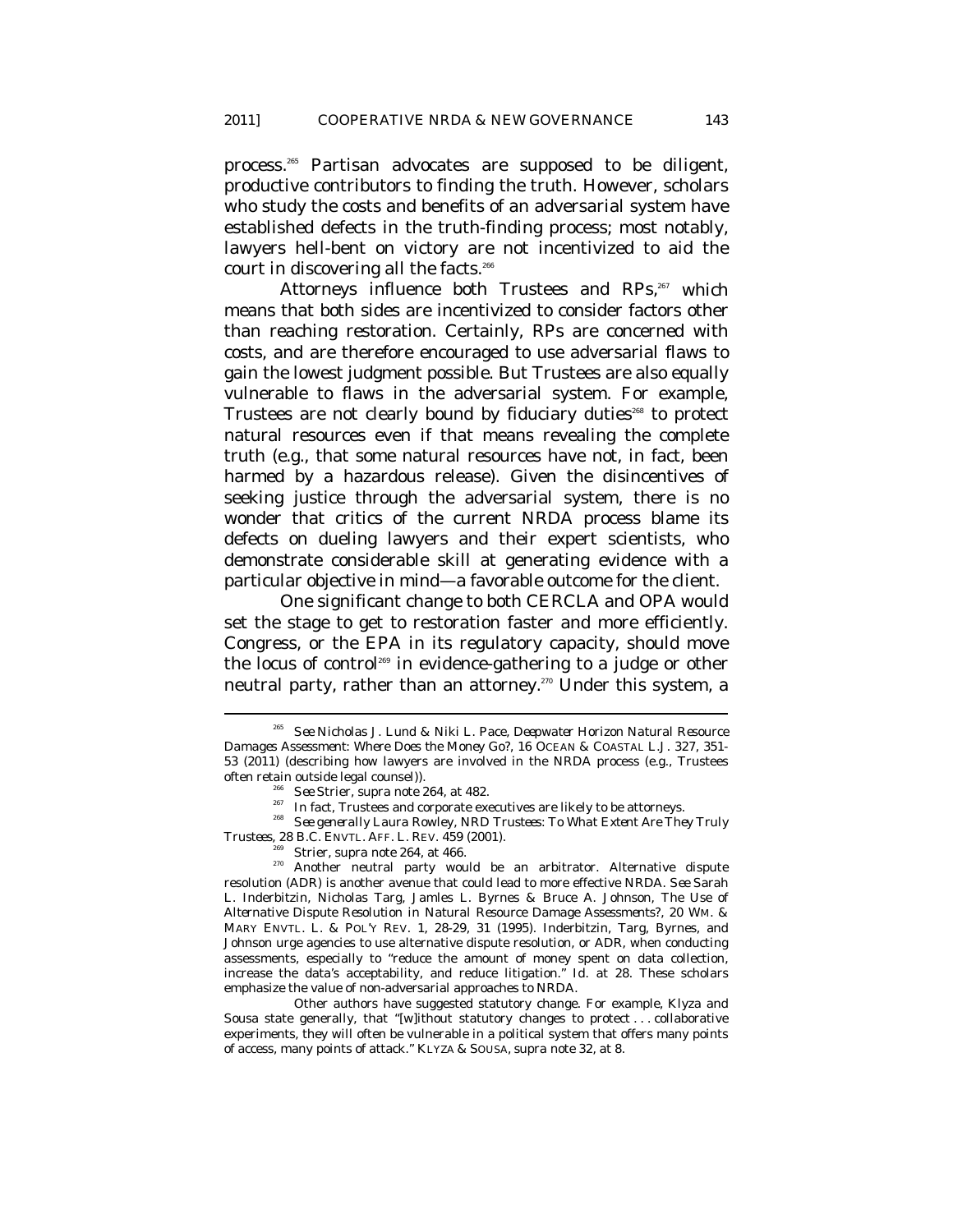judge or other neutral party would oversee (1) the selection of an independent panel of scientists to engage in NRDA and (2) the approval of a defined budget for the NRDA process. In other words, from the beginning, an objective party would set the parameters of the NRDA process. Shifting control from dueling attorneys to a process with judicial oversight supports the classic both-and agenda: it would achieve substantive improvements in environmental protection and accommodate all stakeholders' legitimate concerns in the economic and social costs of implementing both CERCLA and OPA.271

# *B. Recommendation Two: Consider Science as a Mode of Social Control in New Governance Frameworks*

Science, similar to vigilant and responsible media, could serve as a mode of social control to encourage positive corporate behavior.272 As Jane Lubchenco has stated, "[O]ne of the most important roles of science is to inform, to provide information, so that decision makers can take that information into consideration and understand the full ramifications of a course of action."273 Science as a mode of social control, used alone or in tandem with other modes, could incent ethical behavior by offering factual truth—truth that informs the public about the consequences of corporate behavior. Considering science as a mode of social control is consistent with the historical view of science as a producer of reliable knowledge.

The role of science in society historically focused on the production of "reliable knowledge" toward understanding the world and solving practical problems.<sup>274</sup> According Lubchenco, the relationship between science and society is predicated upon an unwritten social contract—a commitment that scientists will not only create new knowledge but also communicate knowledge broadly so citizens and policymakers

<sup>271</sup> *See* Patrick E. Tolan, Jr., *Natural Resource Damages Under CERCLA: Failures, Lessons Learned, and Alternatives*, 38 N.M. L. REV. 409 (2008) (exploring NRD litigation, alternatives to litigation, and corrective action that would allow NRD to realize its potential). Tolan sees tremendous promise in the idea of cooperative NRDA, but suggests that regulatory and legislative changes are necessary to set the stage for increased cooperation.  $Id$  at 452.

stage for increased cooperation. *Id.* at 452. 272 *See* Jane Lubchenco, *Earth's Unruly Tenant*, OPEN SPACES, http://www.open-spaces.com/article-v2n1-lubchenco.php/ (last visited Feb. 24, 2011). 273 *Id.* Dr. Jane Lubchenco currently serves as the Under Secretary for Oceans

and Atmosphere and Administrator of NOAA. 274 Michael Gibbons, *Science's New Social Contract with Society*, 402 NATURE

C81, C84 (1999).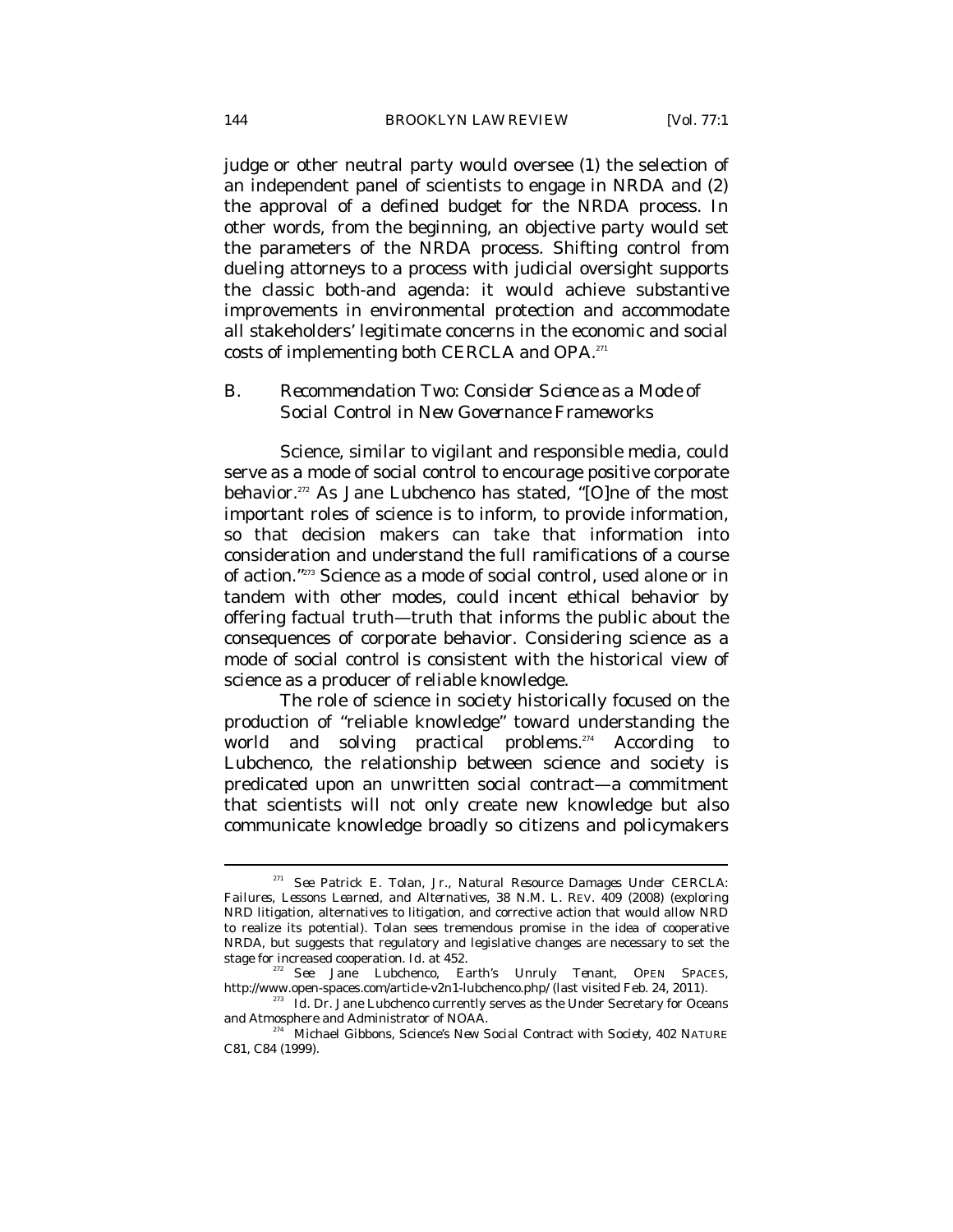can use the knowledge to make informed decisions.275 Importantly, the form of research Lubchenco had in mind assumes that research will stay true to the ideals of inquiry, rather than advocacy.

Some scholars distinguish the "plain-and-simple inquirer" from the "advocacy researcher" and suggest that individuals view these two types of truth seekers as two extremes of a continuum.<sup>276</sup> The inquirer seeks all evidence, looks for answers, and finds answers, no matter what the answers turn out to be. The inquirer is likely to generate reliable evidence.<sup>277</sup> The advocacy researcher, by contrast, may "minimize" the importance of unfavorable evidence he/she can ignore or explain away."278 In other words, "[S]cientific work can be distorted and impeded when it gets entangled with litigation."<sup>279</sup> Advocacy research is inconsistent with disinterested research. Indeed, advocacy research is much more likely to be biased.<sup>280</sup> Consequently, advocacy research is often termed "lawsuit science," "junk science," or "litigation-driven science."<sup>281</sup> Any research "skewed by the desire to advance one side in litigation" raises legitimate issues of scientific integrity.<sup>282</sup>

Federal Rules of Evidence<sup>283</sup> and state equivalents<sup>284</sup> give courts the power to appoint experts at their discretion. In other

<sup>281</sup> *See id.*; *see also* Danielle Marie Stager, Comment, *From Kepone to Exxon*  Valdez *Oil and Beyond: An Overview of Natural Resource Damage Assessment*, 29 U. RICH. L. REV. 751, 753 (1995) (focusing on environmental damage assessment, including the "emergence of litigation-driven science following the Exxon Valdez oil spill"). Stager noted that the Exxon *Valdez* litigation featured lawyers "in all post-spill activities," which influenced the NRDA process. *Id.* at 785. Scientists raised concerns about the legitimacy of research generated by scientists Exxon hired—research the state of Alaska sealed. Additionally, evidence gathered by government actors was sealed. Stager pointed out that sealed evidence not only erodes public trust, but also adversely affects emerging oil spill law. *Id.* at 786.

<sup>282</sup> Haack, *supra* note 276, at 1081.<br><sup>283</sup> Keum J. Park, Note, *Judicial Utilization of Scientific Evidence in Complex Environmental Torts: Redefining Litigation Driven Research*, 7 FORDHAM ENVTL. L.J. 483, 502-03 (1996). 284 *Id.*

<sup>275</sup> Lubchenco, *supra* note 272; *see also* Jane Lubchenco, *Entering the Century* 

*of the Environment: A New Social Contract for Science, 279 SCI. 491, 494-95 (1998).*<br><sup>276</sup> Susan Haack, *What's Wrong with Litigation-Driven Science? An Essay in Legal Epistemology, 38 SETON HALL L. REV. 1053, 1072, 1074* 

<sup>&</sup>lt;sup>77</sup> For more background on what "reliable" evidence means, see Ryan Hackney, *Flipping* Daubert*: Putting Climate Change Defendants in the Hot Seat*, 40 ENVTL. L. 255 (2010).

<sup>278</sup> Haack, *supra* note 276, at 1070, 1072.<br><sup>278</sup> Id. at 1056.<br><sup>280</sup> Id. at 1075. Haack writes: "To describe research as 'litigation-driven' may mean either (a) that the need for this work arises out of litigation, or (b) that the work is undertaken for the purpose of finding evidence favoring one side in litigation, and explaining away or otherwise playing down evidence favoring the other side." *Id.*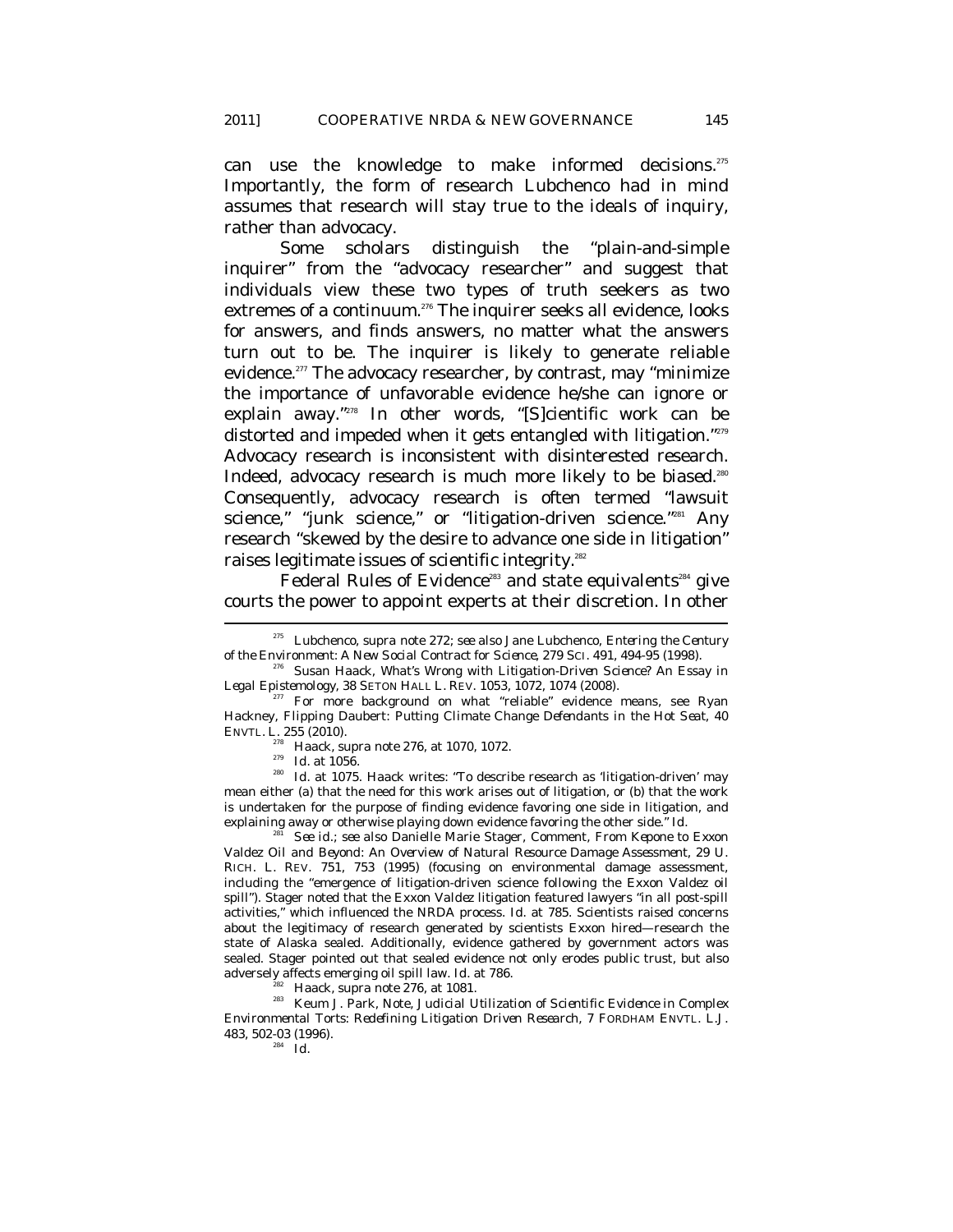words, judges are not required to rely on experts presented by adversarial parties. For example, the Court-Appointed Scientific Experts Project of the American Academy for the Advancement of Science aids in the process of determining the truth.285 As the previous recommendation indicates, courts should convene independent panels of scientists to conduct the research needed to get to restoration effectively and efficiently. Together, these first two recommendations repair fundamental flaws in both CERCLA and OPA implementation, as both statutes currently incentivize Trustees and RPs to prepare for court battle.286

# *C. Recommendation Three: Increase Corporate Disclosure Requirements*

Investors and consumers expect voluntary corporate disclosures about both environmental performance and green initiatives. These disclosures should be clear, accurate, and complete. Moreover, these disclosures should be internally consistent. For example, when BP ranks number twenty-five in the top 100 "toxic companies"<sup>287</sup> while touting its commitment to sustainability, BP ought to explain this apparent inconsistency. New Governance principles provide guidance to remove these inconsistencies. In particular, ethical precepts require clear, accurate, and complete disclosure. When corporate actors fail to "walk the talk," a vigilant and responsible media is likely to offer the transparency that corporations fail to provide. When patterns of secrecy and inconsistency become clear, investors and consumers act. In response, they expect state and federal legislators and regulators to intervene on their behalf.

Legal scholars should urge the Federal Trade Commission (FTC) and Securities Exchange Commission (SEC) to articulate and enforce public policy via laws and regulations that  $(1)$  prevent deception and unfairness in the marketplace<sup>288</sup>

<sup>&</sup>lt;sup>285</sup> AM. ASS'N FOR THE ADVANCEMENT OF SCI., COURT APPOINTED SCIENTIFIC EXPERTS: A HANDBOOK FOR EXPERTS (2002), *available at* http://www.aaas.org/ spp/case/handbookv2.pdf. 286 Ian Yarett, *Weird Science*, DAILY BEAST (Aug. 30, 2010, 10:00 AM),

http://www.thedailybeast.com/newsweek/2010/08/30/is-research-into-the-oil-spill-s-impact-<br>skewed.html; *see also* Gagosian & D'Elia, *supra* note 192.

<sup>&</sup>lt;sup>287</sup> Toxic 100 Air Polluters, POL. ECON. RES. INST. (Mar. 2010), http://www.peri.umass.edu/toxic\_index/.

here Elizabeth K. Coppolecchia, Note, The Greenwashing Deluge: Who Will *Rise Above the Waters of Deceptive Advertising?*, 64 U. MIAMI L. REV. 1353 (2010) (considering regulation and litigation in response to greenwashing claims).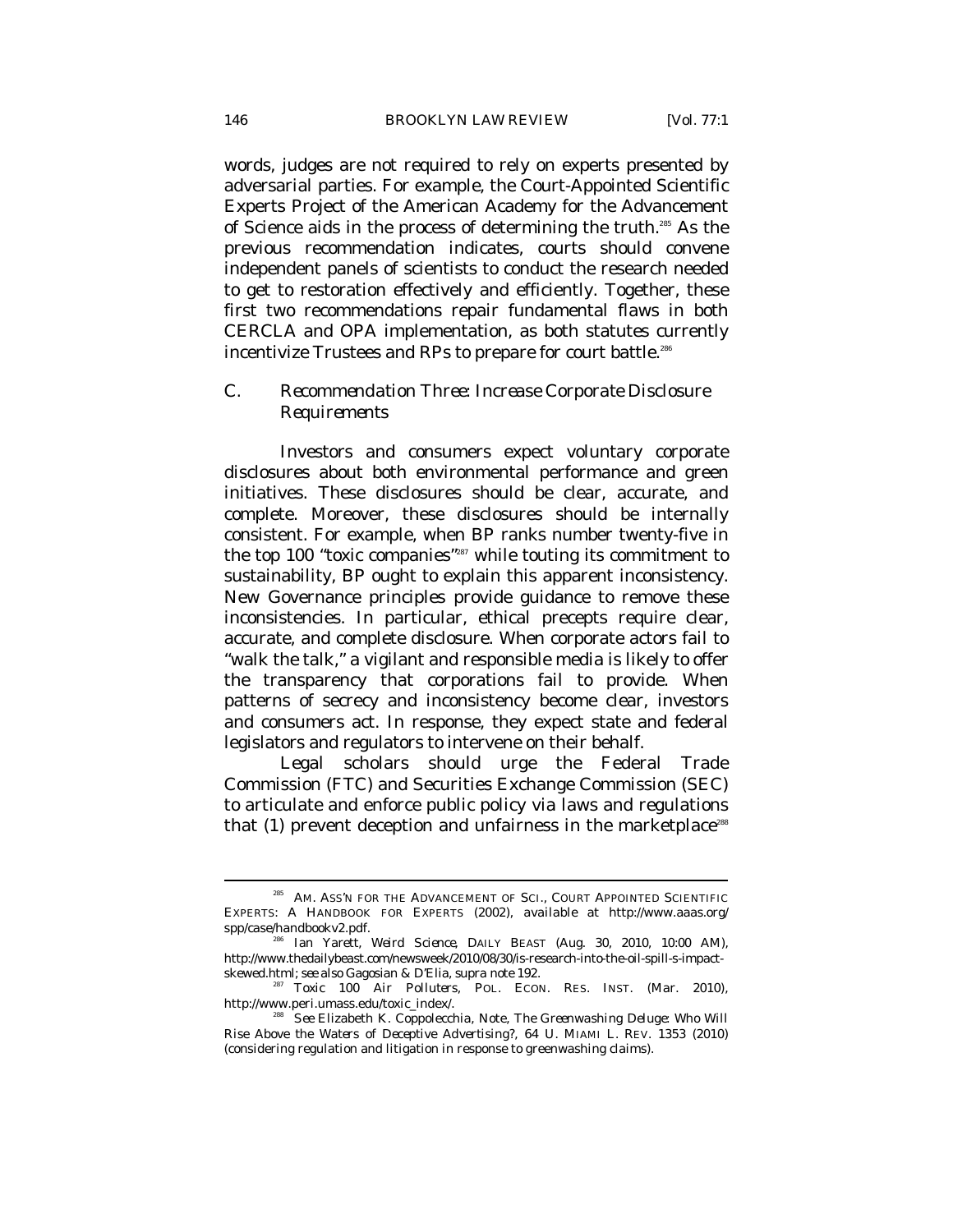and (2) encourage informed investment decisions.<sup>289</sup> The FTC already guides marketers to refrain from using general terms such as "environmentally-friendly."<sup>290</sup> Currently, the FTC is proposing guidelines to marketers that want to use product certifications and seals of approval.291 The FTC's proposed regulations make clear that marketers cannot deceive consumers by implying that an independent third party certifies their products.292 The FTC gives an example. If a company that places a label (a "GreenLogo for Environmental Excellence," for instance) on a product, that company may mislead consumers to believe that an independent third party awarded the seal.<sup>293</sup> In short, the FTC may provide effective tools to regulate transparency in corporations' environmental policies. Unfortunately, the FTC's power in this space does not extend beyond product marketing.

The SEC also requires accurate disclosure. The SEC asks companies to disclose material information to potential investors.294 When companies file reports with the SEC, they must include accurate information on environmental risks and liabilities.<sup>295</sup> Generally, though, public companies have not been forthcoming about environmental risks.<sup>296</sup>

<sup>289</sup> Mehri, Giampetro-Meyer & Runnels, *supra* note 18, at 413; *see also* Adam Sulkowski & Steven White, *Financial Performance, Pollution Measures and the Propensity to Use Corporate Responsibility Reporting: Implications for Business and Legal Scholarship*, 21 COLO. J. INT'L ENVTL. L. & POL'Y 491 (2010) (describing the history of regulation by disclosure and corporate responsibility reporting, and determining the impact that financial and environmental variables have on whether or not a company utilizes corporate responsibility reporting); Cynthia A. Williams, *The Geopolitical Significance of Petroleum Corporations: Civil Society Initiatives and "Soft Law" in the Oil and Gas Industry*, 36 N.Y.U. J. INT'L L. & POL. 457 (2004) (describing additional reporting mechanisms, including the Global Reporting Initiative, the Voluntary Principles on Security and Human Rights, and the Extractive Industry Transparency Initiative). 290 *See* Coppolecchia, *supra* note 288, at 1378. 291 Rick Romell, *Lawsuit Targets S.C. Johnson's 'Green' Labeling*, MILWAUKEE

J. SENTINEL (Feb. 9, 2011), http://www.jsonline.com/business/115613414.html. 292 *Id.* 293 Currently, consumers are challenging S.C. Johnson's labeling. In particular,

litigation contends that S.C. Johnson's "Greenlist" system—which gives its own products, including Windex and Shout, its "Greenlist" seal of approval—is deceptive because it implies its products have been certified by an independent third party. Instead, "Greenlist" is actually a patent held by S.C. Johnson. *Lawsuit Says S.C. Johnson's Green Labeling Deceptive*, WEAU NEWS (Eau Claire, WI) (Feb. 9, 2011, 7:11 AM), http://www.weau.com/home/headlines/Lawsuit\_says\_SC\_Johnsons\_green\_labeling\_decept ive\_115631579.html. 294 *See* Joey Tsu-Yi Chen, Note, *Green SOX for Investors: Requiring Companies* 

*to Disclose Risks Related to Climate Change*, 5 J. Bus. & TECH. L. 325, 343-45 (2010).<br><sup>295</sup> *Id.* at 343.<br>*Id.* at 325-26.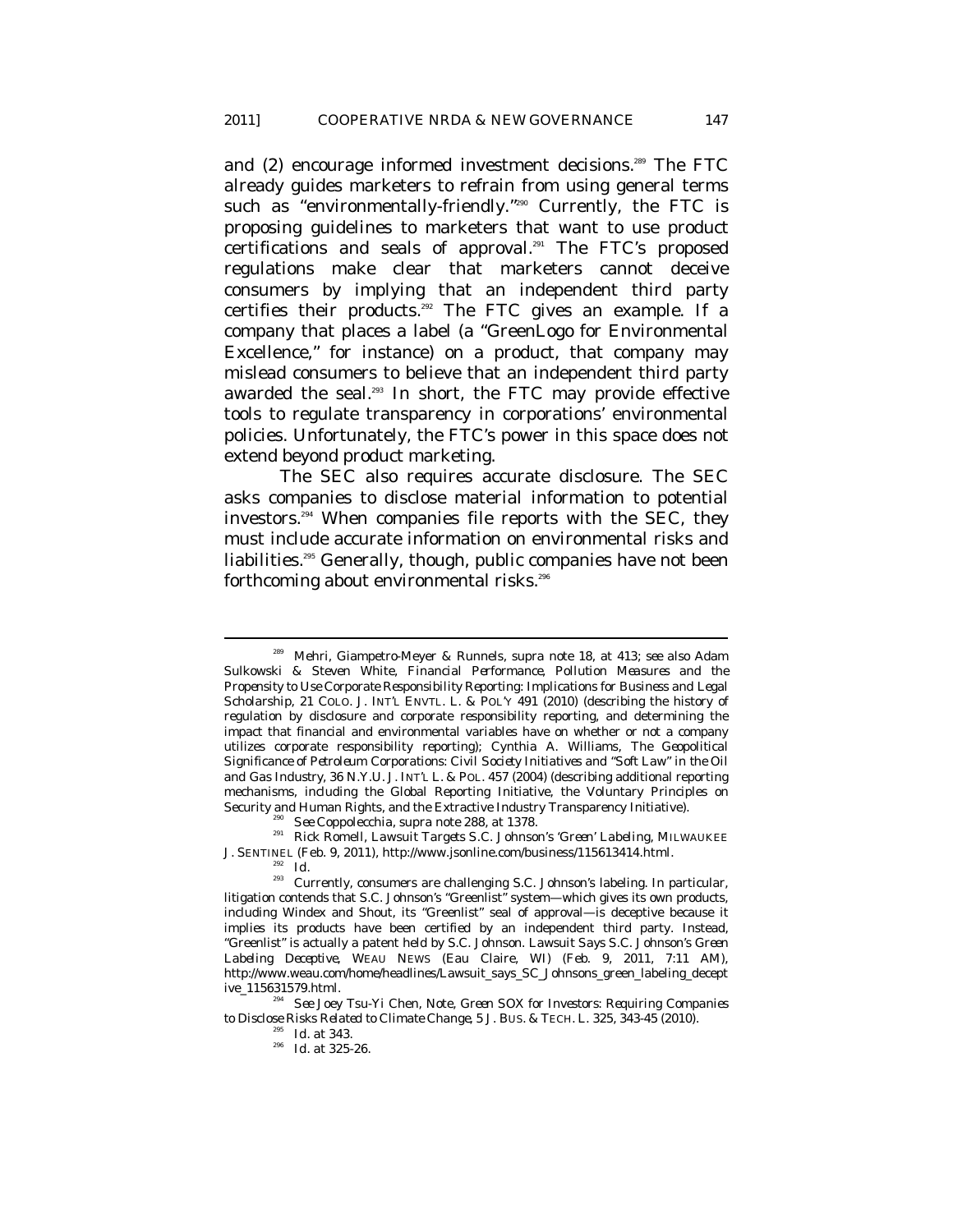Currently, investor organizations and researchers are asking for increased transparency from corporations.<sup>297</sup> In essence, they expect the SEC to improve monitoring compliance with environmental disclosure requirements.<sup>298</sup> The Sarbanes-Oxley Act empowers regulators to increase expectations of corporations with regard to transparency, including transparency about environmental information.<sup>299</sup> In particular, companies should inform investors and the public about all environmental risks: for GE, transparency in the Hudson's PCB dredging; for BP, transparency in the cleanup and restoration of natural resources in the Gulf. For companies beyond GE and BP, this might include transparency in how a particular company plans to prevent environmental disasters and how the company would act should it face an environmental crisis.

#### **CONCLUSION**

Considerations regarding the role and place of nature in human life are more important today than ever before.<sup>300</sup> RPs have a duty to safeguard the corporation's welfare—which obligates them to balance the multiple, and sometimes conflicting, claims of stakeholders, including shareholders, employees, and residents of local communities. Trustees have a duty to act on behalf of the public, restoring, rehabilitating, replacing, or acquiring the equivalent of injured resources and services after releases of pollutants. As a society, we have made considerable progress in environmental protection by asking government regulators to command and control. More recently, a wide range of stakeholders have asked for more collaborative, cooperative approaches that are flexible enough to respond to the particular facts of an environmental situation.

<sup>&</sup>lt;sup>297</sup> *Id.*<br><sup>298</sup> *Id.* at 343-45.

<sup>&</sup>lt;sup>299</sup> *Id.* at 325-26.<br><sup>300</sup> Lubchenco, *supra* note 272, writes:

We are beginning to understand that human health is an environmental issue, that social justice is an environmental issue, that the economy is in reality an environmental issue, and even national security is an environmental issue. As we begin to appreciate the fundamental ways that humans are dependent upon the functioning of intact ecological systems of the planet, we realize that those systems provide not only goods but the services that collectively are our life support systems. These life support systems determine our health, our economies and our future in ways we are only beginning to appreciate.